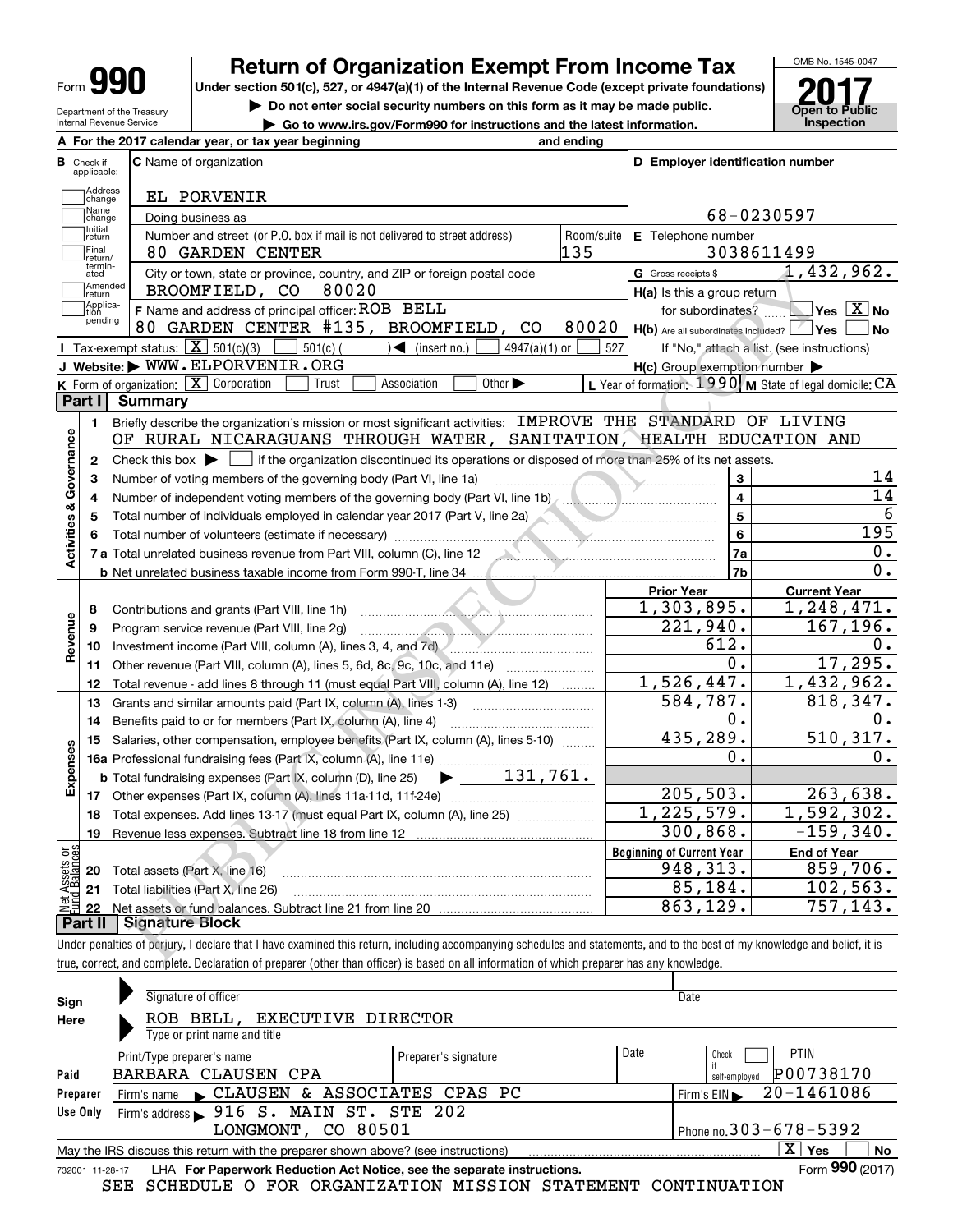|              | 68-0230597<br>EL PORVENIR<br>Page 2<br>Form 990 (2017)                                                                                                                                                                                                                                                                                                                                       |
|--------------|----------------------------------------------------------------------------------------------------------------------------------------------------------------------------------------------------------------------------------------------------------------------------------------------------------------------------------------------------------------------------------------------|
|              | <b>Statement of Program Service Accomplishments</b><br>Part III                                                                                                                                                                                                                                                                                                                              |
|              |                                                                                                                                                                                                                                                                                                                                                                                              |
|              |                                                                                                                                                                                                                                                                                                                                                                                              |
| 1            | Briefly describe the organization's mission:                                                                                                                                                                                                                                                                                                                                                 |
|              | IMPROVE THE STANDARD OF LIVING OF RURAL NICARAGUANS THROUGH WATER,                                                                                                                                                                                                                                                                                                                           |
|              | SANITATION, HEALTH EDUCATION AND WATERSHED MANAGEMENT PROJECTS.                                                                                                                                                                                                                                                                                                                              |
|              |                                                                                                                                                                                                                                                                                                                                                                                              |
|              |                                                                                                                                                                                                                                                                                                                                                                                              |
| $\mathbf{2}$ | Did the organization undertake any significant program services during the year which were not listed on the                                                                                                                                                                                                                                                                                 |
|              |                                                                                                                                                                                                                                                                                                                                                                                              |
|              | $\exists$ Yes $\boxed{\text{X}}$ No                                                                                                                                                                                                                                                                                                                                                          |
|              | If "Yes." describe these new services on Schedule O.                                                                                                                                                                                                                                                                                                                                         |
| 3            | Did the organization cease conducting, or make significant changes in how it conducts, any program services? $\Box$ Thes $[X]$ No                                                                                                                                                                                                                                                            |
|              | If "Yes," describe these changes on Schedule O.                                                                                                                                                                                                                                                                                                                                              |
| 4            | Describe the organization's program service accomplishments for each of its three largest program services, as measured by expenses.                                                                                                                                                                                                                                                         |
|              |                                                                                                                                                                                                                                                                                                                                                                                              |
|              | Section 501(c)(3) and 501(c)(4) organizations are required to report the amount of grants and allocations to others, the total expenses, and                                                                                                                                                                                                                                                 |
|              | revenue, if any, for each program service reported.                                                                                                                                                                                                                                                                                                                                          |
| 4a           | $\overline{818}$ , $347.$ ) (Revenue \$<br>$1,311,396$ encluding grants of \$<br>167, 196.<br>(Expenses \$<br>(Code:                                                                                                                                                                                                                                                                         |
|              | DURING 2017, EL PORVENIR HELPED 20, 271 RURAL NICARAGUANS BUILD 24 WATER                                                                                                                                                                                                                                                                                                                     |
|              | PROJECTS, 6 SCHOOL HAND-WASHING FACILITIES, 405 LATRINES AND 81 FUEL                                                                                                                                                                                                                                                                                                                         |
|              | EFFICIENT STOVES. IN ADDITION, 946 COMMUNITY TRAINING SESSIONS WERE                                                                                                                                                                                                                                                                                                                          |
|              | CONDUCTED TO EDUCATE RURAL NICARAGUANS ABOUT THE CONNECTION BETWEEN                                                                                                                                                                                                                                                                                                                          |
|              | HYGIENE, WATER, SANITATION AND DISEASE. EL PORVENIR ALSO ASSISTED                                                                                                                                                                                                                                                                                                                            |
|              |                                                                                                                                                                                                                                                                                                                                                                                              |
|              | COMMUNITY MEMBERS TO PLANT 102,840 TREES THROUGH ITS WATERSHED                                                                                                                                                                                                                                                                                                                               |
|              | PROTECTION PROGRAM.                                                                                                                                                                                                                                                                                                                                                                          |
|              |                                                                                                                                                                                                                                                                                                                                                                                              |
|              |                                                                                                                                                                                                                                                                                                                                                                                              |
|              |                                                                                                                                                                                                                                                                                                                                                                                              |
|              |                                                                                                                                                                                                                                                                                                                                                                                              |
|              |                                                                                                                                                                                                                                                                                                                                                                                              |
|              |                                                                                                                                                                                                                                                                                                                                                                                              |
| 4b           | $\begin{picture}(180,10) \put(0,0){\vector(1,0){100}} \put(15,0){\vector(1,0){100}} \put(15,0){\vector(1,0){100}} \put(15,0){\vector(1,0){100}} \put(15,0){\vector(1,0){100}} \put(15,0){\vector(1,0){100}} \put(15,0){\vector(1,0){100}} \put(15,0){\vector(1,0){100}} \put(15,0){\vector(1,0){100}} \put(15,0){\vector(1,0){100}} \put(15,0){\vector(1,0){100}}$<br>including grants of \$ |
|              |                                                                                                                                                                                                                                                                                                                                                                                              |
|              |                                                                                                                                                                                                                                                                                                                                                                                              |
|              |                                                                                                                                                                                                                                                                                                                                                                                              |
|              |                                                                                                                                                                                                                                                                                                                                                                                              |
|              |                                                                                                                                                                                                                                                                                                                                                                                              |
|              |                                                                                                                                                                                                                                                                                                                                                                                              |
|              |                                                                                                                                                                                                                                                                                                                                                                                              |
|              |                                                                                                                                                                                                                                                                                                                                                                                              |
|              |                                                                                                                                                                                                                                                                                                                                                                                              |
|              |                                                                                                                                                                                                                                                                                                                                                                                              |
|              |                                                                                                                                                                                                                                                                                                                                                                                              |
|              |                                                                                                                                                                                                                                                                                                                                                                                              |
| 4с           | $\left(\text{Code:}\right)$ $\left(\text{Expenses $}\right)$<br>including grants of $$$                                                                                                                                                                                                                                                                                                      |
|              |                                                                                                                                                                                                                                                                                                                                                                                              |
|              |                                                                                                                                                                                                                                                                                                                                                                                              |
|              |                                                                                                                                                                                                                                                                                                                                                                                              |
|              |                                                                                                                                                                                                                                                                                                                                                                                              |
|              |                                                                                                                                                                                                                                                                                                                                                                                              |
|              |                                                                                                                                                                                                                                                                                                                                                                                              |
|              |                                                                                                                                                                                                                                                                                                                                                                                              |
|              |                                                                                                                                                                                                                                                                                                                                                                                              |
|              |                                                                                                                                                                                                                                                                                                                                                                                              |
|              |                                                                                                                                                                                                                                                                                                                                                                                              |
|              |                                                                                                                                                                                                                                                                                                                                                                                              |
|              |                                                                                                                                                                                                                                                                                                                                                                                              |
|              |                                                                                                                                                                                                                                                                                                                                                                                              |
|              |                                                                                                                                                                                                                                                                                                                                                                                              |
| 4d           | Other program services (Describe in Schedule O.)                                                                                                                                                                                                                                                                                                                                             |
|              | (Revenue \$<br>(Expenses \$<br>including grants of \$                                                                                                                                                                                                                                                                                                                                        |
|              | 1,311,396.<br><b>4e</b> Total program service expenses $\blacktriangleright$<br>$000 \sim$                                                                                                                                                                                                                                                                                                   |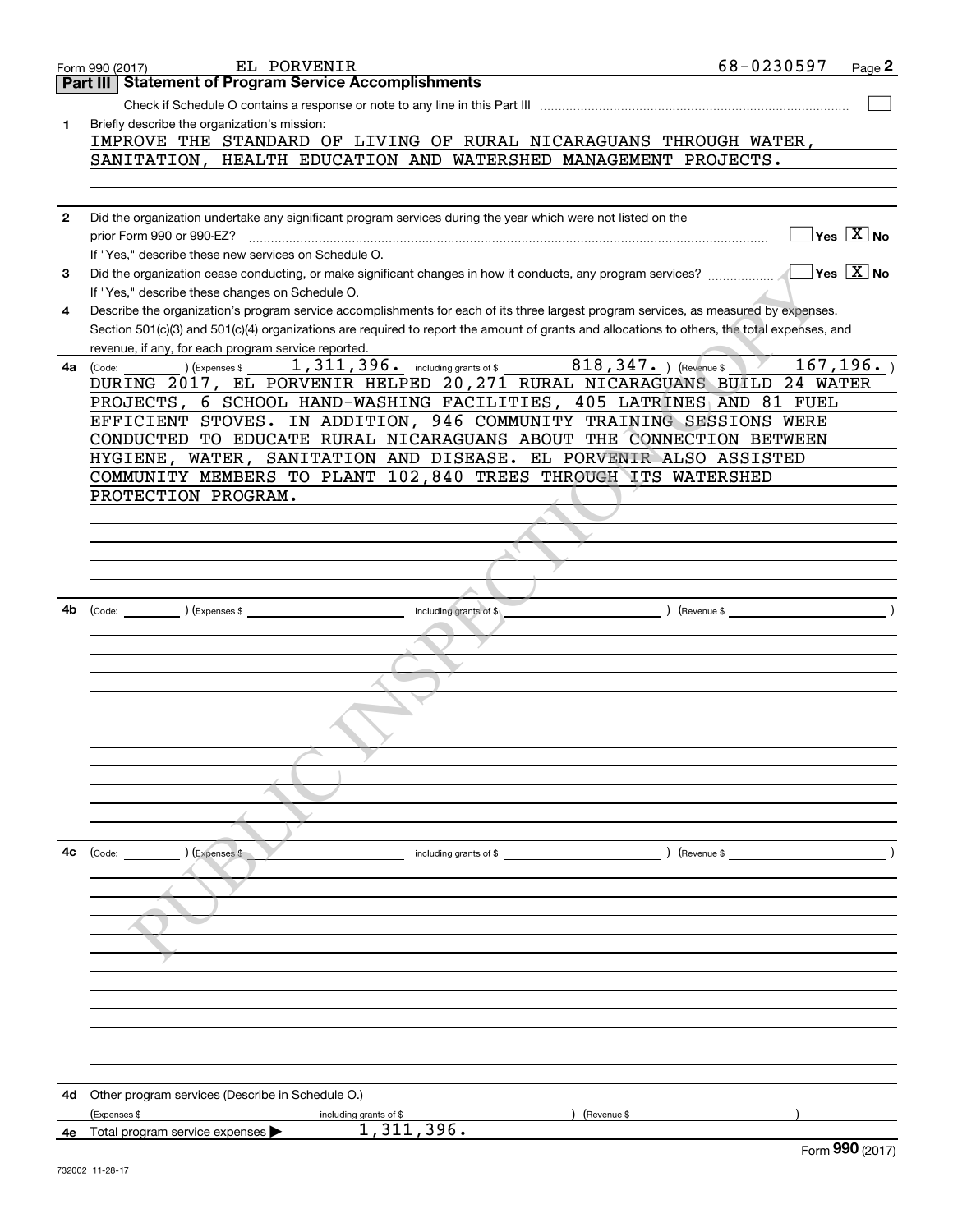| 0 (2017 |  |  |  |
|---------|--|--|--|
|         |  |  |  |

|     |                                                                                                                                      |                 | Yes | No |
|-----|--------------------------------------------------------------------------------------------------------------------------------------|-----------------|-----|----|
| 1.  | Is the organization described in section $501(c)(3)$ or $4947(a)(1)$ (other than a private foundation)?                              |                 |     |    |
|     |                                                                                                                                      | 1               | X   |    |
| 2   |                                                                                                                                      | $\overline{2}$  | X   |    |
| 3   | Did the organization engage in direct or indirect political campaign activities on behalf of or in opposition to candidates for      |                 |     |    |
|     |                                                                                                                                      | 3               |     | x  |
| 4   | Section 501(c)(3) organizations. Did the organization engage in lobbying activities, or have a section 501(h) election in effect     |                 |     |    |
|     |                                                                                                                                      |                 |     | х  |
|     |                                                                                                                                      | 4               |     |    |
| 5   | Is the organization a section 501(c)(4), 501(c)(5), or 501(c)(6) organization that receives membership dues, assessments, or         |                 |     | X  |
|     |                                                                                                                                      | 5               |     |    |
| 6   | Did the organization maintain any donor advised funds or any similar funds or accounts for which donors have the right to            |                 |     |    |
|     | provide advice on the distribution or investment of amounts in such funds or accounts? If "Yes," complete Schedule D, Part I         | 6               |     | x  |
| 7   | Did the organization receive or hold a conservation easement, including easements to preserve open space,                            |                 |     |    |
|     |                                                                                                                                      | $\overline{7}$  |     | X  |
| 8   | Did the organization maintain collections of works of art, historical treasures, or other similar assets? If "Yes," complete         |                 |     |    |
|     |                                                                                                                                      | 8               |     | x  |
| 9   | Did the organization report an amount in Part X, line 21, for escrow or custodial account liability, serve as a custodian for        |                 |     |    |
|     | amounts not listed in Part X; or provide credit counseling, debt management, credit repair, or debt negotiation services?            |                 |     |    |
|     | If "Yes," complete Schedule D, Part IV                                                                                               | 9               |     | X  |
| 10  | Did the organization, directly or through a related organization, hold assets in temporarily restricted endowments, permanent        |                 |     |    |
|     |                                                                                                                                      | 10              |     | x  |
| 11  | If the organization's answer to any of the following questions is "Yes," then complete Schedule D, Parts VI, VIII, VIII, IX, or X    |                 |     |    |
|     | as applicable.                                                                                                                       |                 |     |    |
|     | a Did the organization report an amount for land, buildings, and equipment in Part X, line 10? If "Yes," complete Schedule D,        |                 |     |    |
|     |                                                                                                                                      | 11a             | х   |    |
|     | <b>b</b> Did the organization report an amount for investments - other securities in Part X, line 12 that is 5% or more of its total |                 |     |    |
|     |                                                                                                                                      | 11 <sub>b</sub> |     | x  |
|     | assets reported in Part X, line 16? If "Yes," complete Schedule D, Part VII                                                          |                 |     |    |
|     | c Did the organization report an amount for investments - program related in Part X, line 13 that is 5% or more of its total         |                 |     | x  |
|     |                                                                                                                                      | 11c             |     |    |
|     | d Did the organization report an amount for other assets in Part X, line 15 that is 5% or more of its total assets reported in       |                 |     |    |
|     |                                                                                                                                      | 11d             |     | х  |
|     | e Did the organization report an amount for other liabilities in Part X, line 25? If "Yes," complete Schedule D, Part X              | 11e             |     | х  |
|     | Did the organization's separate or consolidated financial statements for the tax year include a footnote that addresses              |                 |     |    |
|     | the organization's liability for uncertain tax positions under FIN 48 (ASC 740)? If "Yes," complete Schedule D, Part X               | 11f             |     | x  |
|     | 12a Did the organization obtain separate, independent audited financial statements for the tax year? If "Yes." complete              |                 |     |    |
|     | Schedule D, Parts XI and XII                                                                                                         | 12a             | x   |    |
|     | <b>b</b> Was the organization included in consolidated, independent audited financial statements for the tax year?                   |                 |     |    |
|     | If "Yes," and if the organization answered "No" to line 12a, then completing Schedule D, Parts XI and XII is optional                | 12b             |     | Χ  |
| 13  | Is the organization a school described in section 170(b)(1)(A)(ii)? If "Yes," complete Schedule E                                    | 13              |     | Х  |
| 14a | Did the organization maintain an office, employees, or agents outside of the United States?                                          | 14a             | x   |    |
|     | b Did the organization have aggregate revenues or expenses of more than \$10,000 from grantmaking, fundraising, business,            |                 |     |    |
|     | investment, and program service activities outside the United States, or aggregate foreign investments valued at \$100,000           |                 |     |    |
|     |                                                                                                                                      | 14b             | х   |    |
| 15  | Did the organization report on Part IX, column (A), line 3, more than \$5,000 of grants or other assistance to or for any            |                 |     |    |
|     |                                                                                                                                      | 15              |     | х  |
| 16  | Did the organization report on Part IX, column (A), line 3, more than \$5,000 of aggregate grants or other assistance to             |                 |     |    |
|     |                                                                                                                                      | 16              | х   |    |
| 17  | Did the organization report a total of more than \$15,000 of expenses for professional fundraising services on Part IX,              |                 |     |    |
|     |                                                                                                                                      | 17              |     | х  |
|     | Did the organization report more than \$15,000 total of fundraising event gross income and contributions on Part VIII, lines         |                 |     |    |
| 18  |                                                                                                                                      |                 | x   |    |
|     |                                                                                                                                      | 18              |     |    |
| 19  | Did the organization report more than \$15,000 of gross income from gaming activities on Part VIII, line 9a? If "Yes."               |                 |     |    |
|     |                                                                                                                                      | 19              |     | x  |

Form (2017) **990**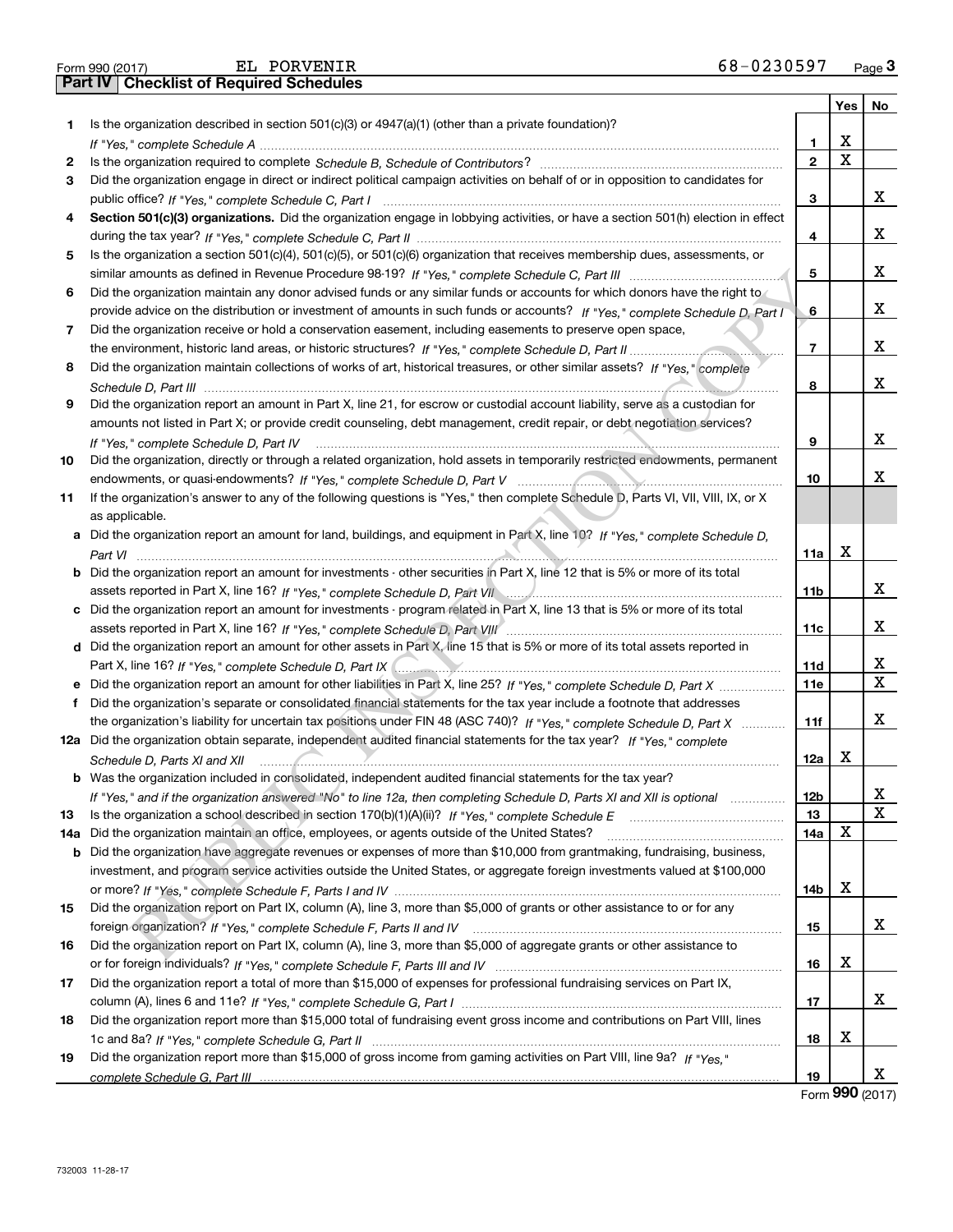|    | 68-0230597<br>EL PORVENIR<br>Form 990 (2017)                                                                                      |                 |     | Page 4                  |
|----|-----------------------------------------------------------------------------------------------------------------------------------|-----------------|-----|-------------------------|
|    | <b>Checklist of Required Schedules</b> (continued)<br>Part IV                                                                     |                 |     |                         |
|    |                                                                                                                                   |                 | Yes | No                      |
|    |                                                                                                                                   | 20a             |     | х                       |
|    | <b>b</b> If "Yes" to line 20a, did the organization attach a copy of its audited financial statements to this return?             | 20 <sub>b</sub> |     |                         |
| 21 | Did the organization report more than \$5,000 of grants or other assistance to any domestic organization or                       |                 |     |                         |
|    |                                                                                                                                   | 21              |     | x                       |
| 22 | Did the organization report more than \$5,000 of grants or other assistance to or for domestic individuals on                     |                 |     |                         |
|    |                                                                                                                                   | 22              |     | x                       |
| 23 | Did the organization answer "Yes" to Part VII, Section A, line 3, 4, or 5 about compensation of the organization's current        |                 |     |                         |
|    | and former officers, directors, trustees, key employees, and highest compensated employees? If "Yes," complete                    |                 |     |                         |
|    |                                                                                                                                   | 23              |     | X                       |
|    | 24a Did the organization have a tax-exempt bond issue with an outstanding principal amount of more than \$100,000 as of the       |                 |     |                         |
|    | last day of the year, that was issued after December 31, 2002? If "Yes," answer lines 24b through 24d and complete                |                 |     |                         |
|    | Schedule K. If "No", go to line 25a                                                                                               | 24a             |     | x                       |
|    | b Did the organization invest any proceeds of tax-exempt bonds beyond a temporary period exception?                               | 24b             |     |                         |
|    | c Did the organization maintain an escrow account other than a refunding escrow at any time during the year to defease            |                 |     |                         |
|    |                                                                                                                                   | 24c             |     |                         |
|    | d Did the organization act as an "on behalf of" issuer for bonds outstanding at any time during the year?                         | 24d             |     |                         |
|    | 25a Section 501(c)(3), 501(c)(4), and 501(c)(29) organizations. Did the organization engage in an excess benefit                  |                 |     |                         |
|    |                                                                                                                                   | 25a             |     | x                       |
|    | b Is the organization aware that it engaged in an excess benefit transaction with a disqualified person in a prior year, and      |                 |     |                         |
|    | that the transaction has not been reported on any of the organization's prior Forms 990 or 990-EZ? If "Yes." complete             |                 |     |                         |
|    | Schedule L, Part I                                                                                                                | 25b             |     | x                       |
| 26 | Did the organization report any amount on Part X, line 5, 6, or 22 for receivables from or payables to any current or             |                 |     |                         |
|    | former officers, directors, trustees, key employees, highest compensated employees, or disqualified persons? If "Yes."            |                 |     |                         |
|    | complete Schedule L, Part II                                                                                                      | 26              |     | X                       |
| 27 | Did the organization provide a grant or other assistance to an officer, director, trustee, key employee, substantial              |                 |     |                         |
|    | contributor or employee thereof, a grant selection committee member, or to a 35% controlled entity or family member               |                 |     |                         |
|    | of any of these persons? If "Yes," complete Schedule L, Part III (And All And All And All And All And All And A                   | 27              |     | х                       |
| 28 | Was the organization a party to a business transaction with one of the following parties (see Schedule L, Part IV                 |                 |     |                         |
|    | instructions for applicable filing thresholds, conditions, and exceptions):                                                       |                 |     |                         |
|    |                                                                                                                                   | 28a             |     | х                       |
|    | b A family member of a current or former officer, director, trustee, or key employee? If "Yes," complete Schedule L, Part IV      | 28 <sub>b</sub> |     | $\mathbf X$             |
|    | c An entity of which a current or former officer, director, trustee, or key employee (or a family member thereof) was an officer, |                 |     |                         |
|    |                                                                                                                                   | 28c             |     | X                       |
| 29 |                                                                                                                                   | 29              | X   |                         |
| 30 | Did the organization receive contributions of art, historical treasures, or other similar assets, or qualified conservation       |                 |     |                         |
|    |                                                                                                                                   | 30              |     | х                       |
| 31 | Did the organization liquidate, terminate, or dissolve and cease operations?                                                      |                 |     |                         |
|    | If "Yes," complete Schedule N, Part I Manual Communication of the Ves," complete Schedule N, Part I                               | 31              |     | х                       |
| 32 | Did the organization sell, exchange, dispose of, or transfer more than 25% of its net assets? If "Yes," complete                  |                 |     |                         |
|    |                                                                                                                                   | 32              |     | х                       |
| 33 | Did the organization own 100% of an entity disregarded as separate from the organization under Regulations                        |                 |     |                         |
|    |                                                                                                                                   | 33              |     | х                       |
| 34 | Was the organization related to any tax-exempt or taxable entity? If "Yes," complete Schedule R, Part II, III, or IV, and         |                 |     |                         |
|    | Part V, line $1$                                                                                                                  | 34              |     | х                       |
|    |                                                                                                                                   | 35a             |     | $\overline{\mathbf{x}}$ |
|    | b If "Yes" to line 35a, did the organization receive any payment from or engage in any transaction with a controlled entity       |                 |     |                         |
|    |                                                                                                                                   | 35b             |     |                         |
| 36 | Section 501(c)(3) organizations. Did the organization make any transfers to an exempt non-charitable related organization?        |                 |     |                         |
|    |                                                                                                                                   | 36              |     | х                       |
| 37 | Did the organization conduct more than 5% of its activities through an entity that is not a related organization                  |                 |     |                         |
|    |                                                                                                                                   | 37              |     | х                       |
| 38 | Did the organization complete Schedule O and provide explanations in Schedule O for Part VI, lines 11b and 19?                    |                 |     |                         |
|    |                                                                                                                                   | 38              | х   |                         |
|    |                                                                                                                                   |                 |     | Form 990 (2017)         |
|    |                                                                                                                                   |                 |     |                         |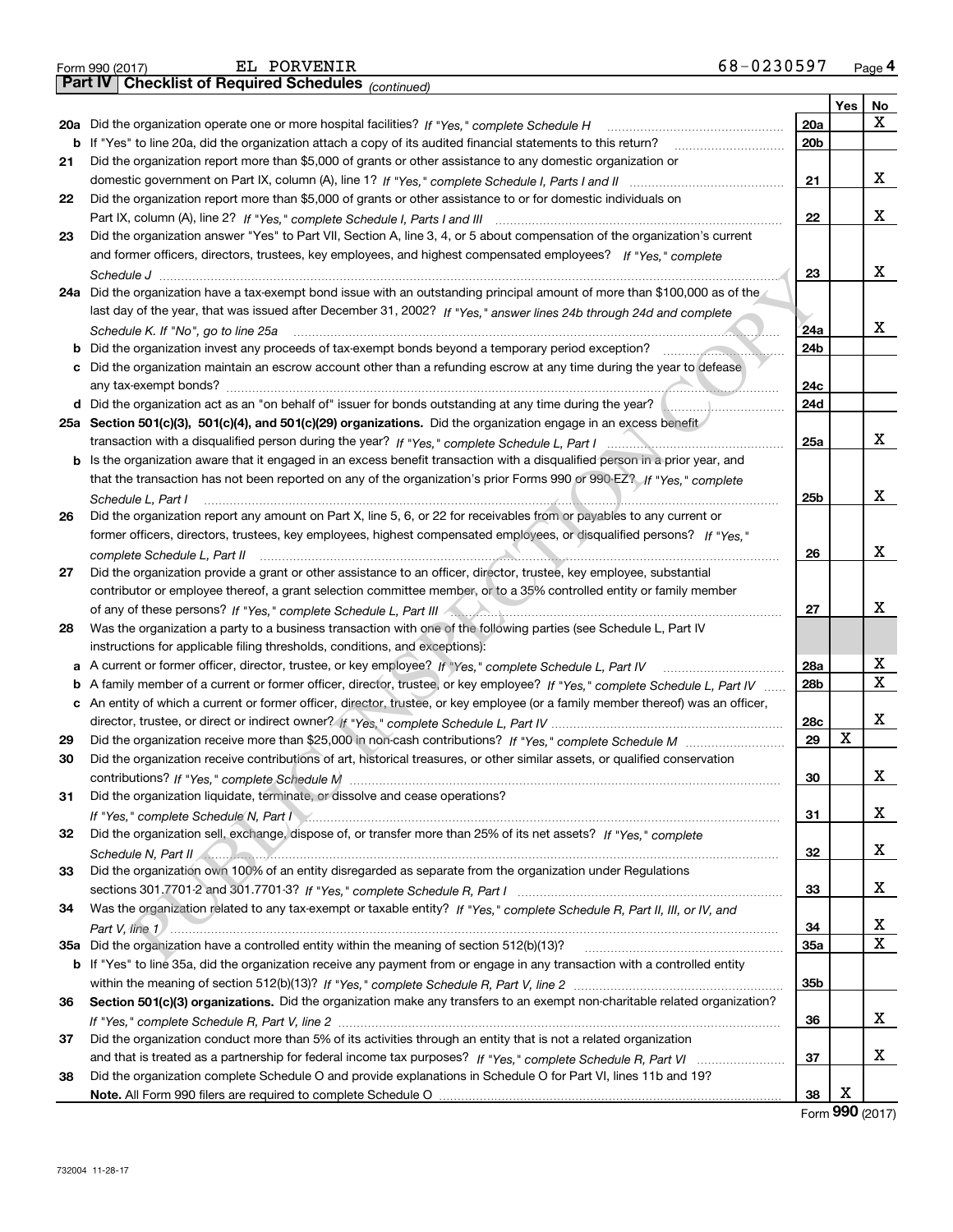|               | EL PORVENIR<br>Form 990 (2017)                                                                                                                                                                                                 |                 | 68-0230597                      |                |     | Page $5$ |
|---------------|--------------------------------------------------------------------------------------------------------------------------------------------------------------------------------------------------------------------------------|-----------------|---------------------------------|----------------|-----|----------|
| <b>Part V</b> | <b>Statements Regarding Other IRS Filings and Tax Compliance</b>                                                                                                                                                               |                 |                                 |                |     |          |
|               | Check if Schedule O contains a response or note to any line in this Part V                                                                                                                                                     |                 |                                 |                |     |          |
|               |                                                                                                                                                                                                                                |                 |                                 |                | Yes | No       |
|               |                                                                                                                                                                                                                                | 1a              | 2                               |                |     |          |
| b             | Enter the number of Forms W-2G included in line 1a. Enter -0- if not applicable                                                                                                                                                | 1b              | $\Omega$                        |                |     |          |
| с             | Did the organization comply with backup withholding rules for reportable payments to vendors and reportable gaming                                                                                                             |                 |                                 |                |     |          |
|               |                                                                                                                                                                                                                                |                 |                                 | 1c             | х   |          |
|               | 2a Enter the number of employees reported on Form W-3, Transmittal of Wage and Tax Statements,                                                                                                                                 |                 |                                 |                |     |          |
|               | filed for the calendar year ending with or within the year covered by this return                                                                                                                                              | 2a              | 6                               |                |     |          |
|               |                                                                                                                                                                                                                                |                 |                                 | 2 <sub>b</sub> | х   |          |
|               |                                                                                                                                                                                                                                |                 |                                 |                |     |          |
| За            | Did the organization have unrelated business gross income of \$1,000 or more during the year?                                                                                                                                  |                 |                                 | За             |     | х        |
|               |                                                                                                                                                                                                                                |                 |                                 | 3b             |     |          |
|               | 4a At any time during the calendar year, did the organization have an interest in, or a signature or other authority over, a                                                                                                   |                 |                                 |                |     |          |
|               | financial account in a foreign country (such as a bank account, securities account, or other financial account)?                                                                                                               |                 |                                 | 4a             | х   |          |
|               | <b>b</b> If "Yes," enter the name of the foreign country: $\triangleright$ NICARAGUA                                                                                                                                           |                 |                                 |                |     |          |
|               | See instructions for filing requirements for FinCEN Form 114, Report of Foreign Bank and Financial Accounts (FBAR).                                                                                                            |                 |                                 |                |     |          |
|               | 5a Was the organization a party to a prohibited tax shelter transaction at any time during the tax year?                                                                                                                       |                 | the contract of the contract of | 5a             |     | х        |
| b             | Did any taxable party notify the organization that it was or is a party to a prohibited tax shelter transaction?                                                                                                               |                 |                                 | 5b             |     | X        |
| c             | If "Yes," to line 5a or 5b, did the organization file Form 8886-T?                                                                                                                                                             |                 |                                 | 5с             |     |          |
|               | 6a Does the organization have annual gross receipts that are normally greater than \$100,000, and did the organization solicit                                                                                                 |                 |                                 |                |     |          |
|               | any contributions that were not tax deductible as charitable contributions?                                                                                                                                                    |                 |                                 | 6a             |     | X        |
|               | <b>b</b> If "Yes," did the organization include with every solicitation an express statement that such contributions or gifts                                                                                                  |                 |                                 |                |     |          |
|               | were not tax deductible?                                                                                                                                                                                                       |                 |                                 | 6b             |     |          |
| 7             | Organizations that may receive deductible contributions under section 170(c).                                                                                                                                                  |                 |                                 |                |     |          |
| а             | Did the organization receive a payment in excess of \$75 made partly as a contribution and partly for goods and services provided to the payor?                                                                                |                 |                                 | 7a             |     | х        |
| b             | If "Yes," did the organization notify the donor of the value of the goods or services provided?                                                                                                                                |                 |                                 | 7b             |     |          |
|               | c Did the organization sell, exchange, or otherwise dispose of tangible personal property for which it was required                                                                                                            |                 |                                 |                |     |          |
|               |                                                                                                                                                                                                                                |                 |                                 | 7c             |     | x        |
|               | d If "Yes," indicate the number of Forms 8282 filed during the year manufactured in the set of the number of Forms 8282 filed during the year manufactured in the set of the number of Forms 8282 filed during the year manufa | 7d              |                                 |                |     |          |
| е             | Did the organization receive any funds, directly or indirectly, to pay premiums on a personal benefit contract?                                                                                                                |                 |                                 | 7е             |     |          |
| f             | Did the organization, during the year, pay premiums, directly or indirectly, on a personal benefit contract?                                                                                                                   |                 |                                 | 7f             |     |          |
| g             | If the organization received a contribution of qualified intellectual property, did the organization file Form 8899 as required?                                                                                               |                 |                                 | 7g             |     |          |
| h.            | If the organization received a contribution of cars, boats, airplanes, or other vehicles, did the organization file a Form 1098-C?                                                                                             |                 |                                 | 7h             |     |          |
| 8             | Sponsoring organizations maintaining donor advised funds. Did a donor advised fund maintained by the                                                                                                                           |                 |                                 |                |     |          |
|               | sponsoring organization have excess business holdings at any time during the year?                                                                                                                                             |                 |                                 | 8              |     |          |
|               | Sponsoring organizations maintaining donor advised funds.                                                                                                                                                                      |                 |                                 |                |     |          |
| а             | Did the sponsoring organization make any taxable distributions under section 4966?                                                                                                                                             |                 |                                 | 9а             |     |          |
| b             | Did the sponsoring organization make a distribution to a donor, donor advisor, or related person?                                                                                                                              |                 |                                 | 9b             |     |          |
| 10            | Section 501(c)(7) organizations. Enter:                                                                                                                                                                                        |                 |                                 |                |     |          |
| а             | Initiation fees and capital contributions included on Part VIII, line 12                                                                                                                                                       | 10a             |                                 |                |     |          |
| b             | Gross receipts, included on Form 990, Part VIII, line 12, for public use of club facilities                                                                                                                                    | 10 <sub>b</sub> |                                 |                |     |          |
| 11            | Section 501(c)(12) organizations. Enter:                                                                                                                                                                                       |                 |                                 |                |     |          |
| а             | Gross income from members or shareholders                                                                                                                                                                                      | 11a             |                                 |                |     |          |
| b             | Gross income from other sources (Do not net amounts due or paid to other sources against                                                                                                                                       |                 |                                 |                |     |          |
|               | amounts due or received from them.)                                                                                                                                                                                            | 11b             |                                 |                |     |          |
|               | 12a Section 4947(a)(1) non-exempt charitable trusts. Is the organization filing Form 990 in lieu of Form 1041?                                                                                                                 |                 |                                 | 12a            |     |          |
| b             | If "Yes," enter the amount of tax-exempt interest received or accrued during the year                                                                                                                                          | 12b             |                                 |                |     |          |
| 13            | Section 501(c)(29) qualified nonprofit health insurance issuers.                                                                                                                                                               |                 |                                 |                |     |          |
|               | a Is the organization licensed to issue qualified health plans in more than one state?                                                                                                                                         |                 |                                 | 13а            |     |          |
|               | Note. See the instructions for additional information the organization must report on Schedule O.                                                                                                                              |                 |                                 |                |     |          |
|               | <b>b</b> Enter the amount of reserves the organization is required to maintain by the states in which the                                                                                                                      |                 |                                 |                |     |          |
|               |                                                                                                                                                                                                                                | 13b             |                                 |                |     |          |
|               |                                                                                                                                                                                                                                | 13с             |                                 |                |     |          |
|               | 14a Did the organization receive any payments for indoor tanning services during the tax year?                                                                                                                                 |                 |                                 | 14a            |     | x        |
|               |                                                                                                                                                                                                                                |                 |                                 | 14b            |     |          |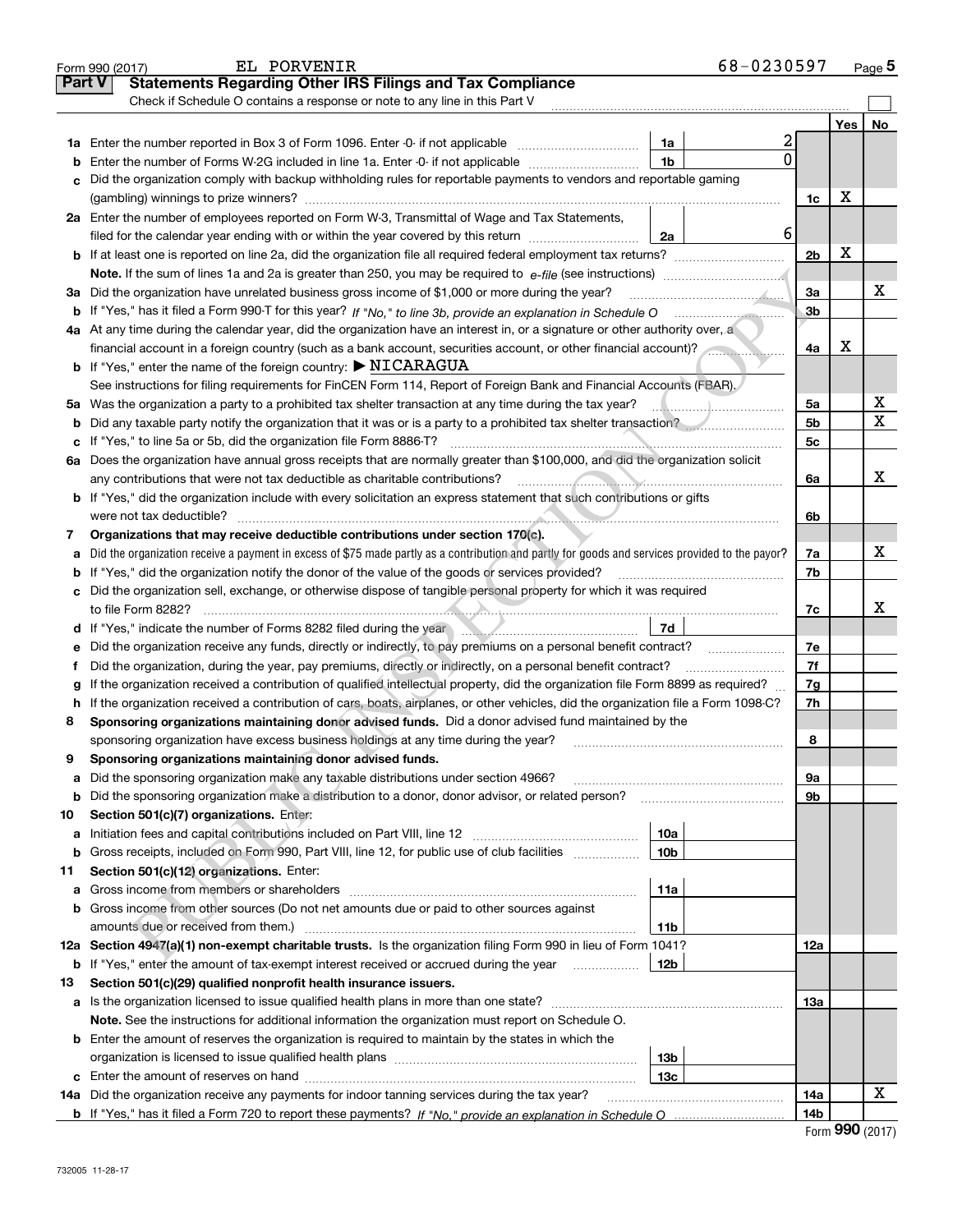|    | 68-0230597<br>EL PORVENIR<br>Form 990 (2017)                                                                                                                               |                 |        | <u>Page</u> 6           |
|----|----------------------------------------------------------------------------------------------------------------------------------------------------------------------------|-----------------|--------|-------------------------|
|    | <b>Part VI</b><br>Governance, Management, and Disclosure For each "Yes" response to lines 2 through 7b below, and for a "No" response                                      |                 |        |                         |
|    | to line 8a, 8b, or 10b below, describe the circumstances, processes, or changes in Schedule O. See instructions.                                                           |                 |        |                         |
|    |                                                                                                                                                                            |                 |        | $\overline{\mathbf{x}}$ |
|    | Section A. Governing Body and Management                                                                                                                                   |                 |        |                         |
|    |                                                                                                                                                                            |                 | Yes    | No                      |
|    | 14<br><b>1a</b> Enter the number of voting members of the governing body at the end of the tax year<br>1a                                                                  |                 |        |                         |
|    | If there are material differences in voting rights among members of the governing body, or if the governing                                                                |                 |        |                         |
|    | body delegated broad authority to an executive committee or similar committee, explain in Schedule O.                                                                      |                 |        |                         |
| b  | 14<br>Enter the number of voting members included in line 1a, above, who are independent <i>manumum</i><br>1b                                                              |                 |        |                         |
| 2  | Did any officer, director, trustee, or key employee have a family relationship or a business relationship with any other                                                   |                 |        |                         |
|    | officer, director, trustee, or key employee?                                                                                                                               | $\mathbf{2}$    |        | X                       |
| 3  | Did the organization delegate control over management duties customarily performed by or under the direct supervision                                                      |                 |        |                         |
|    | of officers, directors, or trustees, or key employees to a management company or other person?                                                                             | 3               |        | х                       |
| 4  | Did the organization make any significant changes to its governing documents since the prior Form 990 was filed?                                                           | 4               |        | $\mathbf X$             |
| 5  | Did the organization become aware during the year of a significant diversion of the organization's assets?                                                                 | 5               |        | х                       |
| 6  | Did the organization have members or stockholders?                                                                                                                         | 6               |        | X                       |
| 7a | Did the organization have members, stockholders, or other persons who had the power to elect or appoint one or                                                             |                 |        |                         |
|    | more members of the governing body?                                                                                                                                        | 7a              |        | x                       |
|    | <b>b</b> Are any governance decisions of the organization reserved to (or subject to approval by) members, stockholders, or                                                |                 |        |                         |
|    | persons other than the governing body?                                                                                                                                     | 7b              |        | x                       |
| 8  | Did the organization contemporaneously document the meetings held or written actions undertaken during the year by the following:                                          |                 |        |                         |
| a  | The governing body?                                                                                                                                                        | 8а              | X<br>x |                         |
| b  | Each committee with authority to act on behalf of the governing body?                                                                                                      | 8b              |        |                         |
| 9  | Is there any officer, director, trustee, or key employee listed in Part VII, Section A, who cannot be reached at the                                                       | 9               |        | x                       |
|    |                                                                                                                                                                            |                 |        |                         |
|    | Section B. Policies <sub>(This Section B requests information about policies not required by the Internal Revenue Code.)</sub>                                             |                 | Yes    |                         |
|    |                                                                                                                                                                            | 10a             |        | No<br>x                 |
|    | b If "Yes," did the organization have written policies and procedures governing the activities of such chapters, affiliates,                                               |                 |        |                         |
|    | and branches to ensure their operations are consistent with the organization's exempt purposes?                                                                            | 10 <sub>b</sub> |        |                         |
|    | 11a Has the organization provided a complete copy of this Form 990 to all members of its governing body before filing the form?                                            | 11a             | X      |                         |
|    | <b>b</b> Describe in Schedule O the process, if any, used by the organization to review this Form 990.                                                                     |                 |        |                         |
|    | 12a Did the organization have a written conflict of interest policy? If "No," go to line 13                                                                                | 12a             | X      |                         |
| b  | Were officers, directors, or trustees, and key employees required to disclose annually interests that could give rise to conflicts?                                        | 12 <sub>b</sub> | X      |                         |
| с  | Did the organization regularly and consistently monitor and enforce compliance with the policy? If "Yes," describe                                                         |                 |        |                         |
|    |                                                                                                                                                                            | 12c             | Χ      |                         |
| 13 | Did the organization have a written whistleblower policy?                                                                                                                  | 13              | Y      |                         |
| 14 | Did the organization have a written document retention and destruction policy?                                                                                             | 14              | X      |                         |
| 15 | Did the process for determining compensation of the following persons include a review and approval by independent                                                         |                 |        |                         |
|    | persons, comparability data, and contemporaneous substantiation of the deliberation and decision?                                                                          |                 |        |                         |
| а  | The organization's CEO, Executive Director, or top management official manufactured content of the organization's CEO, Executive Director, or top management official      | 15a             | х      |                         |
| b  | Other officers or key employees of the organization                                                                                                                        | 15b             |        | х                       |
|    | If "Yes" to line 15a or 15b, describe the process in Schedule O (see instructions).                                                                                        |                 |        |                         |
|    | 16a Did the organization invest in, contribute assets to, or participate in a joint venture or similar arrangement with a                                                  |                 |        |                         |
|    | taxable entity during the year?                                                                                                                                            | 16a             |        | х                       |
|    | <b>b</b> If "Yes," did the organization follow a written policy or procedure requiring the organization to evaluate its participation                                      |                 |        |                         |
|    | in joint venture arrangements under applicable federal tax law, and take steps to safeguard the organization's                                                             |                 |        |                         |
|    |                                                                                                                                                                            | 16b             |        |                         |
|    | <b>Section C. Disclosure</b>                                                                                                                                               |                 |        |                         |
| 17 | List the states with which a copy of this Form 990 is required to be filed $\blacktriangleright$ CA, CO, WA, OR                                                            |                 |        |                         |
| 18 | Section 6104 requires an organization to make its Forms 1023 (or 1024 if applicable), 990, and 990-T (Section 501(c)(3)s only) available                                   |                 |        |                         |
|    | for public inspection. Indicate how you made these available. Check all that apply.<br>$X$ Own website<br>$X$ Upon request<br>Another's website                            |                 |        |                         |
| 19 | Other (explain in Schedule O)<br>Describe in Schedule O whether (and if so, how) the organization made its governing documents, conflict of interest policy, and financial |                 |        |                         |
|    | statements available to the public during the tax year.                                                                                                                    |                 |        |                         |
| 20 | State the name, address, and telephone number of the person who possesses the organization's books and records:                                                            |                 |        |                         |
|    | ROB BELL - 303-861-1499                                                                                                                                                    |                 |        |                         |
|    | GARDEN CENTER #135, BROOMFIELD,<br>80020<br>80.<br>CO.                                                                                                                     |                 |        |                         |
|    |                                                                                                                                                                            |                 | ~~~    |                         |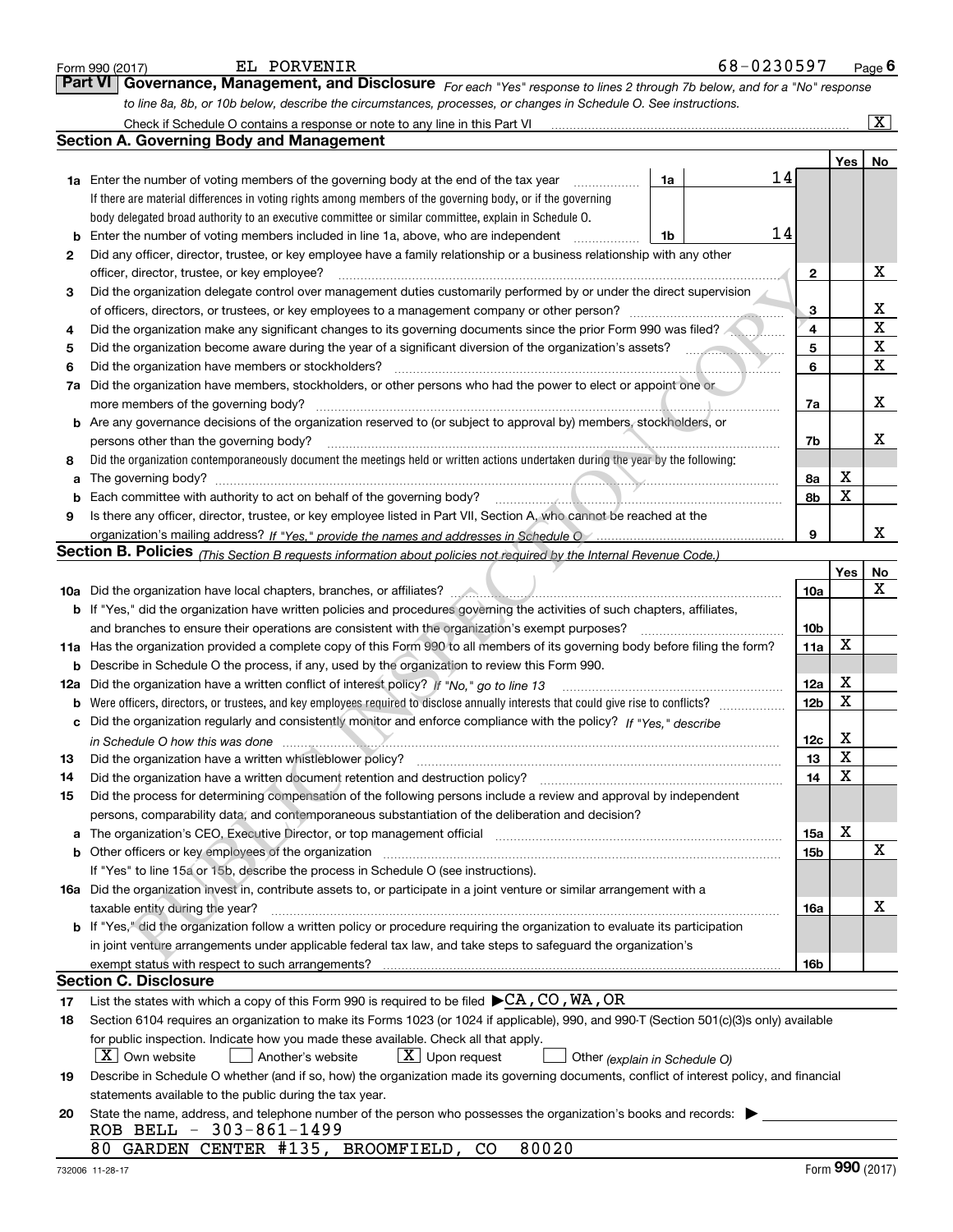$\mathcal{L}^{\text{max}}$ 

# **7Part VII Compensation of Officers, Directors, Trustees, Key Employees, Highest Compensated Employees, and Independent Contractors**

Check if Schedule O contains a response or note to any line in this Part VII

**Section A. Officers, Directors, Trustees, Key Employees, and Highest Compensated Employees**

**1a**  Complete this table for all persons required to be listed. Report compensation for the calendar year ending with or within the organization's tax year.

**•** List all of the organization's current officers, directors, trustees (whether individuals or organizations), regardless of amount of compensation. Enter -0- in columns (D), (E), and (F) if no compensation was paid.

● List all of the organization's **current** key employees, if any. See instructions for definition of "key employee."

**In List the organization's five current highest compensated employees (other than an officer, director, trustee, or key employee) who received report-**■ List the organization's five current highest compensated employees (other than an officer, director, trustee, or key employee) who received report-<br>able compensation (Box 5 of Form W-2 and/or Box 7 of Form 1099-MISC) of

 $\bullet$  List all of the organization's **former** officers, key employees, and highest compensated employees who received more than \$100,000 of reportable compensation from the organization and any related organizations.

| reportable compensation from the organization and any related organizations.<br>• List all of the organization's former directors or trustees that received, in the capacity as a former director or trustee of the organization,<br>more than \$10,000 of reportable compensation from the organization and any related organizations. |                        |                               |                                                                  |                         |              |                                   |        |                     |                                  |                          |
|-----------------------------------------------------------------------------------------------------------------------------------------------------------------------------------------------------------------------------------------------------------------------------------------------------------------------------------------|------------------------|-------------------------------|------------------------------------------------------------------|-------------------------|--------------|-----------------------------------|--------|---------------------|----------------------------------|--------------------------|
| List persons in the following order: individual trustees or directors; institutional trustees; officers; key employees; highest compensated employees;                                                                                                                                                                                  |                        |                               |                                                                  |                         |              |                                   |        |                     |                                  |                          |
| and former such persons.                                                                                                                                                                                                                                                                                                                |                        |                               |                                                                  |                         |              |                                   |        |                     |                                  |                          |
| X<br>Check this box if neither the organization nor any related organization compensated any current officer, director, or trustee.                                                                                                                                                                                                     |                        |                               |                                                                  |                         |              |                                   |        |                     |                                  |                          |
| (A)                                                                                                                                                                                                                                                                                                                                     | (B)                    |                               |                                                                  |                         | (C)          |                                   |        | (D)                 | (E)                              | (F)                      |
| Name and Title                                                                                                                                                                                                                                                                                                                          | Average                |                               | (do not check more than one                                      | Position                |              |                                   |        | Reportable          | Reportable                       | Estimated                |
|                                                                                                                                                                                                                                                                                                                                         | hours per              |                               | box, unless person is both an<br>officer and a director/trustee) |                         |              |                                   |        | compensation        | compensation                     | amount of                |
|                                                                                                                                                                                                                                                                                                                                         | week                   |                               |                                                                  |                         |              |                                   |        | from                | from related                     | other                    |
|                                                                                                                                                                                                                                                                                                                                         | (list any<br>hours for |                               |                                                                  |                         |              |                                   |        | the<br>organization | organizations<br>(W-2/1099-MISC) | compensation<br>from the |
|                                                                                                                                                                                                                                                                                                                                         | related                |                               |                                                                  |                         |              |                                   |        | (W-2/1099-MISC)     |                                  | organization             |
|                                                                                                                                                                                                                                                                                                                                         | organizations          |                               |                                                                  |                         |              |                                   |        |                     |                                  | and related              |
|                                                                                                                                                                                                                                                                                                                                         | below                  | ndividual trustee or director | nstitutional trustee                                             |                         | Key employee |                                   |        |                     |                                  | organizations            |
|                                                                                                                                                                                                                                                                                                                                         | line)                  |                               |                                                                  | Officer                 |              | Highest compensated<br>  employee | Former |                     |                                  |                          |
| (1)<br><b>JONI FOSTER</b>                                                                                                                                                                                                                                                                                                               | $\overline{5.00}$      |                               |                                                                  |                         |              |                                   |        |                     |                                  |                          |
| <b>DIRECTOR</b>                                                                                                                                                                                                                                                                                                                         |                        | $\mathbf X$                   |                                                                  |                         |              |                                   |        | 0.                  | 0.                               | $0$ .                    |
| DAVID M. ARNOLDS, J.D.<br>(2)                                                                                                                                                                                                                                                                                                           | $\overline{5.00}$      |                               |                                                                  |                         |              |                                   |        |                     |                                  |                          |
| <b>DIRECTOR</b>                                                                                                                                                                                                                                                                                                                         |                        | $\mathbf X$                   |                                                                  | $\mathbf X$             |              |                                   |        | 0.                  | 0.                               | 0.                       |
| (3)<br>MARK SMITH                                                                                                                                                                                                                                                                                                                       | 10.00                  |                               |                                                                  |                         |              |                                   |        |                     |                                  |                          |
| <b>CHAIR</b>                                                                                                                                                                                                                                                                                                                            |                        | X                             |                                                                  | $\overline{\mathbf{X}}$ |              |                                   |        | 0.                  | 0.                               | 0.                       |
| (4)<br>CHRIS CONWAY                                                                                                                                                                                                                                                                                                                     | 5.00                   |                               |                                                                  |                         |              |                                   |        |                     |                                  |                          |
| <b>DIRECTOR</b>                                                                                                                                                                                                                                                                                                                         |                        | $\mathbf{x}$                  |                                                                  |                         |              |                                   |        | 0.                  | 0.                               | 0.                       |
| FREDRICK C COOPER PE PHD<br>(5)                                                                                                                                                                                                                                                                                                         | 5.00                   |                               |                                                                  |                         |              |                                   |        |                     |                                  |                          |
| <b>DIRECTOR</b>                                                                                                                                                                                                                                                                                                                         |                        | X                             |                                                                  |                         |              |                                   |        | 0.                  | 0.                               | 0.                       |
| <b>JACK DUNN</b><br>(6)                                                                                                                                                                                                                                                                                                                 | 5.00                   |                               |                                                                  |                         |              |                                   |        |                     |                                  |                          |
| <b>TREASURER</b>                                                                                                                                                                                                                                                                                                                        |                        | $\mathbf X$                   |                                                                  | $\mathbf X$             |              |                                   |        | 0.                  | 0.                               | 0.                       |
| RAYMOND P FINNEY MRE B.A.<br>(7)                                                                                                                                                                                                                                                                                                        | 5.00                   |                               |                                                                  |                         |              |                                   |        |                     |                                  |                          |
| <b>DIRECTOR</b>                                                                                                                                                                                                                                                                                                                         |                        | $\mathbf X$                   |                                                                  |                         |              |                                   |        | 0.                  | 0.                               | 0.                       |
| LESLIE MOULTON B.A.<br>(8)                                                                                                                                                                                                                                                                                                              | 5.00                   |                               |                                                                  |                         |              |                                   |        |                     |                                  |                          |
| <b>DIRECTOR</b>                                                                                                                                                                                                                                                                                                                         |                        | $\mathbf X$                   |                                                                  | $\mathbf X$             |              |                                   |        | 0.                  | 0.                               | 0.                       |
| <b>JOE SLOAN</b><br>(9)                                                                                                                                                                                                                                                                                                                 | 5.00                   |                               |                                                                  |                         |              |                                   |        |                     |                                  |                          |
| VICE CHAIR                                                                                                                                                                                                                                                                                                                              |                        | $\mathbf X$                   |                                                                  |                         |              |                                   |        | 0.                  | 0.                               | 0.                       |
| (10) LIZ SPECHT                                                                                                                                                                                                                                                                                                                         | 5.00                   |                               |                                                                  |                         |              |                                   |        |                     |                                  |                          |
| <b>DIRECTOR</b>                                                                                                                                                                                                                                                                                                                         |                        | $\mathbf X$                   |                                                                  |                         |              |                                   |        | 0.                  | 0.                               | $0$ .                    |
| (11) GABRIELA TINOCO M.S.                                                                                                                                                                                                                                                                                                               | 5.00                   |                               |                                                                  |                         |              |                                   |        |                     |                                  |                          |
| <b>DIRECTOR</b>                                                                                                                                                                                                                                                                                                                         |                        | $\mathbf X$                   |                                                                  |                         |              |                                   |        | 0.                  | О.                               | $0$ .                    |
| (12) JAN ADAMS                                                                                                                                                                                                                                                                                                                          | 5.00                   | $\mathbf x$                   |                                                                  |                         |              |                                   |        |                     |                                  |                          |
| SECRETARY<br>(13) PHILLIP MCVEY                                                                                                                                                                                                                                                                                                         | 5.00                   |                               |                                                                  |                         |              |                                   |        | 0.                  | 0.                               | 0.                       |
| <b>DIRECTOR</b>                                                                                                                                                                                                                                                                                                                         |                        | $\mathbf X$                   |                                                                  |                         |              |                                   |        | $\mathbf 0$ .       | 0.                               | $0$ .                    |
| (14) RICHARD GAMMON                                                                                                                                                                                                                                                                                                                     | 5.00                   |                               |                                                                  |                         |              |                                   |        |                     |                                  |                          |
| <b>DIRECTOR</b>                                                                                                                                                                                                                                                                                                                         |                        | $\mathbf X$                   |                                                                  |                         |              |                                   |        | $\mathbf 0$ .       | $\mathbf 0$ .                    | 0.                       |
| (15) ROB BELL                                                                                                                                                                                                                                                                                                                           | 40.00                  |                               |                                                                  |                         |              |                                   |        |                     |                                  |                          |
| EXECUTIVE DIRECTOR                                                                                                                                                                                                                                                                                                                      |                        |                               |                                                                  | X                       |              |                                   |        | 0.                  | $\mathbf 0$ .                    | 32,500.                  |
|                                                                                                                                                                                                                                                                                                                                         |                        |                               |                                                                  |                         |              |                                   |        |                     |                                  |                          |
|                                                                                                                                                                                                                                                                                                                                         |                        |                               |                                                                  |                         |              |                                   |        |                     |                                  |                          |
|                                                                                                                                                                                                                                                                                                                                         |                        |                               |                                                                  |                         |              |                                   |        |                     |                                  |                          |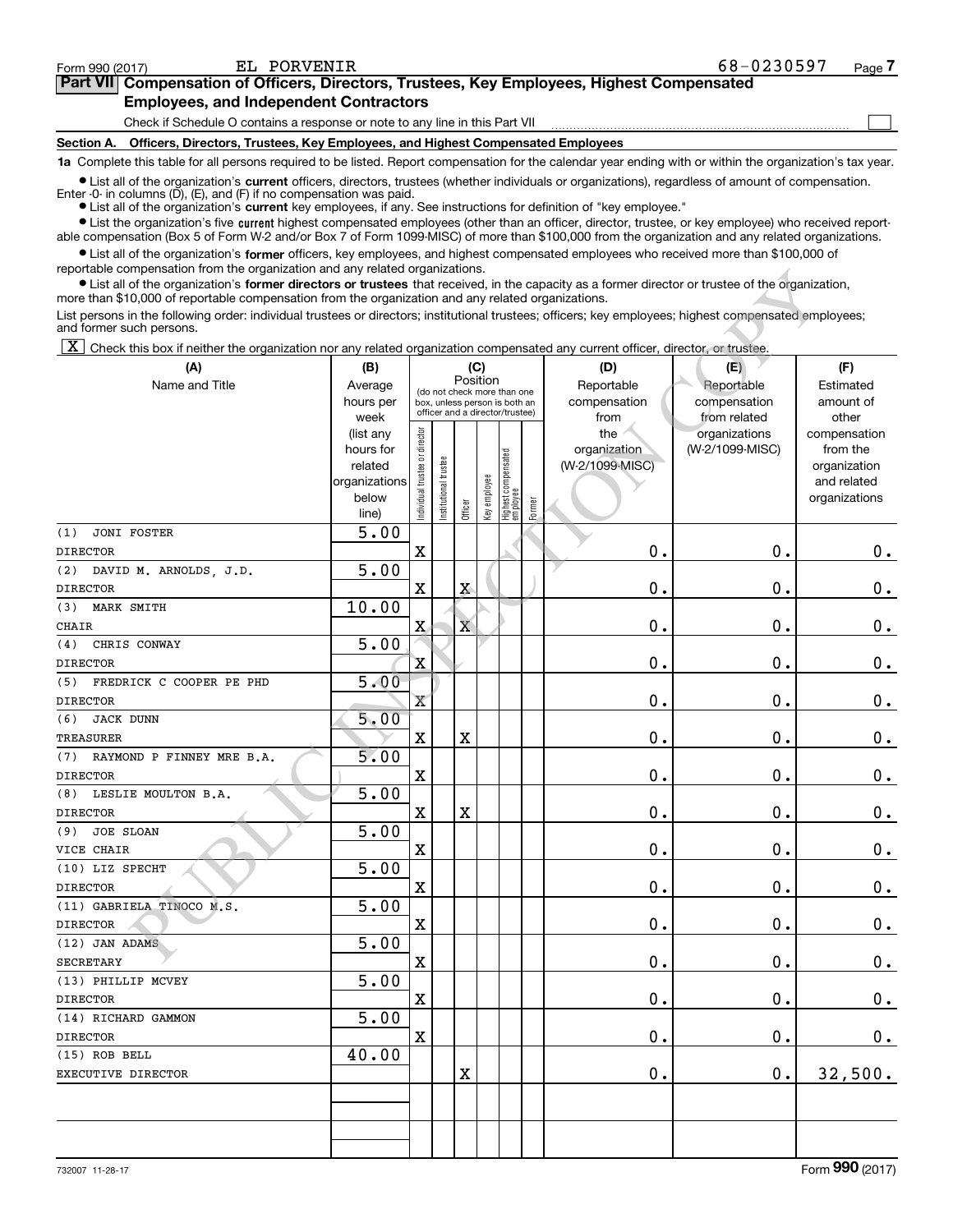|                 | EL PORVENIR<br>Form 990 (2017)                                                                                                                                                                                                                         |                                                                      |                                                                                                                    |                        |         |              |                                   |                                           |                                                   | 68-0230597                       |                                 |                                        |                                                                          | Page 8                      |
|-----------------|--------------------------------------------------------------------------------------------------------------------------------------------------------------------------------------------------------------------------------------------------------|----------------------------------------------------------------------|--------------------------------------------------------------------------------------------------------------------|------------------------|---------|--------------|-----------------------------------|-------------------------------------------|---------------------------------------------------|----------------------------------|---------------------------------|----------------------------------------|--------------------------------------------------------------------------|-----------------------------|
| <b>Part VII</b> | Section A. Officers, Directors, Trustees, Key Employees, and Highest Compensated Employees (continued)                                                                                                                                                 |                                                                      |                                                                                                                    |                        |         |              |                                   |                                           |                                                   |                                  |                                 |                                        |                                                                          |                             |
|                 | (A)<br>Name and title                                                                                                                                                                                                                                  | (B)<br>Average<br>hours per<br>week                                  | (C)<br>Position<br>(do not check more than one<br>box, unless person is both an<br>officer and a director/trustee) |                        |         |              |                                   | (D)<br>Reportable<br>compensation<br>from | (E)<br>Reportable<br>compensation<br>from related |                                  |                                 | (F)<br>Estimated<br>amount of<br>other |                                                                          |                             |
|                 |                                                                                                                                                                                                                                                        | (list any<br>hours for<br>related<br>organizations<br>below<br>line) | Individual trustee or director                                                                                     | In stitutional trustee | Officer | Key employee | Highest compensated<br>  employee | Former                                    | the<br>organization<br>(W-2/1099-MISC)            | organizations<br>(W-2/1099-MISC) |                                 |                                        | compensation<br>from the<br>organization<br>and related<br>organizations |                             |
|                 |                                                                                                                                                                                                                                                        |                                                                      |                                                                                                                    |                        |         |              |                                   |                                           |                                                   |                                  |                                 |                                        |                                                                          |                             |
|                 |                                                                                                                                                                                                                                                        |                                                                      |                                                                                                                    |                        |         |              |                                   |                                           |                                                   |                                  |                                 |                                        |                                                                          |                             |
|                 |                                                                                                                                                                                                                                                        |                                                                      |                                                                                                                    |                        |         |              |                                   |                                           |                                                   |                                  |                                 |                                        |                                                                          |                             |
|                 |                                                                                                                                                                                                                                                        |                                                                      |                                                                                                                    |                        |         |              |                                   |                                           |                                                   |                                  |                                 |                                        |                                                                          |                             |
|                 |                                                                                                                                                                                                                                                        |                                                                      |                                                                                                                    |                        |         |              |                                   |                                           |                                                   |                                  |                                 |                                        |                                                                          |                             |
|                 |                                                                                                                                                                                                                                                        |                                                                      |                                                                                                                    |                        |         |              |                                   |                                           |                                                   |                                  |                                 |                                        |                                                                          |                             |
|                 |                                                                                                                                                                                                                                                        |                                                                      |                                                                                                                    |                        |         |              |                                   |                                           |                                                   |                                  |                                 |                                        |                                                                          |                             |
|                 |                                                                                                                                                                                                                                                        |                                                                      |                                                                                                                    |                        |         |              |                                   |                                           |                                                   |                                  |                                 |                                        |                                                                          |                             |
|                 | 1b Sub-total                                                                                                                                                                                                                                           |                                                                      |                                                                                                                    |                        |         |              |                                   |                                           | 0.<br>О.                                          |                                  | 0.<br>$\overline{\mathbf{0}}$ . |                                        |                                                                          | 32,500.<br>0.               |
|                 |                                                                                                                                                                                                                                                        |                                                                      |                                                                                                                    |                        |         |              |                                   |                                           | $\mathbf 0$ .                                     |                                  | $\overline{0}$ .                |                                        | 32,500.                                                                  |                             |
| 2               | Total number of individuals (including but not limited to those listed above) who received more than \$100,000 of reportable<br>compensation from the organization $\blacktriangleright$                                                               |                                                                      |                                                                                                                    |                        |         |              |                                   |                                           |                                                   |                                  |                                 |                                        |                                                                          | O                           |
|                 |                                                                                                                                                                                                                                                        |                                                                      |                                                                                                                    |                        |         |              |                                   |                                           |                                                   |                                  |                                 |                                        | Yes                                                                      | No                          |
| з               | Did the organization list any former officer, director, or trustee, key employee, or highest compensated employee on<br>line 1a? If "Yes," complete Schedule J for such individual                                                                     |                                                                      |                                                                                                                    |                        |         |              |                                   |                                           |                                                   |                                  |                                 | З                                      |                                                                          | x                           |
| 4               | For any individual listed on line 1a, is the sum of reportable compensation and other compensation from the organization                                                                                                                               |                                                                      |                                                                                                                    |                        |         |              |                                   |                                           |                                                   |                                  |                                 |                                        |                                                                          |                             |
|                 |                                                                                                                                                                                                                                                        |                                                                      |                                                                                                                    |                        |         |              |                                   |                                           |                                                   |                                  |                                 | 4                                      |                                                                          | x                           |
| 5               | Did any person listed on line 1a receive or accrue compensation from any unrelated organization or individual for services                                                                                                                             |                                                                      |                                                                                                                    |                        |         |              |                                   |                                           |                                                   |                                  |                                 | 5                                      |                                                                          | x                           |
|                 | <b>Section B. Independent Contractors</b>                                                                                                                                                                                                              |                                                                      |                                                                                                                    |                        |         |              |                                   |                                           |                                                   |                                  |                                 |                                        |                                                                          |                             |
| 1               | Complete this table for your five highest compensated independent contractors that received more than \$100,000 of compensation from<br>the organization. Report compensation for the calendar year ending with or within the organization's tax year. |                                                                      |                                                                                                                    |                        |         |              |                                   |                                           |                                                   |                                  |                                 |                                        |                                                                          |                             |
|                 | (A)<br>Name and business address                                                                                                                                                                                                                       |                                                                      |                                                                                                                    | <b>NONE</b>            |         |              |                                   |                                           | (B)<br>Description of services                    |                                  |                                 | (C)<br>Compensation                    |                                                                          |                             |
|                 |                                                                                                                                                                                                                                                        |                                                                      |                                                                                                                    |                        |         |              |                                   |                                           |                                                   |                                  |                                 |                                        |                                                                          |                             |
|                 |                                                                                                                                                                                                                                                        |                                                                      |                                                                                                                    |                        |         |              |                                   |                                           |                                                   |                                  |                                 |                                        |                                                                          |                             |
|                 |                                                                                                                                                                                                                                                        |                                                                      |                                                                                                                    |                        |         |              |                                   |                                           |                                                   |                                  |                                 |                                        |                                                                          |                             |
|                 |                                                                                                                                                                                                                                                        |                                                                      |                                                                                                                    |                        |         |              |                                   |                                           |                                                   |                                  |                                 |                                        |                                                                          |                             |
| 2               | Total number of independent contractors (including but not limited to those listed above) who received more than                                                                                                                                       |                                                                      |                                                                                                                    |                        |         |              |                                   |                                           |                                                   |                                  |                                 |                                        |                                                                          |                             |
|                 | \$100,000 of compensation from the organization                                                                                                                                                                                                        |                                                                      |                                                                                                                    |                        |         | o            |                                   |                                           |                                                   |                                  |                                 |                                        |                                                                          | $F_{\text{arm}}$ 990 (2017) |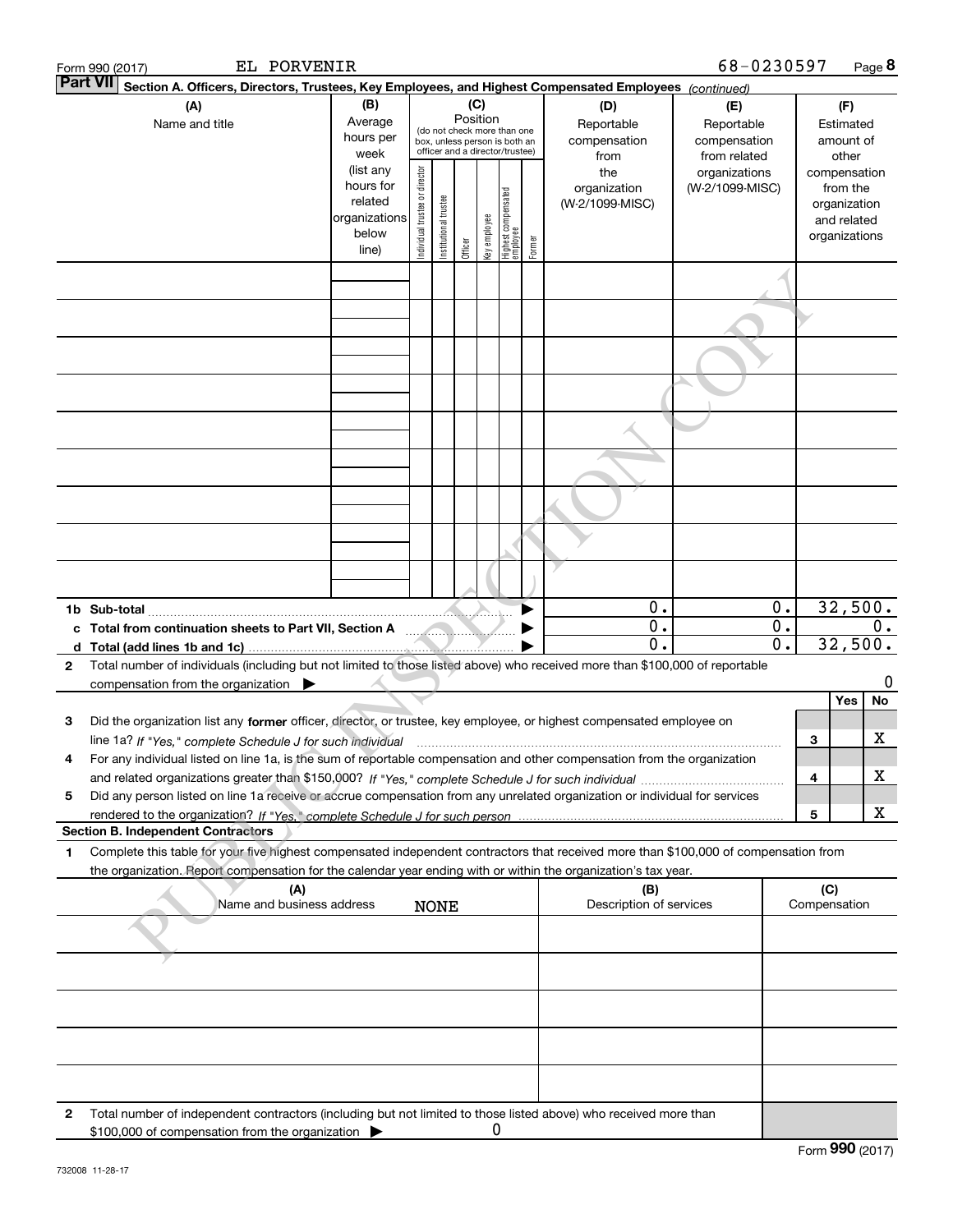|                                                           | Form 990 (2017)  |                                                                                                                                                                                  | EL PORVENIR    |                       |                                  |                                                 | 68-0230597                              | Page 9                                                             |
|-----------------------------------------------------------|------------------|----------------------------------------------------------------------------------------------------------------------------------------------------------------------------------|----------------|-----------------------|----------------------------------|-------------------------------------------------|-----------------------------------------|--------------------------------------------------------------------|
|                                                           | <b>Part VIII</b> | <b>Statement of Revenue</b>                                                                                                                                                      |                |                       |                                  |                                                 |                                         |                                                                    |
|                                                           |                  | Check if Schedule O contains a response or note to any line in this Part VIII                                                                                                    |                |                       |                                  |                                                 |                                         |                                                                    |
|                                                           |                  |                                                                                                                                                                                  |                |                       | (A)<br>Total revenue             | (B)<br>Related or<br>exempt function<br>revenue | (C)<br>Unrelated<br>business<br>revenue | (D)<br>Revenuè excluded<br>from tax under<br>sections<br>512 - 514 |
|                                                           |                  | 1 a Federated campaigns                                                                                                                                                          | 1a             |                       |                                  |                                                 |                                         |                                                                    |
| Contributions, Gifts, Grants<br>and Other Similar Amounts |                  |                                                                                                                                                                                  | 1 <sub>b</sub> |                       |                                  |                                                 |                                         |                                                                    |
|                                                           |                  | c Fundraising events                                                                                                                                                             | 1c             |                       |                                  |                                                 |                                         |                                                                    |
|                                                           |                  | d Related organizations                                                                                                                                                          | 1d             |                       |                                  |                                                 |                                         |                                                                    |
|                                                           |                  | e Government grants (contributions)                                                                                                                                              | 1e             |                       |                                  |                                                 |                                         |                                                                    |
|                                                           |                  | f All other contributions, gifts, grants, and                                                                                                                                    |                |                       |                                  |                                                 |                                         |                                                                    |
|                                                           |                  | similar amounts not included above $\frac{1}{16}$ 11 $\frac{1}{248}$ , 471.                                                                                                      |                |                       |                                  |                                                 |                                         |                                                                    |
|                                                           |                  | g Noncash contributions included in lines 1a-1f: \$                                                                                                                              |                | 68,859.               |                                  |                                                 |                                         |                                                                    |
|                                                           |                  |                                                                                                                                                                                  |                |                       | $\triangleright$ 1,248,471.      |                                                 |                                         |                                                                    |
|                                                           |                  |                                                                                                                                                                                  |                | <b>Business Code</b>  |                                  |                                                 |                                         |                                                                    |
|                                                           |                  | 2 a WORK TRIPS                                                                                                                                                                   |                | 561520                | 167, 196.                        | 167,196.                                        |                                         |                                                                    |
|                                                           | b                | <u> 1989 - Johann Stein, fransk politik (d. 1989)</u>                                                                                                                            |                |                       |                                  |                                                 |                                         |                                                                    |
|                                                           | c                | <u> 1989 - Andrea Andrew Maria (h. 1989).</u>                                                                                                                                    |                |                       |                                  |                                                 |                                         |                                                                    |
|                                                           | d                | <u> 1989 - Johann Stein, marwolaethau (b. 1989)</u>                                                                                                                              |                |                       |                                  |                                                 |                                         |                                                                    |
| Program Service<br>Revenue                                | е                |                                                                                                                                                                                  |                |                       |                                  |                                                 |                                         |                                                                    |
|                                                           | f                | All other program service revenue                                                                                                                                                |                |                       |                                  |                                                 |                                         |                                                                    |
|                                                           | a                |                                                                                                                                                                                  |                | $\blacktriangleright$ | 167, 196.                        |                                                 |                                         |                                                                    |
|                                                           | з                | Investment income (including dividends, interest, and                                                                                                                            |                |                       |                                  |                                                 |                                         |                                                                    |
|                                                           |                  |                                                                                                                                                                                  |                | ▶                     |                                  |                                                 |                                         |                                                                    |
|                                                           | 4                | Income from investment of tax-exempt bond proceeds                                                                                                                               |                | ▶                     |                                  |                                                 |                                         |                                                                    |
|                                                           | 5                |                                                                                                                                                                                  |                |                       |                                  |                                                 |                                         |                                                                    |
|                                                           |                  |                                                                                                                                                                                  | (i) Real       | (ii) Personal         |                                  |                                                 |                                         |                                                                    |
|                                                           |                  | 6 a Gross rents                                                                                                                                                                  |                |                       |                                  |                                                 |                                         |                                                                    |
|                                                           |                  | <b>b</b> Less: rental expenses                                                                                                                                                   |                |                       |                                  |                                                 |                                         |                                                                    |
|                                                           |                  | c Rental income or (loss)                                                                                                                                                        |                |                       |                                  |                                                 |                                         |                                                                    |
|                                                           |                  | <b>d</b> Net rental income or (loss)                                                                                                                                             |                |                       |                                  |                                                 |                                         |                                                                    |
|                                                           |                  | 7 a Gross amount from sales of                                                                                                                                                   | (i) Securities | (ii) Other            |                                  |                                                 |                                         |                                                                    |
|                                                           |                  | assets other than inventory                                                                                                                                                      |                |                       |                                  |                                                 |                                         |                                                                    |
|                                                           |                  | <b>b</b> Less: cost or other basis                                                                                                                                               |                |                       |                                  |                                                 |                                         |                                                                    |
|                                                           |                  | and sales expenses                                                                                                                                                               |                |                       |                                  |                                                 |                                         |                                                                    |
|                                                           |                  | c Gain or (loss)                                                                                                                                                                 |                |                       |                                  |                                                 |                                         |                                                                    |
|                                                           |                  |                                                                                                                                                                                  |                |                       |                                  |                                                 |                                         |                                                                    |
|                                                           |                  | 8 a Gross income from fundraising events (not                                                                                                                                    |                |                       |                                  |                                                 |                                         |                                                                    |
|                                                           |                  | including \$                                                                                                                                                                     |                |                       |                                  |                                                 |                                         |                                                                    |
|                                                           |                  | contributions reported on line 1c). See                                                                                                                                          |                |                       |                                  |                                                 |                                         |                                                                    |
| <b>Other Revenue</b>                                      |                  | Part IV, line 18                                                                                                                                                                 |                | 0.                    |                                  |                                                 |                                         |                                                                    |
|                                                           |                  | b Less: direct expenses                                                                                                                                                          | $\mathbf b$    |                       |                                  |                                                 |                                         |                                                                    |
|                                                           |                  | c Net income or (loss) from fundraising events                                                                                                                                   |                | .                     | 17,295.                          |                                                 |                                         | 17,295.                                                            |
|                                                           |                  | 9 a Gross income from gaming activities. See                                                                                                                                     |                |                       |                                  |                                                 |                                         |                                                                    |
|                                                           |                  |                                                                                                                                                                                  | $\mathbf b$    |                       |                                  |                                                 |                                         |                                                                    |
|                                                           |                  | c Net income or (loss) from gaming activities                                                                                                                                    |                | ▶                     |                                  |                                                 |                                         |                                                                    |
|                                                           |                  | 10 a Gross sales of inventory, less returns                                                                                                                                      |                |                       |                                  |                                                 |                                         |                                                                    |
|                                                           |                  |                                                                                                                                                                                  |                |                       |                                  |                                                 |                                         |                                                                    |
|                                                           |                  |                                                                                                                                                                                  |                |                       |                                  |                                                 |                                         |                                                                    |
|                                                           |                  | c Net income or (loss) from sales of inventory                                                                                                                                   |                |                       |                                  |                                                 |                                         |                                                                    |
|                                                           |                  | Miscellaneous Revenue                                                                                                                                                            |                | <b>Business Code</b>  |                                  |                                                 |                                         |                                                                    |
|                                                           | 11 a             |                                                                                                                                                                                  |                |                       |                                  |                                                 |                                         |                                                                    |
|                                                           | b                | <u> 1989 - Johann Barbara, martin amerikan basal da</u><br><u> 1989 - Johann Harry Harry Harry Harry Harry Harry Harry Harry Harry Harry Harry Harry Harry Harry Harry Harry</u> |                |                       |                                  |                                                 |                                         |                                                                    |
|                                                           | с                |                                                                                                                                                                                  |                |                       |                                  |                                                 |                                         |                                                                    |
|                                                           |                  |                                                                                                                                                                                  |                |                       |                                  |                                                 |                                         |                                                                    |
|                                                           |                  |                                                                                                                                                                                  |                | ▶                     |                                  |                                                 |                                         |                                                                    |
|                                                           | 12               |                                                                                                                                                                                  |                |                       | $\blacktriangleright$ 1,432,962. | $\boxed{167,196}$ .                             | 0.1                                     | 17,295.                                                            |
|                                                           |                  |                                                                                                                                                                                  |                |                       |                                  |                                                 |                                         |                                                                    |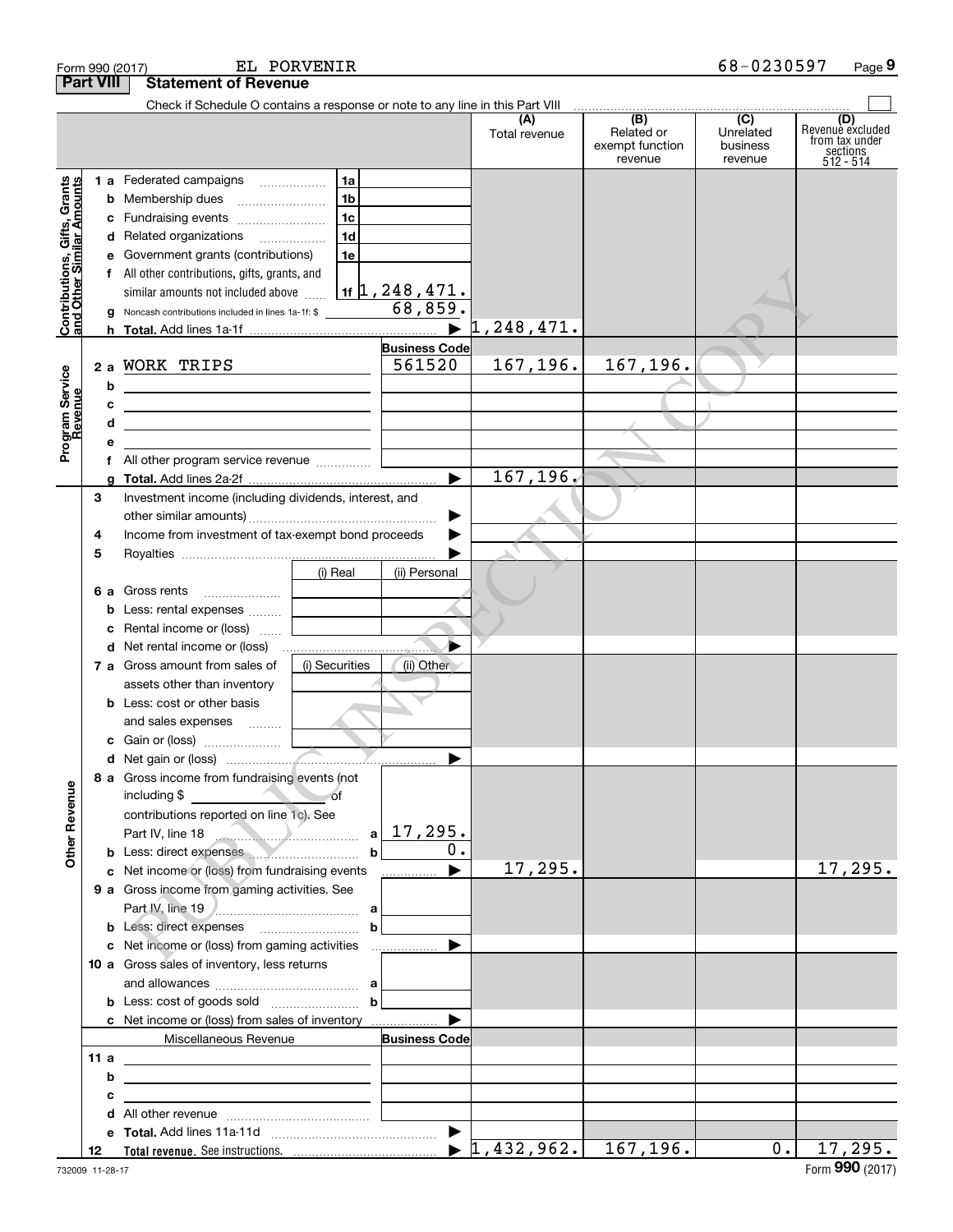**Part IX | Statement of Functional Expenses** 

|                  | Section 501(c)(3) and 501(c)(4) organizations must complete all columns. All other organizations must complete column (A).                                                                                  |                       |                             |                                    |                         |
|------------------|-------------------------------------------------------------------------------------------------------------------------------------------------------------------------------------------------------------|-----------------------|-----------------------------|------------------------------------|-------------------------|
|                  | Check if Schedule O contains a response or note to any line in this Part IX                                                                                                                                 | (A)                   | (B)                         | $\overline{C}$                     | (D)                     |
|                  | Do not include amounts reported on lines 6b,<br>7b, 8b, 9b, and 10b of Part VIII.                                                                                                                           | Total expenses        | Program service<br>expenses | Management and<br>general expenses | Fundraising<br>expenses |
| 1.               | Grants and other assistance to domestic organizations                                                                                                                                                       |                       |                             |                                    |                         |
|                  | and domestic governments. See Part IV, line 21                                                                                                                                                              |                       |                             |                                    |                         |
| $\mathbf{2}$     | Grants and other assistance to domestic                                                                                                                                                                     |                       |                             |                                    |                         |
|                  | individuals. See Part IV, line 22                                                                                                                                                                           |                       |                             |                                    |                         |
| 3                | Grants and other assistance to foreign                                                                                                                                                                      |                       |                             |                                    |                         |
|                  | organizations, foreign governments, and foreign                                                                                                                                                             |                       |                             |                                    |                         |
|                  | individuals. See Part IV, lines 15 and 16                                                                                                                                                                   | 818,347.              | 818,347.                    |                                    |                         |
| 4                | Benefits paid to or for members                                                                                                                                                                             |                       |                             |                                    |                         |
| 5                | Compensation of current officers, directors,                                                                                                                                                                |                       |                             |                                    |                         |
|                  | trustees, and key employees                                                                                                                                                                                 | 32,500.               | 18,850.                     | 7,475.                             | 6, 175.                 |
| 6                | Compensation not included above, to disqualified                                                                                                                                                            |                       |                             |                                    |                         |
|                  | persons (as defined under section 4958(f)(1)) and                                                                                                                                                           |                       |                             |                                    |                         |
|                  | persons described in section 4958(c)(3)(B)<br>.                                                                                                                                                             |                       |                             |                                    |                         |
| 7                | Other salaries and wages                                                                                                                                                                                    | 331,702.              | 236,862.                    | 48, 463.                           | 46,377.                 |
| 8                | Pension plan accruals and contributions (include                                                                                                                                                            |                       |                             |                                    |                         |
|                  | section 401(k) and 403(b) employer contributions)                                                                                                                                                           |                       |                             |                                    |                         |
| 9                |                                                                                                                                                                                                             | 134,080.              | 91,087.                     | 26, 165.                           | 16,828.                 |
| 10               |                                                                                                                                                                                                             | 12,035.               | 8,425.                      | 1,926.                             | 1,684.                  |
| 11               | Fees for services (non-employees):                                                                                                                                                                          |                       |                             |                                    |                         |
| a                |                                                                                                                                                                                                             |                       |                             |                                    |                         |
| b                |                                                                                                                                                                                                             | 10,750.               |                             |                                    |                         |
| c                |                                                                                                                                                                                                             |                       |                             |                                    | 10,750.                 |
| d                |                                                                                                                                                                                                             |                       |                             |                                    |                         |
| е                | Professional fundraising services. See Part IV, line 17                                                                                                                                                     |                       |                             |                                    |                         |
| f                | Investment management fees                                                                                                                                                                                  |                       |                             |                                    |                         |
| g                | Other. (If line 11g amount exceeds 10% of line 25,<br>column (A) amount, list line 11g expenses on Sch 0.)                                                                                                  | 7,533.                |                             | 6,604.                             | 929.                    |
| 12 <sup>12</sup> |                                                                                                                                                                                                             |                       |                             |                                    |                         |
| 13               |                                                                                                                                                                                                             | 10,800.               | 2,297.                      | 125.                               | 8,378.                  |
| 14               |                                                                                                                                                                                                             |                       |                             |                                    |                         |
| 15               |                                                                                                                                                                                                             |                       |                             |                                    |                         |
| 16               |                                                                                                                                                                                                             | 36,692.               | 18,019.                     | 6,568.                             | 12, 105.                |
| 17               |                                                                                                                                                                                                             | 76,849.               | 53,148.                     | 12,965.                            | 10,736.                 |
| 18               | Payments of travel or entertainment expenses                                                                                                                                                                |                       |                             |                                    |                         |
|                  | for any federal, state, or local public officials                                                                                                                                                           |                       |                             |                                    |                         |
| 19               | Conferences, conventions, and meetings                                                                                                                                                                      |                       |                             |                                    |                         |
| 20               | Interest                                                                                                                                                                                                    |                       |                             |                                    |                         |
| 21               | Payments to affiliates<br>Manuscritta Annuncia Communication and Payments Annuncia Communications                                                                                                           |                       |                             |                                    |                         |
| 22               | Depreciation, depletion, and amortization                                                                                                                                                                   | $\overline{23,416}$ . | 18,733.                     | 3,512.                             | 1,171.                  |
| 23               | Insurance                                                                                                                                                                                                   | 3,184.                |                             | 648.                               | 2,536.                  |
| 24               | Other expenses. Itemize expenses not covered<br>above. (List miscellaneous expenses in line 24e. If line<br>24e amount exceeds 10% of line 25, column (A)<br>amount, list line 24e expenses on Schedule O.) |                       |                             |                                    |                         |
| a                | INSTITUTIONAL                                                                                                                                                                                               | 22,958.               | 9,563.                      | 11,496.                            | 1,899.                  |
| b                | <b>OUTSIDE SERVICES</b>                                                                                                                                                                                     | 18,187.               | 18,187.                     |                                    |                         |
| c                | WASLALA                                                                                                                                                                                                     | 12,724.               |                             | 12,724.                            |                         |
| d                | BANK CHARGES AND FEES                                                                                                                                                                                       | 7,533.                |                             | 6,604.                             | 929.                    |
|                  | e All other expenses                                                                                                                                                                                        | 33,012.               | 17,878.                     | 3,870.                             | 11,264.                 |
| 25               | Total functional expenses. Add lines 1 through 24e                                                                                                                                                          | 1,592,302.            | 1,311,396.                  | 149,145.                           | 131, 761.               |
| 26               | <b>Joint costs.</b> Complete this line only if the organization                                                                                                                                             |                       |                             |                                    |                         |
|                  | reported in column (B) joint costs from a combined                                                                                                                                                          |                       |                             |                                    |                         |
|                  | educational campaign and fundraising solicitation.                                                                                                                                                          |                       |                             |                                    |                         |
|                  | Check here $\blacktriangleright$<br>if following SOP 98-2 (ASC 958-720)                                                                                                                                     |                       |                             |                                    |                         |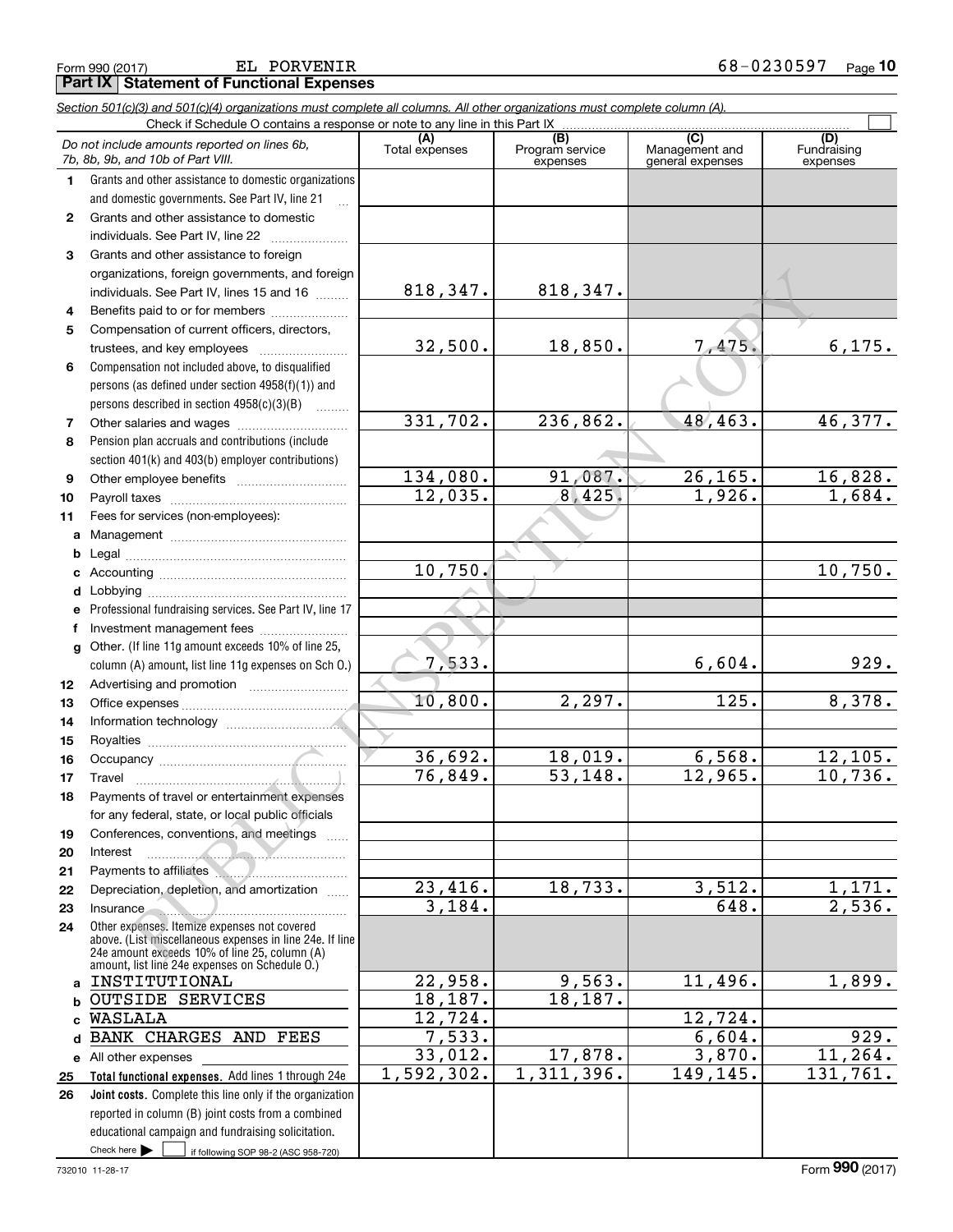$\mathcal{L}^{\text{max}}$ 

|                             |    |                                                                                                                                                                                                                                      |           |                     | (A)<br>Beginning of year |                 | (B)<br>End of year |
|-----------------------------|----|--------------------------------------------------------------------------------------------------------------------------------------------------------------------------------------------------------------------------------------|-----------|---------------------|--------------------------|-----------------|--------------------|
|                             | 1  |                                                                                                                                                                                                                                      |           |                     | 501,982.                 | $\mathbf{1}$    | 423,835.           |
|                             | 2  |                                                                                                                                                                                                                                      |           |                     | 104,449.                 | $\mathbf 2$     | 116,937.           |
|                             | з  |                                                                                                                                                                                                                                      | 215, 302. | $\mathbf{3}$        | 91,974.                  |                 |                    |
|                             | 4  |                                                                                                                                                                                                                                      |           |                     | 28,818.                  | 4               | 43,562.            |
|                             | 5  | Loans and other receivables from current and former officers, directors,                                                                                                                                                             |           |                     |                          |                 |                    |
|                             |    | trustees, key employees, and highest compensated employees. Complete                                                                                                                                                                 |           |                     |                          |                 |                    |
|                             |    | Part II of Schedule L                                                                                                                                                                                                                |           |                     |                          | 5               |                    |
|                             | 6  | Loans and other receivables from other disqualified persons (as defined under                                                                                                                                                        |           |                     |                          |                 |                    |
|                             |    | section $4958(f)(1)$ , persons described in section $4958(c)(3)(B)$ , and contributing                                                                                                                                               |           |                     |                          |                 |                    |
|                             |    | employers and sponsoring organizations of section 501(c)(9) voluntary                                                                                                                                                                |           |                     |                          |                 |                    |
|                             |    |                                                                                                                                                                                                                                      |           |                     |                          | 6               |                    |
| Assets                      |    | employees' beneficiary organizations (see instr). Complete Part II of Sch L                                                                                                                                                          |           |                     |                          | $\overline{7}$  |                    |
|                             | 7  |                                                                                                                                                                                                                                      |           |                     | 7,172.                   | $\bf{8}$        | 7,119.             |
|                             | 8  |                                                                                                                                                                                                                                      |           |                     |                          |                 |                    |
|                             | 9  |                                                                                                                                                                                                                                      |           |                     |                          | 9               |                    |
|                             |    | <b>10a</b> Land, buildings, and equipment: cost or other                                                                                                                                                                             |           |                     |                          |                 |                    |
|                             |    | basis. Complete Part VI of Schedule D  10a 307, 987.                                                                                                                                                                                 |           |                     | 90, 590.                 |                 |                    |
|                             |    | <b>b</b> Less: accumulated depreciation<br>. 1                                                                                                                                                                                       |           |                     |                          | 10 <sub>c</sub> | 176,279.           |
|                             | 11 |                                                                                                                                                                                                                                      |           |                     |                          | 11              |                    |
|                             | 12 |                                                                                                                                                                                                                                      |           |                     |                          | 12              |                    |
|                             | 13 |                                                                                                                                                                                                                                      |           |                     |                          | 13              |                    |
|                             | 14 |                                                                                                                                                                                                                                      |           |                     |                          | 14              |                    |
|                             | 15 |                                                                                                                                                                                                                                      |           |                     |                          | 15              |                    |
|                             | 16 |                                                                                                                                                                                                                                      |           |                     | 948, 313.                | 16              | 859,706.           |
|                             | 17 |                                                                                                                                                                                                                                      |           | 85,184.             | 17                       | 102, 563.       |                    |
|                             | 18 |                                                                                                                                                                                                                                      |           | 18                  |                          |                 |                    |
|                             | 19 | Deferred revenue <b>contract and the contract of the contract of the contract of the contract of the contract of the contract of the contract of the contract of the contract of the contract of the contract of the contract of</b> |           | 19                  |                          |                 |                    |
|                             | 20 |                                                                                                                                                                                                                                      |           |                     | 20                       |                 |                    |
|                             | 21 | Escrow or custodial account liability. Complete Part IV of Schedule D                                                                                                                                                                |           | 1.1.1.1.1.1.1.1.1.1 |                          | 21              |                    |
|                             | 22 | Loans and other payables to current and former officers, directors, trustees,                                                                                                                                                        |           |                     |                          |                 |                    |
| Liabilities                 |    | key employees, highest compensated employees, and disqualified persons.                                                                                                                                                              |           |                     |                          |                 |                    |
|                             |    |                                                                                                                                                                                                                                      |           |                     |                          | 22              |                    |
|                             | 23 | Secured mortgages and notes payable to unrelated third parties                                                                                                                                                                       |           |                     |                          | 23              |                    |
|                             | 24 | Unsecured notes and loans payable to unrelated third parties                                                                                                                                                                         |           |                     |                          | 24              |                    |
|                             | 25 | Other liabilities (including federal income tax, payables to related third                                                                                                                                                           |           |                     |                          |                 |                    |
|                             |    | parties, and other liabilities not included on lines 17-24). Complete Part X of                                                                                                                                                      |           |                     |                          |                 |                    |
|                             |    |                                                                                                                                                                                                                                      |           |                     |                          | 25              |                    |
|                             | 26 | Total liabilities. Add lines 17 through 25                                                                                                                                                                                           |           |                     | $\overline{85}$ , 184.   | 26              | 102, 563.          |
|                             |    | Organizations that follow SFAS 117 (ASC 958), check here $\blacktriangleright \quad \boxed{X}$ and                                                                                                                                   |           |                     |                          |                 |                    |
|                             |    | complete lines 27 through 29, and lines 33 and 34.                                                                                                                                                                                   |           |                     |                          |                 |                    |
|                             | 27 |                                                                                                                                                                                                                                      |           |                     | 308,521.                 | 27              | 507, 298.          |
|                             | 28 | Temporarily restricted net assets                                                                                                                                                                                                    |           |                     | 554,608.                 | 28              | 249,845.           |
|                             | 29 | Permanently restricted net assets                                                                                                                                                                                                    |           | 29                  |                          |                 |                    |
|                             |    | Organizations that do not follow SFAS 117 (ASC 958), check here ▶ │                                                                                                                                                                  |           |                     |                          |                 |                    |
|                             |    | and complete lines 30 through 34.                                                                                                                                                                                                    |           |                     |                          |                 |                    |
| Net Assets or Fund Balances | 30 |                                                                                                                                                                                                                                      |           |                     |                          | 30              |                    |
|                             | 31 | Paid-in or capital surplus, or land, building, or equipment fund                                                                                                                                                                     |           |                     | 31                       |                 |                    |
|                             | 32 | Retained earnings, endowment, accumulated income, or other funds                                                                                                                                                                     |           | 1.1.1.1.1.1.1.1.1   |                          | 32              |                    |
|                             | 33 |                                                                                                                                                                                                                                      |           |                     | 863,129.                 | 33              | 757,143.           |
|                             | 34 |                                                                                                                                                                                                                                      |           |                     | 948, 313.                | 34              | 859,706.           |
|                             |    |                                                                                                                                                                                                                                      |           |                     |                          |                 | Form 990 (2017)    |

**Part X Balance Sheet**

EL PORVENIR

Check if Schedule O contains a response or note to any line in this Part X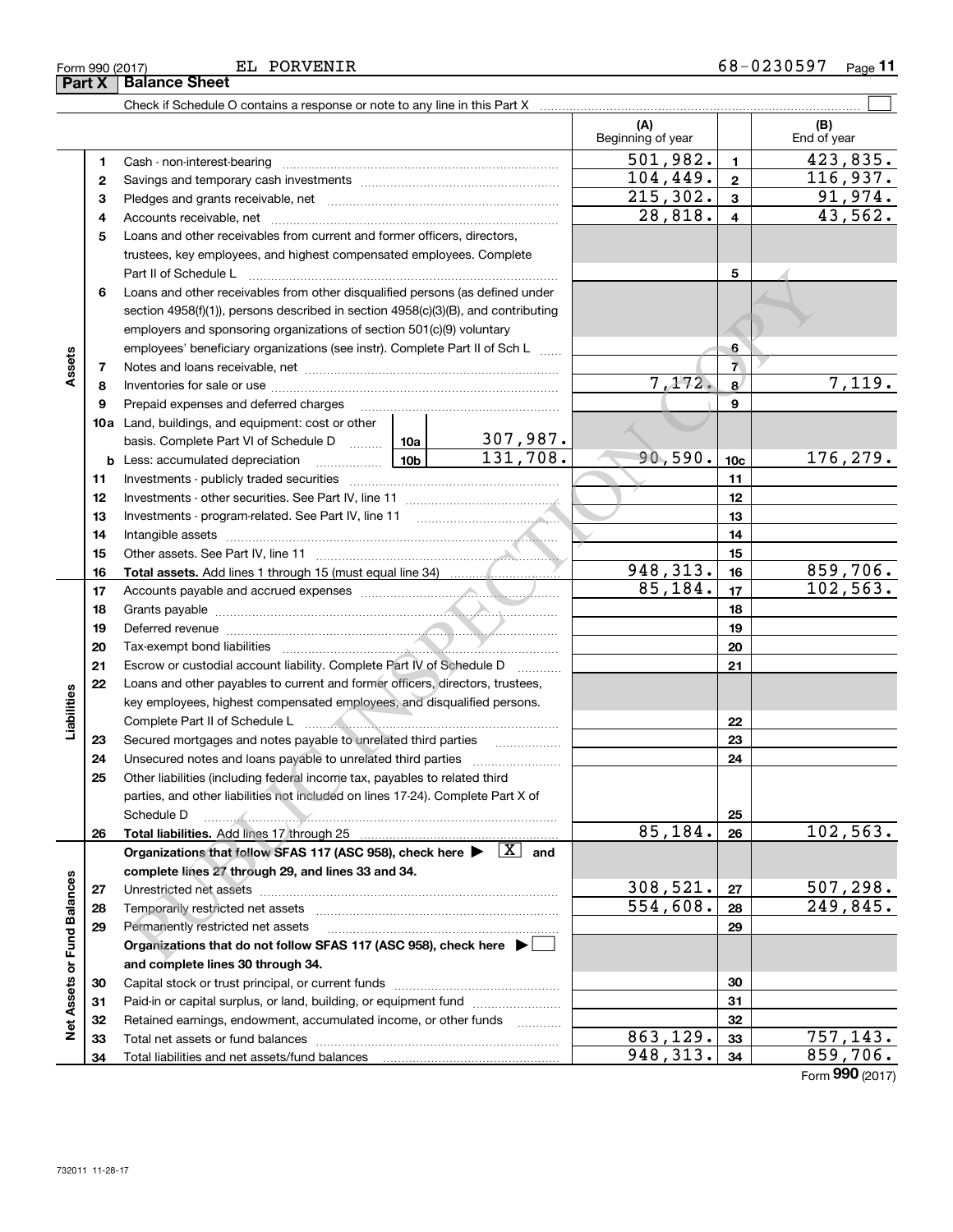|    | EL PORVENIR<br>Form 990 (2017)                                                                                                                                                                                                 |                 | 68-0230597 |                |                   | Page 12                 |
|----|--------------------------------------------------------------------------------------------------------------------------------------------------------------------------------------------------------------------------------|-----------------|------------|----------------|-------------------|-------------------------|
|    | <b>Reconciliation of Net Assets</b><br><b>Part XI</b>                                                                                                                                                                          |                 |            |                |                   |                         |
|    | Check if Schedule O contains a response or note to any line in this Part XI                                                                                                                                                    |                 |            |                |                   | $\overline{\mathbf{x}}$ |
|    |                                                                                                                                                                                                                                |                 |            |                |                   |                         |
| 1  | Total revenue (must equal Part VIII, column (A), line 12)                                                                                                                                                                      | 1               |            |                | <u>1,432,962.</u> |                         |
| 2  | Total expenses (must equal Part IX, column (A), line 25)                                                                                                                                                                       | $\mathbf{2}$    |            |                | 1,592,302.        |                         |
| 3  | Revenue less expenses. Subtract line 2 from line 1                                                                                                                                                                             | 3               |            |                | $-159, 340.$      |                         |
| 4  |                                                                                                                                                                                                                                | $\overline{4}$  |            |                | 863,129.          |                         |
| 5  |                                                                                                                                                                                                                                | 5               |            |                |                   | 10,507.                 |
| 6  | Donated services and use of facilities                                                                                                                                                                                         | 6               |            |                | 15,565.           |                         |
| 7  | Investment expenses                                                                                                                                                                                                            | $\overline{7}$  |            |                |                   |                         |
| 8  | Prior period adjustments                                                                                                                                                                                                       | 8               |            |                |                   |                         |
| 9  | Other changes in net assets or fund balances (explain in Schedule O) [11] content changes in net assets or fund balances (explain in Schedule O) [11] content changes in net assets or fund balances (explain in Schedule O) [ | 9               |            |                |                   | 27,282.                 |
| 10 | Net assets or fund balances at end of year. Combine lines 3 through 9 (must equal Part X, line 33,                                                                                                                             |                 |            |                |                   |                         |
|    | column (B))                                                                                                                                                                                                                    | 10 <sup>1</sup> |            |                | 757,143.          |                         |
|    | <b>Part XII</b> Financial Statements and Reporting                                                                                                                                                                             |                 |            |                |                   |                         |
|    |                                                                                                                                                                                                                                |                 |            |                |                   |                         |
|    |                                                                                                                                                                                                                                |                 |            |                | Yes               | <b>No</b>               |
| 1  | $\boxed{\text{X}}$ Accrual<br>Accounting method used to prepare the Form 990: <u>[</u> Cash<br>Other                                                                                                                           |                 |            |                |                   |                         |
|    | If the organization changed its method of accounting from a prior year or checked "Other," explain in Schedule O.                                                                                                              |                 |            |                |                   |                         |
|    | 2a Were the organization's financial statements compiled or reviewed by an independent accountant?                                                                                                                             |                 |            | 2a             |                   | x                       |
|    | If "Yes," check a box below to indicate whether the financial statements for the year were compiled or reviewed on a                                                                                                           |                 |            |                |                   |                         |
|    | separate basis, consolidated basis, or both:                                                                                                                                                                                   |                 |            |                |                   |                         |
|    | Separate basis<br>Consolidated basis<br>Both consolidated and separate basis                                                                                                                                                   |                 |            |                |                   |                         |
| b  | Were the organization's financial statements audited by an independent accountant?                                                                                                                                             |                 |            | 2 <sub>b</sub> | х                 |                         |
|    | If "Yes," check a box below to indicate whether the financial statements for the year were audited on a separate basis,                                                                                                        |                 |            |                |                   |                         |
|    | consolidated basis, or both:                                                                                                                                                                                                   |                 |            |                |                   |                         |
|    | $X$ Separate basis<br><b>Consolidated basis</b><br>$\Box$ Both consolidated and separate basis                                                                                                                                 |                 |            |                |                   |                         |
|    | c If "Yes" to line 2a or 2b, does the organization have a committee that assumes responsibility for oversight of the audit,                                                                                                    |                 |            |                |                   |                         |
|    |                                                                                                                                                                                                                                |                 |            | 2c             |                   | x                       |
|    | If the organization changed either its oversight process or selection process during the tax year, explain in Schedule O.                                                                                                      |                 |            |                |                   |                         |
|    | 3a As a result of a federal award, was the organization required to undergo an audit or audits as set forth in the Single Audit                                                                                                |                 |            |                |                   |                         |
|    |                                                                                                                                                                                                                                |                 |            | За             |                   | x                       |
|    | b If "Yes," did the organization undergo the required audit or audits? If the organization did not undergo the required audit                                                                                                  |                 |            |                |                   |                         |
|    | or audits, explain why in Schedule O and describe any steps taken to undergo such audits                                                                                                                                       |                 |            | 3b             |                   |                         |
|    |                                                                                                                                                                                                                                |                 |            |                |                   | Form 990 (2017)         |
|    |                                                                                                                                                                                                                                |                 |            |                |                   |                         |
|    |                                                                                                                                                                                                                                |                 |            |                |                   |                         |
|    |                                                                                                                                                                                                                                |                 |            |                |                   |                         |
|    |                                                                                                                                                                                                                                |                 |            |                |                   |                         |
|    |                                                                                                                                                                                                                                |                 |            |                |                   |                         |
|    |                                                                                                                                                                                                                                |                 |            |                |                   |                         |
|    |                                                                                                                                                                                                                                |                 |            |                |                   |                         |
|    |                                                                                                                                                                                                                                |                 |            |                |                   |                         |
|    | BIFFE                                                                                                                                                                                                                          |                 |            |                |                   |                         |
|    |                                                                                                                                                                                                                                |                 |            |                |                   |                         |
|    |                                                                                                                                                                                                                                |                 |            |                |                   |                         |
|    |                                                                                                                                                                                                                                |                 |            |                |                   |                         |
|    |                                                                                                                                                                                                                                |                 |            |                |                   |                         |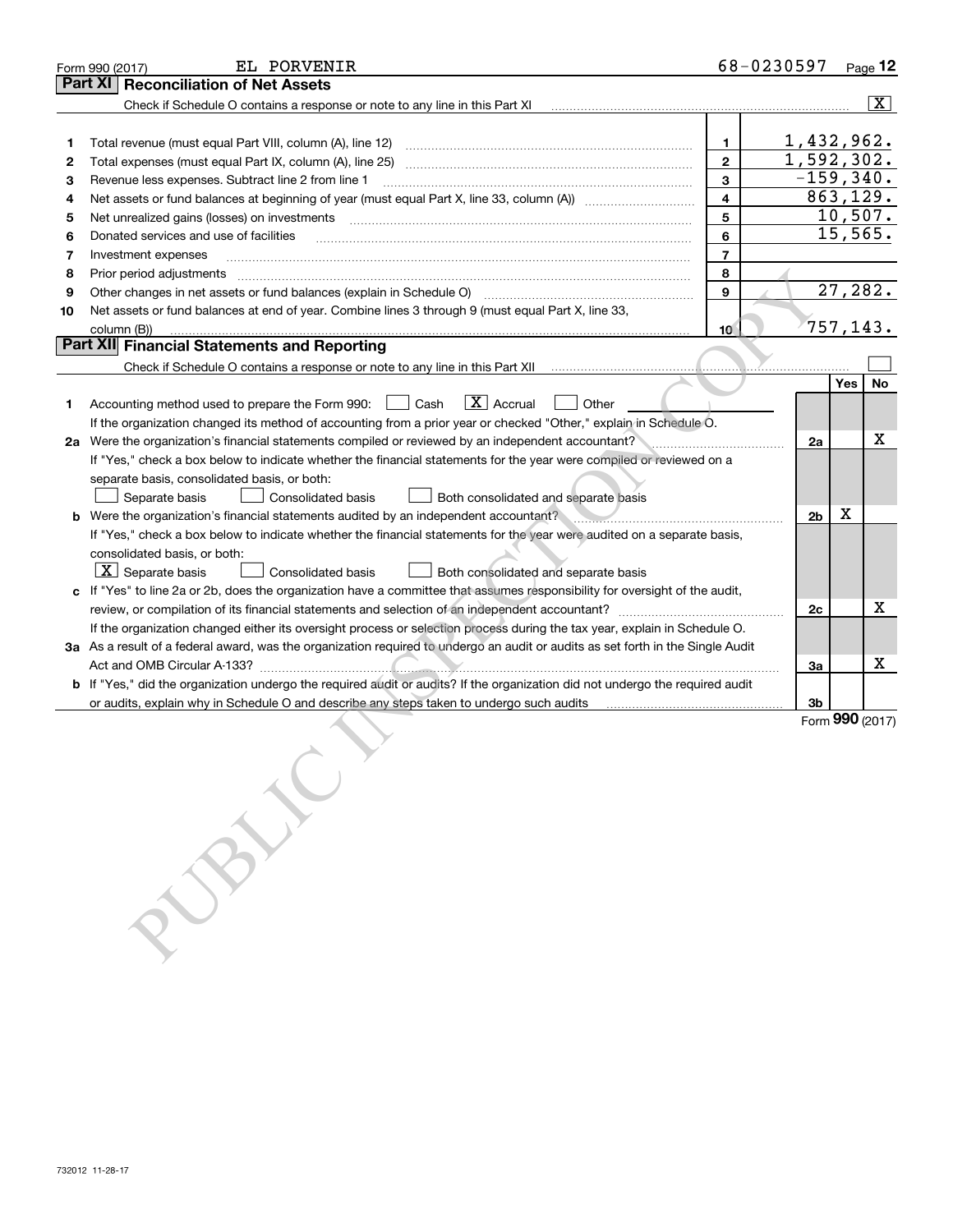Department of the Treasury Internal Revenue Service

**(Form 990 or 990-EZ)**

# **Public Charity Status and Public Support**

**Complete if the organization is a section 501(c)(3) organization or a section 4947(a)(1) nonexempt charitable trust. | Attach to Form 990 or Form 990-EZ.**   $\blacktriangleright$  Go to v

| www.irs.gov/Form990 for instructions and the latest information. |  |  |
|------------------------------------------------------------------|--|--|
|                                                                  |  |  |

| OMB No. 1545-0047                   |
|-------------------------------------|
|                                     |
| <b>Open to Public</b><br>Inspection |

| Name of the organization |                                                                                                                  |                                                                                                                                                                                      |          |                                                       |                                    | <b>Employer identification number</b> |                            |  |                            |  |  |  |
|--------------------------|------------------------------------------------------------------------------------------------------------------|--------------------------------------------------------------------------------------------------------------------------------------------------------------------------------------|----------|-------------------------------------------------------|------------------------------------|---------------------------------------|----------------------------|--|----------------------------|--|--|--|
|                          | EL PORVENIR                                                                                                      |                                                                                                                                                                                      |          |                                                       |                                    |                                       |                            |  | 68-0230597                 |  |  |  |
|                          | Reason for Public Charity Status (All organizations must complete this part.) See instructions.<br><b>Part I</b> |                                                                                                                                                                                      |          |                                                       |                                    |                                       |                            |  |                            |  |  |  |
|                          |                                                                                                                  | The organization is not a private foundation because it is: (For lines 1 through 12, check only one box.)                                                                            |          |                                                       |                                    |                                       |                            |  |                            |  |  |  |
| 1                        |                                                                                                                  | A church, convention of churches, or association of churches described in section 170(b)(1)(A)(i).                                                                                   |          |                                                       |                                    |                                       |                            |  |                            |  |  |  |
| 2                        |                                                                                                                  | A school described in section 170(b)(1)(A)(ii). (Attach Schedule E (Form 990 or 990-EZ).)                                                                                            |          |                                                       |                                    |                                       |                            |  |                            |  |  |  |
| з                        |                                                                                                                  | A hospital or a cooperative hospital service organization described in section 170(b)(1)(A)(iii).                                                                                    |          |                                                       |                                    |                                       |                            |  |                            |  |  |  |
| 4                        |                                                                                                                  | A medical research organization operated in conjunction with a hospital described in section 170(b)(1)(A)(iii). Enter the hospital's name,                                           |          |                                                       |                                    |                                       |                            |  |                            |  |  |  |
|                          |                                                                                                                  | city, and state:                                                                                                                                                                     |          |                                                       |                                    |                                       |                            |  |                            |  |  |  |
| 5                        |                                                                                                                  | An organization operated for the benefit of a college or university owned or operated by a governmental unit described in                                                            |          |                                                       |                                    |                                       |                            |  |                            |  |  |  |
|                          |                                                                                                                  | section 170(b)(1)(A)(iv). (Complete Part II.)                                                                                                                                        |          |                                                       |                                    |                                       |                            |  |                            |  |  |  |
| 6                        |                                                                                                                  | A federal, state, or local government or governmental unit described in section 170(b)(1)(A)(v).                                                                                     |          |                                                       |                                    |                                       |                            |  |                            |  |  |  |
| 7                        | $\lfloor x \rfloor$                                                                                              | An organization that normally receives a substantial part of its support from a governmental unit or from the general public described in                                            |          |                                                       |                                    |                                       |                            |  |                            |  |  |  |
|                          |                                                                                                                  | section 170(b)(1)(A)(vi). (Complete Part II.)                                                                                                                                        |          |                                                       |                                    |                                       |                            |  |                            |  |  |  |
| 8                        |                                                                                                                  | A community trust described in section 170(b)(1)(A)(vi). (Complete Part II.)                                                                                                         |          |                                                       |                                    |                                       |                            |  |                            |  |  |  |
| 9                        |                                                                                                                  | An agricultural research organization described in section 170(b)(1)(A)(ix) operated in conjunction with a land-grant college                                                        |          |                                                       |                                    |                                       |                            |  |                            |  |  |  |
|                          |                                                                                                                  | or university or a non-land-grant college of agriculture (see instructions). Enter the name, city, and state of the college or                                                       |          |                                                       |                                    |                                       |                            |  |                            |  |  |  |
|                          |                                                                                                                  | university:                                                                                                                                                                          |          |                                                       |                                    |                                       |                            |  |                            |  |  |  |
| 10                       |                                                                                                                  | An organization that normally receives: (1) more than 33 1/3% of its support from contributions, membership fees, and gross receipts from                                            |          |                                                       |                                    |                                       |                            |  |                            |  |  |  |
|                          |                                                                                                                  | activities related to its exempt functions - subject to certain exceptions, and (2) no more than 33 1/3% of its support from gross investment                                        |          |                                                       |                                    |                                       |                            |  |                            |  |  |  |
|                          |                                                                                                                  | income and unrelated business taxable income (less section 511 tax) from businesses acquired by the organization after June 30, 1975.<br>See section 509(a)(2). (Complete Part III.) |          |                                                       |                                    |                                       |                            |  |                            |  |  |  |
| 11                       |                                                                                                                  | An organization organized and operated exclusively to test for public safety. See section 509(a)(4).                                                                                 |          |                                                       |                                    |                                       |                            |  |                            |  |  |  |
| 12                       |                                                                                                                  | An organization organized and operated exclusively for the benefit of, to perform the functions of, or to carry out the purposes of one or                                           |          |                                                       |                                    |                                       |                            |  |                            |  |  |  |
|                          |                                                                                                                  | more publicly supported organizations described in section 509(a)(1) or section 509(a)(2). See section 509(a)(3). Check the box in                                                   |          |                                                       |                                    |                                       |                            |  |                            |  |  |  |
|                          |                                                                                                                  | lines 12a through 12d that describes the type of supporting organization and complete lines 12e, 12f, and 12g.                                                                       |          |                                                       |                                    |                                       |                            |  |                            |  |  |  |
| а                        |                                                                                                                  | Type I. A supporting organization operated, supervised, or controlled by its supported organization(s), typically by giving                                                          |          |                                                       |                                    |                                       |                            |  |                            |  |  |  |
|                          |                                                                                                                  | the supported organization(s) the power to regularly appoint or elect a majority of the directors or trustees of the supporting                                                      |          |                                                       |                                    |                                       |                            |  |                            |  |  |  |
|                          |                                                                                                                  | organization. You must complete Part IV, Sections A and B.                                                                                                                           |          |                                                       |                                    |                                       |                            |  |                            |  |  |  |
| b                        |                                                                                                                  | Type II. A supporting organization supervised or controlled in connection with its supported organization(s), by having                                                              |          |                                                       |                                    |                                       |                            |  |                            |  |  |  |
|                          |                                                                                                                  | control or management of the supporting organization vested in the same persons that control or manage the supported                                                                 |          |                                                       |                                    |                                       |                            |  |                            |  |  |  |
|                          |                                                                                                                  | organization(s). You must complete Part IV, Sections A and C.                                                                                                                        |          |                                                       |                                    |                                       |                            |  |                            |  |  |  |
| c                        |                                                                                                                  | Type III functionally integrated. A supporting organization operated in connection with, and functionally integrated with,                                                           |          |                                                       |                                    |                                       |                            |  |                            |  |  |  |
|                          |                                                                                                                  | its supported organization(s) (see instructions). You must complete Part IV, Sections A, D, and E.                                                                                   |          |                                                       |                                    |                                       |                            |  |                            |  |  |  |
| d                        |                                                                                                                  | Type III non-functionally integrated. A supporting organization operated in connection with its supported organization(s)                                                            |          |                                                       |                                    |                                       |                            |  |                            |  |  |  |
|                          |                                                                                                                  | that is not functionally integrated. The organization generally must satisfy a distribution requirement and an attentiveness                                                         |          |                                                       |                                    |                                       |                            |  |                            |  |  |  |
|                          |                                                                                                                  | requirement (see instructions). You must complete Part IV, Sections A and D, and Part V.                                                                                             |          |                                                       |                                    |                                       |                            |  |                            |  |  |  |
| е                        |                                                                                                                  | Check this box if the organization received a written determination from the IRS that it is a Type I, Type II, Type III                                                              |          |                                                       |                                    |                                       |                            |  |                            |  |  |  |
|                          |                                                                                                                  | functionally integrated, or Type III non-functionally integrated supporting organization.                                                                                            |          |                                                       |                                    |                                       |                            |  |                            |  |  |  |
|                          |                                                                                                                  | f Enter the number of supported organizations<br>Provide the following information about the supported organization(s).                                                              |          |                                                       |                                    |                                       |                            |  |                            |  |  |  |
|                          |                                                                                                                  | (i) Name of supported                                                                                                                                                                | (ii) EIN | (iii) Type of organization                            | (iv) Is the organization listed    |                                       | (v) Amount of monetary     |  | (vi) Amount of other       |  |  |  |
|                          |                                                                                                                  | organization                                                                                                                                                                         |          | (described on lines 1-10<br>above (see instructions)) | in your governing document?<br>Yes | No                                    | support (see instructions) |  | support (see instructions) |  |  |  |
|                          |                                                                                                                  |                                                                                                                                                                                      |          |                                                       |                                    |                                       |                            |  |                            |  |  |  |
|                          |                                                                                                                  |                                                                                                                                                                                      |          |                                                       |                                    |                                       |                            |  |                            |  |  |  |
|                          |                                                                                                                  |                                                                                                                                                                                      |          |                                                       |                                    |                                       |                            |  |                            |  |  |  |
|                          |                                                                                                                  |                                                                                                                                                                                      |          |                                                       |                                    |                                       |                            |  |                            |  |  |  |
|                          |                                                                                                                  |                                                                                                                                                                                      |          |                                                       |                                    |                                       |                            |  |                            |  |  |  |
|                          |                                                                                                                  |                                                                                                                                                                                      |          |                                                       |                                    |                                       |                            |  |                            |  |  |  |
|                          |                                                                                                                  |                                                                                                                                                                                      |          |                                                       |                                    |                                       |                            |  |                            |  |  |  |
|                          |                                                                                                                  |                                                                                                                                                                                      |          |                                                       |                                    |                                       |                            |  |                            |  |  |  |
|                          |                                                                                                                  |                                                                                                                                                                                      |          |                                                       |                                    |                                       |                            |  |                            |  |  |  |
|                          |                                                                                                                  |                                                                                                                                                                                      |          |                                                       |                                    |                                       |                            |  |                            |  |  |  |
| Total                    |                                                                                                                  |                                                                                                                                                                                      |          |                                                       |                                    |                                       |                            |  |                            |  |  |  |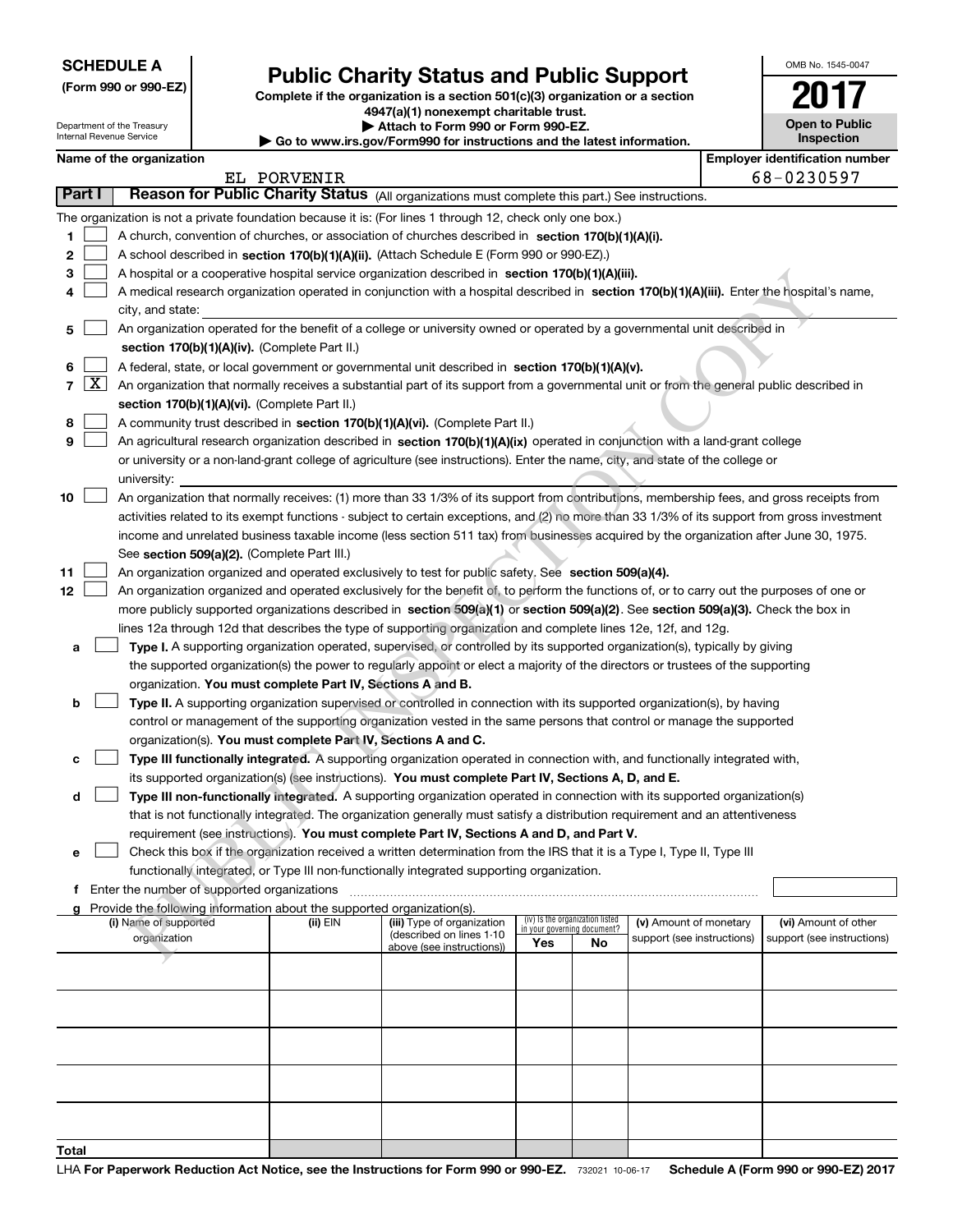## Schedule A (Form 990 or 990-EZ) 2017 Page EL PORVENIR 68-0230597

(Complete only if you checked the box on line 5, 7, or 8 of Part I or if the organization failed to qualify under Part III. If the organization **Part II Support Schedule for Organizations Described in Sections 170(b)(1)(A)(iv) and 170(b)(1)(A)(vi)**

fails to qualify under the tests listed below, please complete Part III.)

|   | <b>Section A. Public Support</b>                                                                                                               |                      |                        |            |                        |                                             |                                 |
|---|------------------------------------------------------------------------------------------------------------------------------------------------|----------------------|------------------------|------------|------------------------|---------------------------------------------|---------------------------------|
|   | Calendar year (or fiscal year beginning in) $\blacktriangleright$                                                                              | (a) 2013             | $(b)$ 2014             | $(c)$ 2015 | $(d)$ 2016             | (e) 2017                                    | (f) Total                       |
|   | <b>1</b> Gifts, grants, contributions, and                                                                                                     |                      |                        |            |                        |                                             |                                 |
|   | membership fees received. (Do not                                                                                                              |                      |                        |            |                        |                                             |                                 |
|   | include any "unusual grants.")                                                                                                                 | 936,684.             | 1069513.               | 880,133.   | 1285438.               | 1196907.                                    | 5368675.                        |
|   | 2 Tax revenues levied for the organ-                                                                                                           |                      |                        |            |                        |                                             |                                 |
|   | ization's benefit and either paid to                                                                                                           |                      |                        |            |                        |                                             |                                 |
|   | or expended on its behalf                                                                                                                      |                      |                        |            |                        |                                             |                                 |
|   | 3 The value of services or facilities                                                                                                          |                      |                        |            |                        |                                             |                                 |
|   | furnished by a governmental unit to                                                                                                            |                      |                        |            |                        |                                             |                                 |
|   | the organization without charge                                                                                                                |                      |                        |            |                        |                                             |                                 |
|   | 4 Total. Add lines 1 through 3                                                                                                                 | 936,684.             | 1069513.               | 880,133.   | 1285438.               | 1196907.                                    | 5368675.                        |
| 5 | The portion of total contributions                                                                                                             |                      |                        |            |                        |                                             |                                 |
|   | by each person (other than a                                                                                                                   |                      |                        |            |                        |                                             |                                 |
|   | governmental unit or publicly                                                                                                                  |                      |                        |            |                        |                                             |                                 |
|   | supported organization) included                                                                                                               |                      |                        |            |                        |                                             |                                 |
|   | on line 1 that exceeds 2% of the                                                                                                               |                      |                        |            |                        |                                             |                                 |
|   | amount shown on line 11,                                                                                                                       |                      |                        |            |                        |                                             |                                 |
|   | column (f)                                                                                                                                     |                      |                        |            |                        |                                             |                                 |
|   |                                                                                                                                                |                      |                        |            |                        |                                             | 5368675.                        |
|   | 6 Public support. Subtract line 5 from line 4.<br><b>Section B. Total Support</b>                                                              |                      |                        |            |                        |                                             |                                 |
|   |                                                                                                                                                |                      |                        | $(c)$ 2015 |                        |                                             |                                 |
|   | Calendar year (or fiscal year beginning in)                                                                                                    | (a) 2013<br>936,684. | $(b)$ 2014<br>1069513. | 880,133.   | $(d)$ 2016<br>1285438. | (e) 2017<br>1196907.                        | (f) Total<br>5368675.           |
|   | <b>7</b> Amounts from line 4                                                                                                                   |                      |                        |            |                        |                                             |                                 |
| 8 | Gross income from interest,                                                                                                                    |                      |                        |            |                        |                                             |                                 |
|   | dividends, payments received on                                                                                                                |                      |                        |            |                        |                                             |                                 |
|   | securities loans, rents, royalties,                                                                                                            | 865.                 | 1,221.                 |            |                        | $-690.$                                     |                                 |
|   | and income from similar sources                                                                                                                |                      |                        | 3,381.     | 1,788.                 |                                             | 6,565.                          |
|   | 9 Net income from unrelated business                                                                                                           |                      |                        |            |                        |                                             |                                 |
|   | activities, whether or not the                                                                                                                 |                      |                        |            |                        |                                             |                                 |
|   | business is regularly carried on                                                                                                               |                      |                        |            |                        |                                             |                                 |
|   | 10 Other income. Do not include gain                                                                                                           |                      |                        |            |                        |                                             |                                 |
|   | or loss from the sale of capital                                                                                                               |                      |                        |            |                        |                                             |                                 |
|   | assets (Explain in Part VI.)                                                                                                                   |                      |                        |            |                        |                                             |                                 |
|   | 11 Total support. Add lines 7 through 10                                                                                                       |                      |                        |            |                        |                                             | 5375240.                        |
|   | 12 Gross receipts from related activities, etc. (see instructions)                                                                             |                      |                        |            |                        | 12                                          |                                 |
|   | 13 First five years. If the Form 990 is for the organization's first, second, third, fourth, or fifth tax year as a section 501(c)(3)          |                      |                        |            |                        |                                             |                                 |
|   | organization, check this box and stop here                                                                                                     |                      |                        |            |                        |                                             |                                 |
|   | <b>Section C. Computation of Public Support Percentage</b>                                                                                     |                      |                        |            |                        |                                             |                                 |
|   | 14 Public support percentage for 2017 (line 6, column (f) divided by line 11, column (f) <i></i>                                               |                      |                        |            |                        | 14                                          | 99.88<br>$\frac{9}{6}$          |
|   |                                                                                                                                                |                      |                        |            |                        | 15                                          | 99.83<br>$\%$                   |
|   | 16a 33 1/3% support test - 2017. If the organization did not check the box on line 13, and line 14 is 33 1/3% or more, check this box and      |                      |                        |            |                        |                                             |                                 |
|   | stop here. The organization qualifies as a publicly supported organization                                                                     |                      |                        |            |                        |                                             | $\blacktriangleright$ $\vert$ X |
|   | b 33 1/3% support test - 2016. If the organization did not check a box on line 13 or 16a, and line 15 is 33 1/3% or more, check this box       |                      |                        |            |                        |                                             |                                 |
|   | and stop here. The organization qualifies as a publicly supported organization [11] [11] [12] [12] [12] [12] [                                 |                      |                        |            |                        |                                             |                                 |
|   | 17a 10% -facts-and-circumstances test - 2017. If the organization did not check a box on line 13, 16a, or 16b, and line 14 is 10% or more,     |                      |                        |            |                        |                                             |                                 |
|   | and if the organization meets the "facts-and-circumstances" test, check this box and stop here. Explain in Part VI how the organization        |                      |                        |            |                        |                                             |                                 |
|   | meets the "facts-and-circumstances" test. The organization qualifies as a publicly supported organization <i>marroummumumum</i>                |                      |                        |            |                        |                                             |                                 |
|   | <b>b 10% -facts-and-circumstances test - 2016.</b> If the organization did not check a box on line 13, 16a, 16b, or 17a, and line 15 is 10% or |                      |                        |            |                        |                                             |                                 |
|   | more, and if the organization meets the "facts-and-circumstances" test, check this box and stop here. Explain in Part VI how the               |                      |                        |            |                        |                                             |                                 |
|   | organization meets the "facts-and-circumstances" test. The organization qualifies as a publicly supported organization                         |                      |                        |            |                        |                                             |                                 |
|   | 18 Private foundation. If the organization did not check a box on line 13, 16a, 16b, 17a, or 17b, check this box and see instructions          |                      |                        |            |                        |                                             |                                 |
|   |                                                                                                                                                |                      |                        |            |                        | <b>Cohodulo A (Form 000 or 000 EZ) 2017</b> |                                 |

**Schedule A (Form 990 or 990-EZ) 2017**

| <b>.</b> |  |
|----------|--|
|          |  |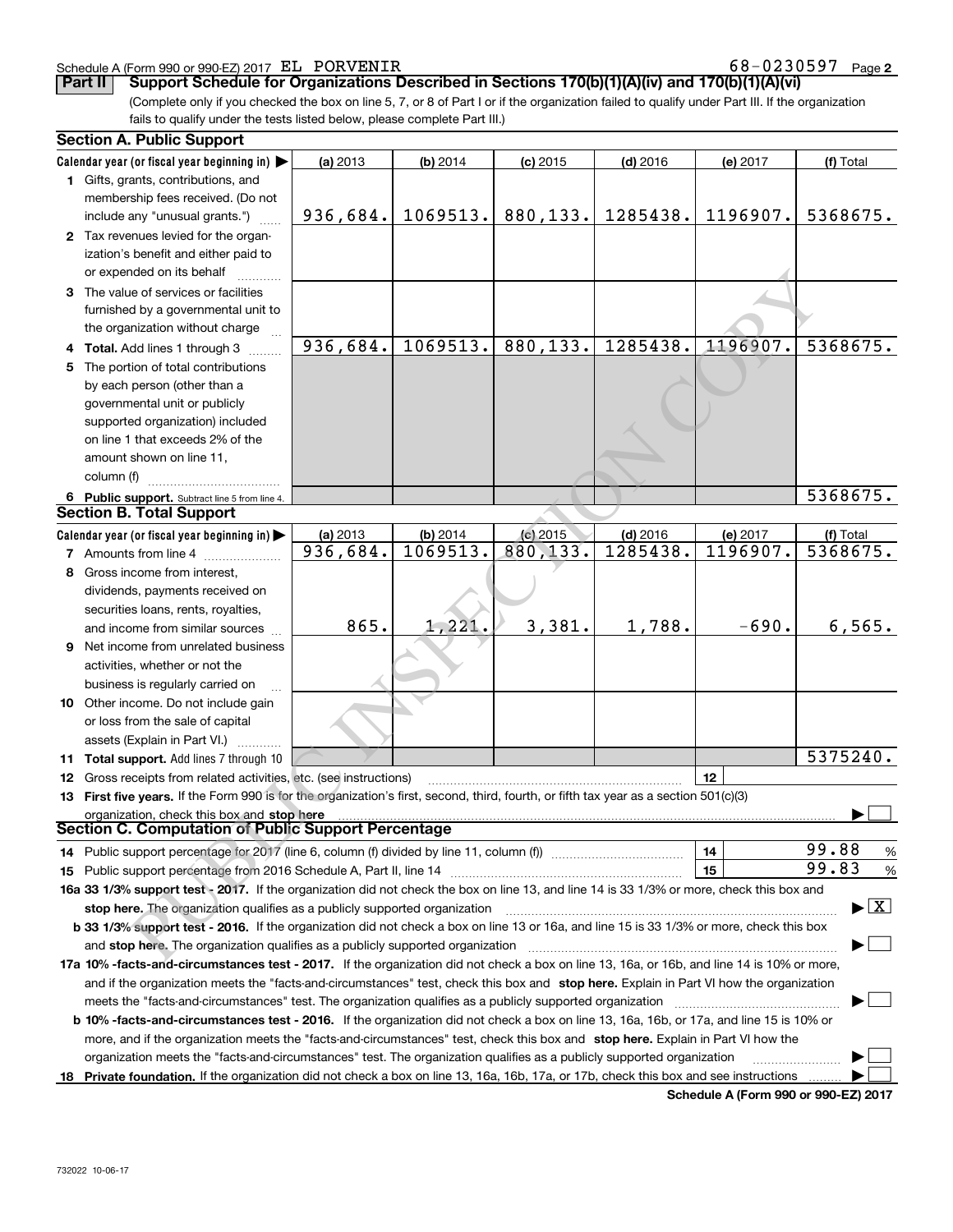|  |  | Schedule A (Form 990 or 990-EZ) 2017 $\,$ EL $\,$ PORVENIR | 68-0230597 | Page 3 |
|--|--|------------------------------------------------------------|------------|--------|
|  |  |                                                            |            |        |

# **Part III** | Support Schedule for Organizations Described in Section 509(a)(2)

(Complete only if you checked the box on line 10 of Part I or if the organization failed to qualify under Part II. If the organization fails to qualify under the tests listed below, please complete Part II.)

|    | <b>Section A. Public Support</b>                                                                                                                                                                                                      |          |          |            |            |          |                                      |
|----|---------------------------------------------------------------------------------------------------------------------------------------------------------------------------------------------------------------------------------------|----------|----------|------------|------------|----------|--------------------------------------|
|    | Calendar year (or fiscal year beginning in) $\blacktriangleright$                                                                                                                                                                     | (a) 2013 | (b) 2014 | $(c)$ 2015 | $(d)$ 2016 | (e) 2017 | (f) Total                            |
|    | 1 Gifts, grants, contributions, and                                                                                                                                                                                                   |          |          |            |            |          |                                      |
|    | membership fees received. (Do not                                                                                                                                                                                                     |          |          |            |            |          |                                      |
|    | include any "unusual grants.")                                                                                                                                                                                                        |          |          |            |            |          |                                      |
|    | <b>2</b> Gross receipts from admissions,                                                                                                                                                                                              |          |          |            |            |          |                                      |
|    | merchandise sold or services per-                                                                                                                                                                                                     |          |          |            |            |          |                                      |
|    | formed, or facilities furnished in                                                                                                                                                                                                    |          |          |            |            |          |                                      |
|    | any activity that is related to the<br>organization's tax-exempt purpose                                                                                                                                                              |          |          |            |            |          |                                      |
|    | 3 Gross receipts from activities that                                                                                                                                                                                                 |          |          |            |            |          |                                      |
|    | are not an unrelated trade or bus-                                                                                                                                                                                                    |          |          |            |            |          |                                      |
|    | iness under section 513                                                                                                                                                                                                               |          |          |            |            |          |                                      |
|    | 4 Tax revenues levied for the organ-                                                                                                                                                                                                  |          |          |            |            |          |                                      |
|    | ization's benefit and either paid to                                                                                                                                                                                                  |          |          |            |            |          |                                      |
|    | or expended on its behalf                                                                                                                                                                                                             |          |          |            |            |          |                                      |
|    | 5 The value of services or facilities                                                                                                                                                                                                 |          |          |            |            |          |                                      |
|    | furnished by a governmental unit to                                                                                                                                                                                                   |          |          |            |            |          |                                      |
|    | the organization without charge                                                                                                                                                                                                       |          |          |            |            |          |                                      |
|    | <b>6 Total.</b> Add lines 1 through 5                                                                                                                                                                                                 |          |          |            |            |          |                                      |
|    | 7a Amounts included on lines 1, 2, and                                                                                                                                                                                                |          |          |            |            |          |                                      |
|    | 3 received from disqualified persons                                                                                                                                                                                                  |          |          |            |            |          |                                      |
|    | <b>b</b> Amounts included on lines 2 and 3 received                                                                                                                                                                                   |          |          |            |            |          |                                      |
|    | from other than disqualified persons that                                                                                                                                                                                             |          |          |            |            |          |                                      |
|    | exceed the greater of \$5,000 or 1% of the<br>amount on line 13 for the year                                                                                                                                                          |          |          |            |            |          |                                      |
|    | c Add lines 7a and 7b                                                                                                                                                                                                                 |          |          |            |            |          |                                      |
|    | 8 Public support. (Subtract line 7c from line 6.)                                                                                                                                                                                     |          |          |            |            |          |                                      |
|    | <b>Section B. Total Support</b>                                                                                                                                                                                                       |          |          |            |            |          |                                      |
|    | Calendar year (or fiscal year beginning in)                                                                                                                                                                                           | (a) 2013 | (b) 2014 | $(c)$ 2015 | $(d)$ 2016 | (e) 2017 | (f) Total                            |
|    | 9 Amounts from line 6                                                                                                                                                                                                                 |          |          |            |            |          |                                      |
|    | <b>10a</b> Gross income from interest,                                                                                                                                                                                                |          |          |            |            |          |                                      |
|    | dividends, payments received on                                                                                                                                                                                                       |          |          |            |            |          |                                      |
|    | securities loans, rents, royalties,<br>and income from similar sources                                                                                                                                                                |          |          |            |            |          |                                      |
|    | <b>b</b> Unrelated business taxable income                                                                                                                                                                                            |          |          |            |            |          |                                      |
|    | (less section 511 taxes) from businesses                                                                                                                                                                                              |          |          |            |            |          |                                      |
|    | acquired after June 30, 1975<br>$\ldots \ldots \mathbb{Z}$                                                                                                                                                                            |          |          |            |            |          |                                      |
|    | <b>c</b> Add lines 10a and 10b                                                                                                                                                                                                        |          |          |            |            |          |                                      |
|    | 11 Net income from unrelated business                                                                                                                                                                                                 |          |          |            |            |          |                                      |
|    | activities not included in line 10b,                                                                                                                                                                                                  |          |          |            |            |          |                                      |
|    | whether or not the business is<br>regularly carried on                                                                                                                                                                                |          |          |            |            |          |                                      |
|    | <b>12</b> Other income. Do not include gain                                                                                                                                                                                           |          |          |            |            |          |                                      |
|    | or loss from the sale of capital                                                                                                                                                                                                      |          |          |            |            |          |                                      |
|    | assets (Explain in Part VI.) <b>Allowan</b>                                                                                                                                                                                           |          |          |            |            |          |                                      |
|    | 13 Total support. (Add lines 9, 10c, 11, and 12.)                                                                                                                                                                                     |          |          |            |            |          |                                      |
|    | 14 First five years. If the Form 990 is for the organization's first, second, third, fourth, or fifth tax year as a section 501(c)(3) organization,                                                                                   |          |          |            |            |          |                                      |
|    | check this box and stop here <i>macuum macuum macuum macuum macuum macuum macuum macuum macuum</i><br><b>Section C. Computation of Public Support Percentage</b>                                                                      |          |          |            |            |          |                                      |
|    |                                                                                                                                                                                                                                       |          |          |            |            | 15       |                                      |
|    | 16 Public support percentage from 2016 Schedule A, Part III, line 15                                                                                                                                                                  |          |          |            |            | 16       | %<br>%                               |
|    | <b>Section D. Computation of Investment Income Percentage</b>                                                                                                                                                                         |          |          |            |            |          |                                      |
|    | 17 Investment income percentage for 2017 (line 10c, column (f) divided by line 13, column (f))                                                                                                                                        |          |          |            |            | 17       | %                                    |
|    |                                                                                                                                                                                                                                       |          |          |            |            | 18       | %                                    |
|    | <b>18</b> Investment income percentage from <b>2016</b> Schedule A, Part III, line 17<br>19a 33 1/3% support tests - 2017. If the organization did not check the box on line 14, and line 15 is more than 33 1/3%, and line 17 is not |          |          |            |            |          |                                      |
|    | more than 33 1/3%, check this box and stop here. The organization qualifies as a publicly supported organization                                                                                                                      |          |          |            |            |          | $\sim$<br>▶                          |
|    | b 33 1/3% support tests - 2016. If the organization did not check a box on line 14 or line 19a, and line 16 is more than 33 1/3%, and                                                                                                 |          |          |            |            |          |                                      |
|    | line 18 is not more than 33 1/3%, check this box and stop here. The organization qualifies as a publicly supported organization                                                                                                       |          |          |            |            |          |                                      |
| 20 | Private foundation. If the organization did not check a box on line 14, 19a, or 19b, check this box and see instructions                                                                                                              |          |          |            |            |          |                                      |
|    | 732023 10-06-17                                                                                                                                                                                                                       |          |          |            |            |          | Schedule A (Form 990 or 990-EZ) 2017 |
|    |                                                                                                                                                                                                                                       |          |          |            |            |          |                                      |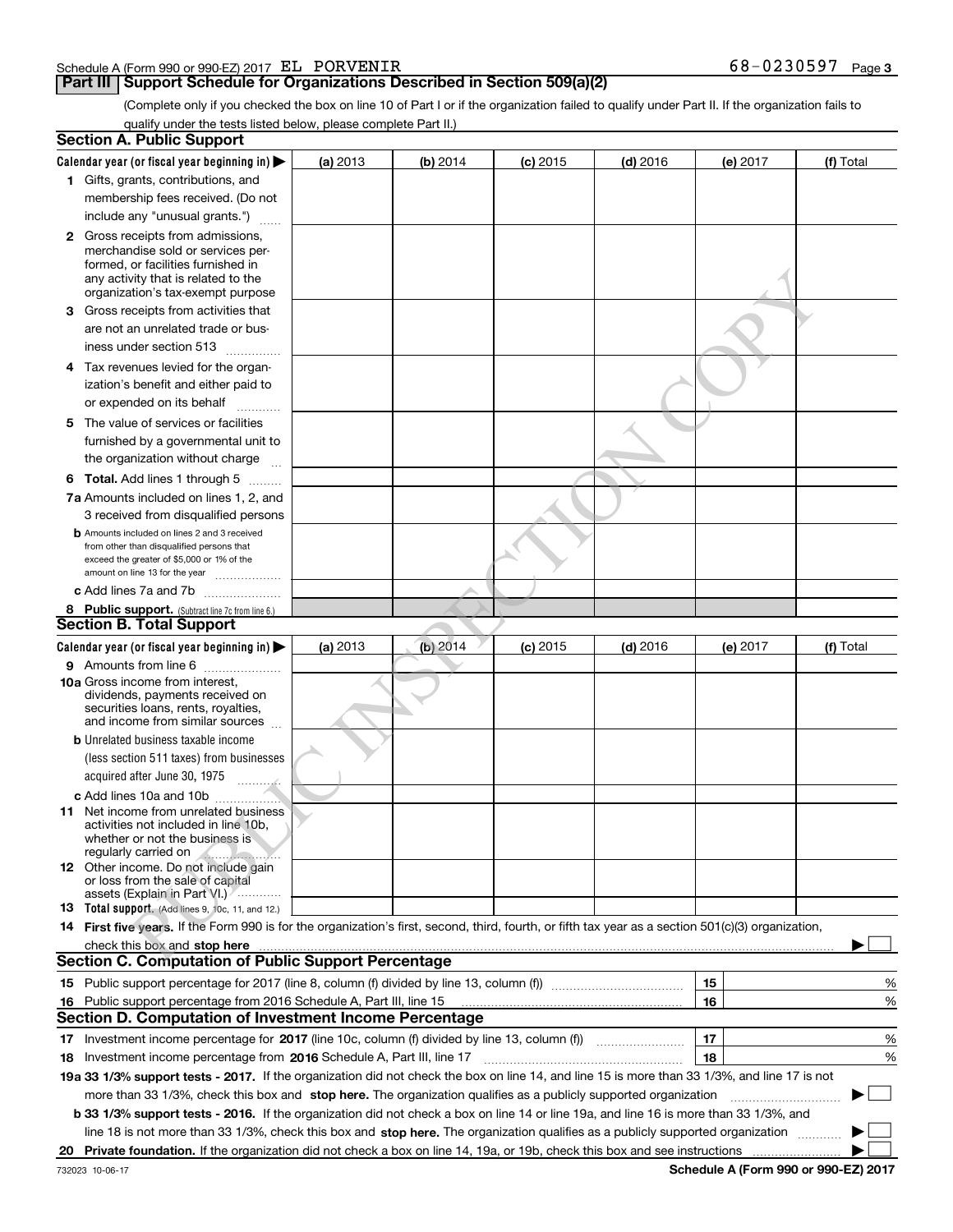**1**

**2**

**3a**

**3b**

**3c**

**4a**

**4b**

**4c**

**5a**

**5b5c**

**6**

**7**

**8**

**9a**

**9b**

**9c**

**10a**

**10b**

**Yes No**

# **Part IV Supporting Organizations**

(Complete only if you checked a box in line 12 on Part I. If you checked 12a of Part I, complete Sections A and B. If you checked 12b of Part I, complete Sections A and C. If you checked 12c of Part I, complete Sections A, D, and E. If you checked 12d of Part I, complete Sections A and D, and complete Part V.)

## **Section A. All Supporting Organizations**

- **1** Are all of the organization's supported organizations listed by name in the organization's governing documents? If "No," describe in **Part VI** how the supported organizations are designated. If designated by *class or purpose, describe the designation. If historic and continuing relationship, explain.*
- **2** Did the organization have any supported organization that does not have an IRS determination of status under section 509(a)(1) or (2)? If "Yes," explain in Part VI how the organization determined that the supported *organization was described in section 509(a)(1) or (2).*
- **3a** Did the organization have a supported organization described in section 501(c)(4), (5), or (6)? If "Yes," answer *(b) and (c) below.*
- **b** Did the organization confirm that each supported organization qualified under section 501(c)(4), (5), or (6) and satisfied the public support tests under section 509(a)(2)? If "Yes," describe in **Part VI** when and how the *organization made the determination.*
- **c** Did the organization ensure that all support to such organizations was used exclusively for section 170(c)(2)(B) purposes? If "Yes," explain in **Part VI** what controls the organization put in place to ensure such use.
- **4a***If* Was any supported organization not organized in the United States ("foreign supported organization")? *"Yes," and if you checked 12a or 12b in Part I, answer (b) and (c) below.*
- **b** Did the organization have ultimate control and discretion in deciding whether to make grants to the foreign supported organization? If "Yes," describe in **Part VI** how the organization had such control and discretion *despite being controlled or supervised by or in connection with its supported organizations.*
- **c** Did the organization support any foreign supported organization that does not have an IRS determination under sections 501(c)(3) and 509(a)(1) or (2)? If "Yes," explain in **Part VI** what controls the organization used *to ensure that all support to the foreign supported organization was used exclusively for section 170(c)(2)(B) purposes.*
- **5a***If "Yes,"* Did the organization add, substitute, or remove any supported organizations during the tax year? answer (b) and (c) below (if applicable). Also, provide detail in Part **VI,** including (i) the names and EIN *numbers of the supported organizations added, substituted, or removed; (ii) the reasons for each such action; (iii) the authority under the organization's organizing document authorizing such action; and (iv) how the action was accomplished (such as by amendment to the organizing document).*
- **b** Type I or Type II only. Was any added or substituted supported organization part of a class already designated in the organization's organizing document?
- **cSubstitutions only.**  Was the substitution the result of an event beyond the organization's control?
- **6** Did the organization provide support (whether in the form of grants or the provision of services or facilities) to **Part VI.** *If "Yes," provide detail in* support or benefit one or more of the filing organization's supported organizations? anyone other than (i) its supported organizations, (ii) individuals that are part of the charitable class benefited by one or more of its supported organizations, or (iii) other supporting organizations that also section 500(a) for *CP* are responsed by or *K* are **C** and the distribution of the matter and the supported or the matter of the content of the subsection of the subsection of the subsection and the subsection and the su
- **7**Did the organization provide a grant, loan, compensation, or other similar payment to a substantial contributor *If "Yes," complete Part I of Schedule L (Form 990 or 990-EZ).* regard to a substantial contributor? (defined in section 4958(c)(3)(C)), a family member of a substantial contributor, or a 35% controlled entity with
- **8** Did the organization make a loan to a disqualified person (as defined in section 4958) not described in line 7? *If "Yes," complete Part I of Schedule L (Form 990 or 990-EZ).*
- **9a** Was the organization controlled directly or indirectly at any time during the tax year by one or more in section 509(a)(1) or (2))? If "Yes," *provide detail in* <code>Part VI.</code> disqualified persons as defined in section 4946 (other than foundation managers and organizations described
- **b** Did one or more disqualified persons (as defined in line 9a) hold a controlling interest in any entity in which the supporting organization had an interest? If "Yes," provide detail in P**art VI**.
- **c**Did a disqualified person (as defined in line 9a) have an ownership interest in, or derive any personal benefit from, assets in which the supporting organization also had an interest? If "Yes," provide detail in P**art VI.**
- **10a** Was the organization subject to the excess business holdings rules of section 4943 because of section supporting organizations)? If "Yes," answer 10b below. 4943(f) (regarding certain Type II supporting organizations, and all Type III non-functionally integrated
- **b** Did the organization have any excess business holdings in the tax year? (Use Schedule C, Form 4720, to *determine whether the organization had excess business holdings.)*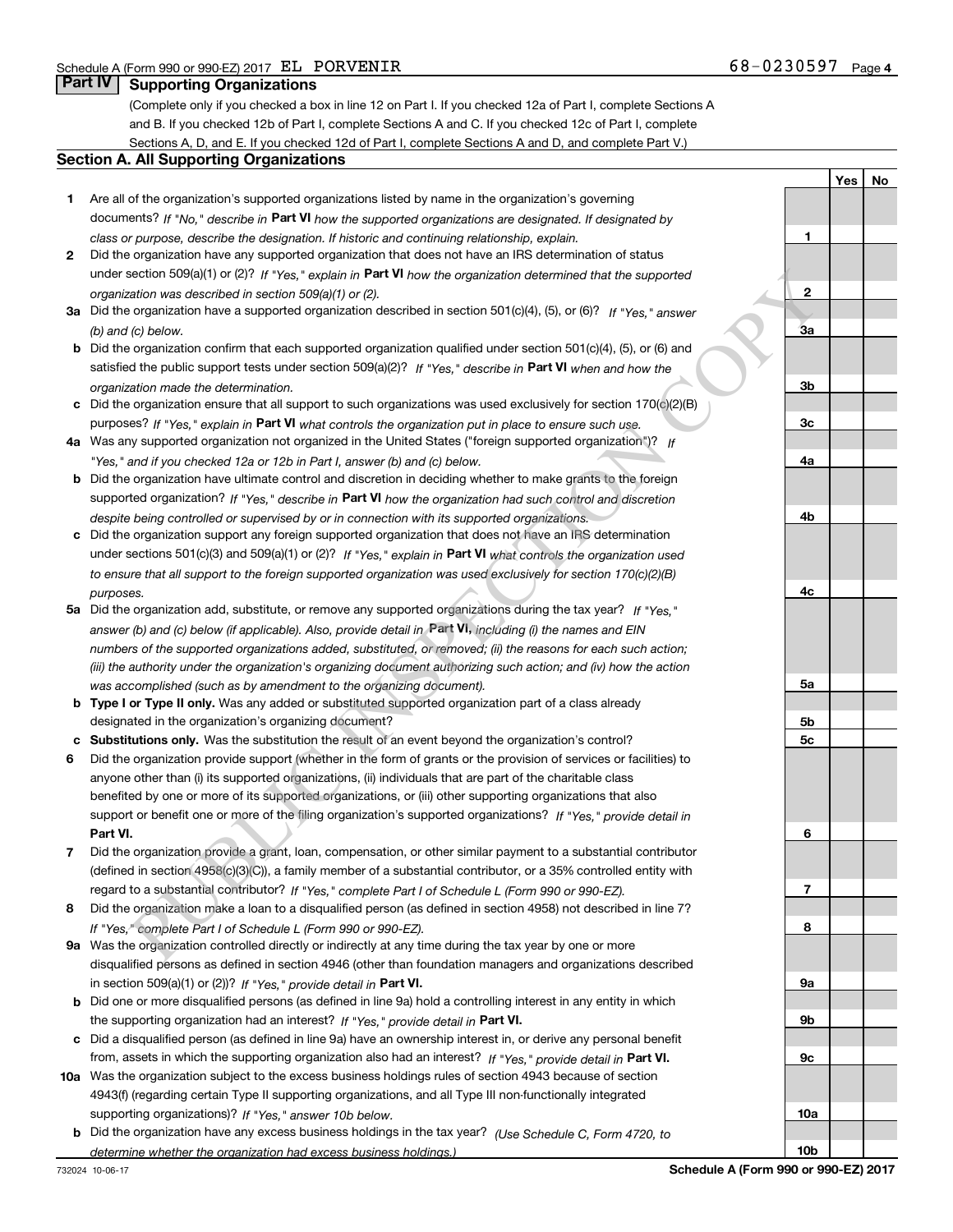|    |                                                                                                                                                                                                                                  |                 | Yes | No |
|----|----------------------------------------------------------------------------------------------------------------------------------------------------------------------------------------------------------------------------------|-----------------|-----|----|
| 11 | Has the organization accepted a gift or contribution from any of the following persons?                                                                                                                                          |                 |     |    |
|    | a A person who directly or indirectly controls, either alone or together with persons described in (b) and (c)                                                                                                                   |                 |     |    |
|    | below, the governing body of a supported organization?                                                                                                                                                                           | 11a             |     |    |
|    | <b>b</b> A family member of a person described in (a) above?                                                                                                                                                                     | 11 <sub>b</sub> |     |    |
|    | c A 35% controlled entity of a person described in (a) or (b) above? If "Yes" to a, b, or c, provide detail in Part VI.                                                                                                          | 11c             |     |    |
|    | <b>Section B. Type I Supporting Organizations</b>                                                                                                                                                                                |                 |     |    |
|    |                                                                                                                                                                                                                                  |                 | Yes | No |
| 1  | Did the directors, trustees, or membership of one or more supported organizations have the power to                                                                                                                              |                 |     |    |
|    | regularly appoint or elect at least a majority of the organization's directors or trustees at all times during the                                                                                                               |                 |     |    |
|    | tax year? If "No," describe in Part VI how the supported organization(s) effectively operated, supervised, or                                                                                                                    |                 |     |    |
|    | controlled the organization's activities. If the organization had more than one supported organization,                                                                                                                          |                 |     |    |
|    |                                                                                                                                                                                                                                  |                 |     |    |
|    | describe how the powers to appoint and/or remove directors or trustees were allocated among the supported                                                                                                                        | 1               |     |    |
| 2  | organizations and what conditions or restrictions, if any, applied to such powers during the tax year.<br>Did the organization operate for the benefit of any supported organization other than the supported                    |                 |     |    |
|    |                                                                                                                                                                                                                                  |                 |     |    |
|    | organization(s) that operated, supervised, or controlled the supporting organization? If "Yes," explain in                                                                                                                       |                 |     |    |
|    | Part VI how providing such benefit carried out the purposes of the supported organization(s) that operated,                                                                                                                      |                 |     |    |
|    | supervised, or controlled the supporting organization.                                                                                                                                                                           | 2               |     |    |
|    | <b>Section C. Type II Supporting Organizations</b>                                                                                                                                                                               |                 |     |    |
|    |                                                                                                                                                                                                                                  |                 | Yes | No |
| 1  | Were a majority of the organization's directors or trustees during the tax year also a majority of the directors                                                                                                                 |                 |     |    |
|    | or trustees of each of the organization's supported organization(s)? If "No," describe in Part VI how control                                                                                                                    |                 |     |    |
|    | or management of the supporting organization was vested in the same persons that controlled or managed                                                                                                                           |                 |     |    |
|    | the supported organization(s).                                                                                                                                                                                                   | 1               |     |    |
|    | <b>Section D. All Type III Supporting Organizations</b>                                                                                                                                                                          |                 |     |    |
|    |                                                                                                                                                                                                                                  |                 | Yes | No |
| 1  | Did the organization provide to each of its supported organizations, by the last day of the fifth month of the                                                                                                                   |                 |     |    |
|    | organization's tax year, (i) a written notice describing the type and amount of support provided during the prior tax                                                                                                            |                 |     |    |
|    | year, (ii) a copy of the Form 990 that was most recently filed as of the date of notification, and (iii) copies of the                                                                                                           |                 |     |    |
|    | organization's governing documents in effect on the date of notification, to the extent not previously provided?                                                                                                                 | 1               |     |    |
| 2  | Were any of the organization's officers, directors, or trustees either (i) appointed or elected by the supported                                                                                                                 |                 |     |    |
|    | organization(s) or (ii) serving on the governing body of a supported organization? If "No," explain in Part VI how                                                                                                               |                 |     |    |
|    | the organization maintained a close and continuous working relationship with the supported organization(s).                                                                                                                      | 2               |     |    |
| з  | By reason of the relationship described in (2), did the organization's supported organizations have a                                                                                                                            |                 |     |    |
|    | significant voice in the organization's investment policies and in directing the use of the organization's                                                                                                                       |                 |     |    |
|    | income or assets at all times during the tax year? If "Yes," describe in Part VI the role the organization's                                                                                                                     |                 |     |    |
|    | supported organizations played in this regard.                                                                                                                                                                                   | 3               |     |    |
|    | Section E. Type III Functionally Integrated Supporting Organizations                                                                                                                                                             |                 |     |    |
| 1  | Check the box next to the method that the organization used to satisfy the Integral Part Test during the year (see instructions).                                                                                                |                 |     |    |
| a  | The organization satisfied the Activities Test. Complete line 2 below.                                                                                                                                                           |                 |     |    |
| b  | The organization is the parent of each of its supported organizations. Complete line 3 below.                                                                                                                                    |                 |     |    |
| c  |                                                                                                                                                                                                                                  |                 |     |    |
| 2  | The organization supported a governmental entity. Describe in Part VI how you supported a government entity (see instructions)<br>Activities Test. Answer (a) and (b) below.                                                     |                 | Yes | No |
|    |                                                                                                                                                                                                                                  |                 |     |    |
| а  | Did substantially all of the organization's activities during the tax year directly further the exempt purposes of<br>the supported organization(s) to which the organization was responsive? If "Yes," then in Part VI identify |                 |     |    |
|    |                                                                                                                                                                                                                                  |                 |     |    |
|    | those supported organizations and explain how these activities directly furthered their exempt purposes,                                                                                                                         |                 |     |    |
|    | how the organization was responsive to those supported organizations, and how the organization determined                                                                                                                        |                 |     |    |
|    | that these activities constituted substantially all of its activities.                                                                                                                                                           | 2a              |     |    |
| b  | Did the activities described in (a) constitute activities that, but for the organization's involvement, one or more                                                                                                              |                 |     |    |
|    | of the organization's supported organization(s) would have been engaged in? If "Yes," explain in Part VI the                                                                                                                     |                 |     |    |
|    | reasons for the organization's position that its supported organization(s) would have engaged in these                                                                                                                           |                 |     |    |
|    | activities but for the organization's involvement.                                                                                                                                                                               | 2 <sub>b</sub>  |     |    |
| з  | Parent of Supported Organizations. Answer (a) and (b) below.                                                                                                                                                                     |                 |     |    |
|    | a Did the organization have the power to regularly appoint or elect a majority of the officers, directors, or                                                                                                                    |                 |     |    |
|    | trustees of each of the supported organizations? Provide details in Part VI.                                                                                                                                                     | За              |     |    |
| b  | Did the organization exercise a substantial degree of direction over the policies, programs, and activities of each                                                                                                              |                 |     |    |
|    | of its supported organizations? If "Yes." describe in Part VI the role played by the organization in this regard.                                                                                                                | 3b              |     |    |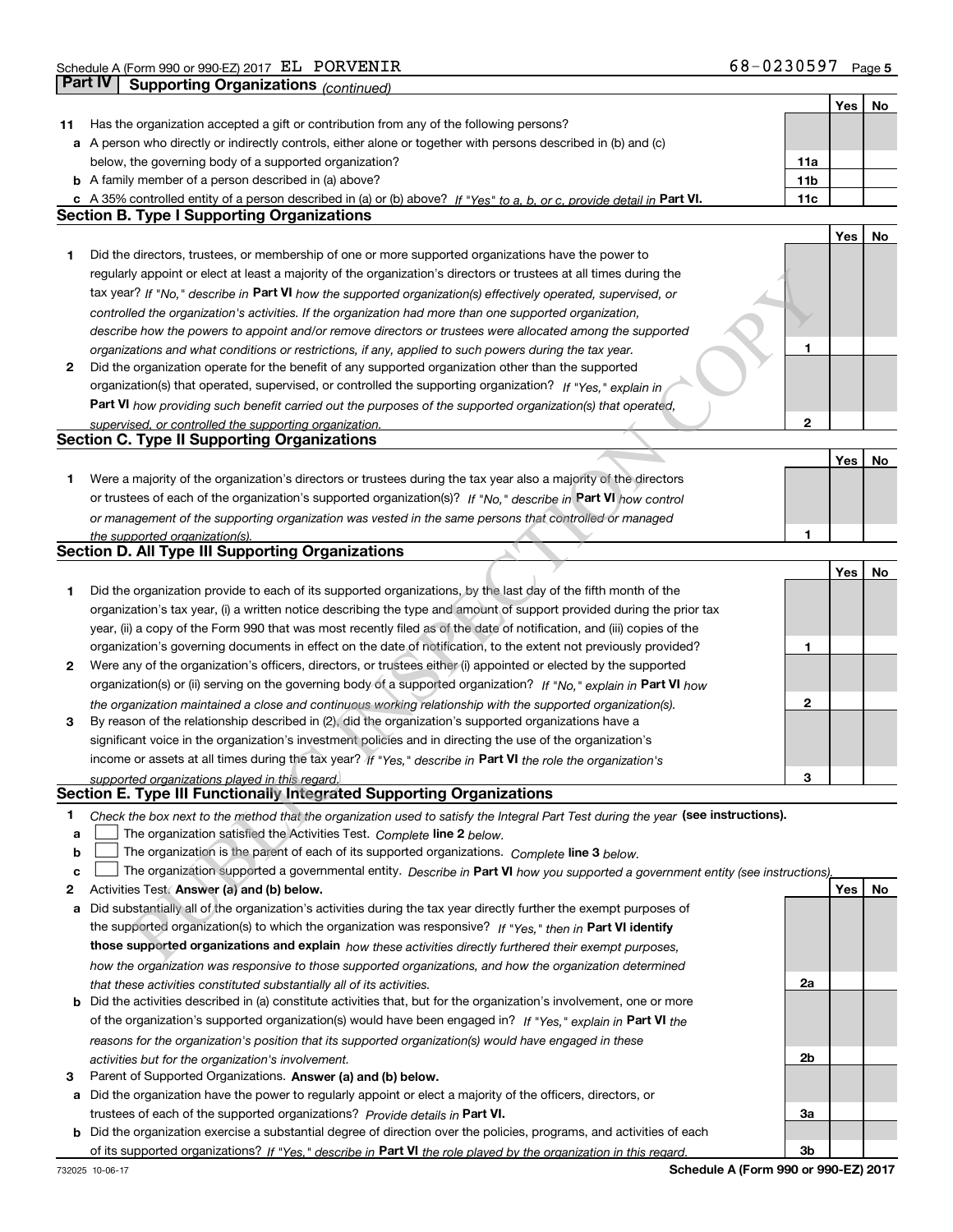| Schedule A (Form 990 or 990-EZ) 2017 EL PORVENIR |  | 68-0230597 | Page 6 |
|--------------------------------------------------|--|------------|--------|
|                                                  |  |            |        |

|              | Part V<br>Type III Non-Functionally Integrated 509(a)(3) Supporting Organizations                                                                 |                |                |                                      |
|--------------|---------------------------------------------------------------------------------------------------------------------------------------------------|----------------|----------------|--------------------------------------|
| 1            | Check here if the organization satisfied the Integral Part Test as a qualifying trust on Nov. 20, 1970 (explain in Part VI.) See instructions. Al |                |                |                                      |
|              | other Type III non-functionally integrated supporting organizations must complete Sections A through E.                                           |                |                |                                      |
|              | Section A - Adjusted Net Income                                                                                                                   |                | (A) Prior Year | (B) Current Year<br>(optional)       |
| -1           | Net short-term capital gain                                                                                                                       | 1.             |                |                                      |
| $\mathbf{2}$ | Recoveries of prior-year distributions                                                                                                            | $\mathbf{2}$   |                |                                      |
| 3            | Other gross income (see instructions)                                                                                                             | 3              |                |                                      |
| 4            | Add lines 1 through 3                                                                                                                             | 4              |                |                                      |
| 5            | Depreciation and depletion                                                                                                                        | 5              |                |                                      |
| 6            | Portion of operating expenses paid or incurred for production or                                                                                  |                |                |                                      |
|              | collection of gross income or for management, conservation, or                                                                                    |                |                |                                      |
|              | maintenance of property held for production of income (see instructions)                                                                          | 6              |                |                                      |
| 7            | Other expenses (see instructions)                                                                                                                 | $\overline{7}$ |                |                                      |
| 8            | Adjusted Net Income (subtract lines 5, 6, and 7 from line 4)                                                                                      | 8              |                |                                      |
|              | Section B - Minimum Asset Amount                                                                                                                  |                | (A) Prior Year | (B) Current Year<br>(optional)       |
| 1            | Aggregate fair market value of all non-exempt-use assets (see                                                                                     |                |                |                                      |
|              | instructions for short tax year or assets held for part of year):                                                                                 |                |                |                                      |
|              | a Average monthly value of securities                                                                                                             | 1a             |                |                                      |
|              | <b>b</b> Average monthly cash balances                                                                                                            | 1b             |                |                                      |
|              | <b>c</b> Fair market value of other non-exempt-use assets                                                                                         | 1c             |                |                                      |
|              | d Total (add lines 1a, 1b, and 1c)                                                                                                                | 1d             |                |                                      |
|              | e Discount claimed for blockage or other                                                                                                          |                |                |                                      |
|              | factors (explain in detail in <b>Part VI</b> ):                                                                                                   |                |                |                                      |
| 2            | Acquisition indebtedness applicable to non-exempt-use assets                                                                                      | $\mathbf{2}$   |                |                                      |
| 3            | Subtract line 2 from line 1d                                                                                                                      | 3              |                |                                      |
| 4            | Cash deemed held for exempt use. Enter 1-1/2% of line 3 (for greater amount,<br>see instructions)                                                 | 4              |                |                                      |
| 5            | Net value of non-exempt-use assets (subtract line 4 from line 3)                                                                                  | 5              |                |                                      |
| 6            | Multiply line 5 by .035                                                                                                                           | 6              |                |                                      |
| 7            | Recoveries of prior-year distributions                                                                                                            | $\overline{7}$ |                |                                      |
| 8            | Minimum Asset Amount (add line 7 to line 6)                                                                                                       | 8              |                |                                      |
|              | <b>Section C - Distributable Amount</b>                                                                                                           |                |                | <b>Current Year</b>                  |
| 1            | Adjusted net income for prior year (from Section A, line 8, Column A)                                                                             | 1              |                |                                      |
| 2            | Enter 85% of line 1                                                                                                                               | 2              |                |                                      |
| 3            | Minimum asset amount for prior year (from Section B, line 8, Column A)                                                                            | 3              |                |                                      |
| 4            | Enter greater of line 2 or line 3                                                                                                                 | 4              |                |                                      |
| 5            | Income tax imposed in prior year                                                                                                                  | 5              |                |                                      |
| 6            | Distributable Amount. Subtract line 5 from line 4, unless subject to                                                                              |                |                |                                      |
|              | emergency temporary reduction (see instructions)                                                                                                  | 6              |                |                                      |
| 7            | Check here if the current year is the organization's first as a non-functionally integrated Type III supporting organization (see                 |                |                |                                      |
|              | instructións).                                                                                                                                    |                |                |                                      |
|              |                                                                                                                                                   |                |                | Schedule A (Form 990 or 990-EZ) 2017 |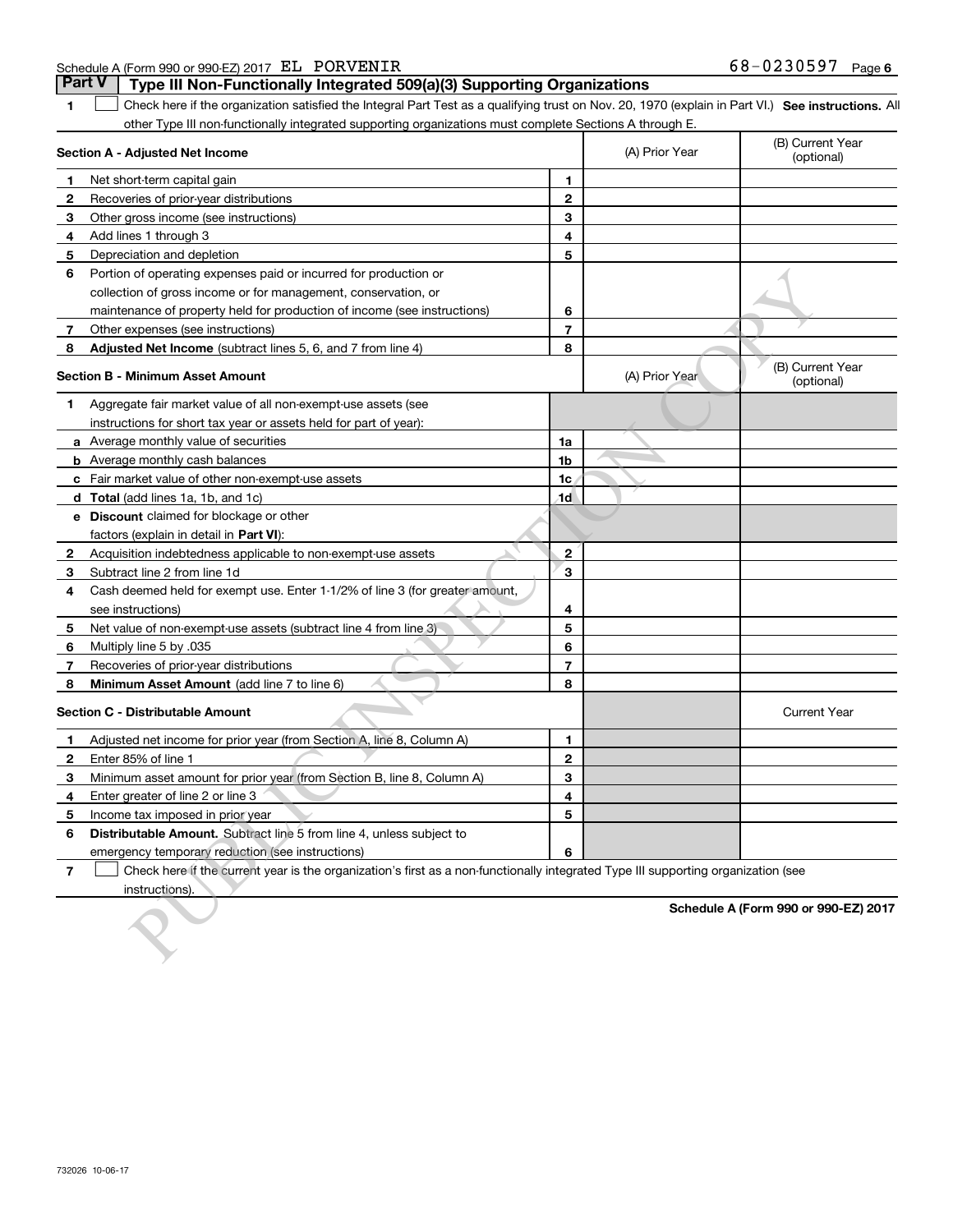| Part V | Type III Non-Functionally Integrated 509(a)(3) Supporting Organizations                    |                                    | (continued)                            |                                                         |
|--------|--------------------------------------------------------------------------------------------|------------------------------------|----------------------------------------|---------------------------------------------------------|
|        | <b>Section D - Distributions</b>                                                           |                                    |                                        | <b>Current Year</b>                                     |
| 1      | Amounts paid to supported organizations to accomplish exempt purposes                      |                                    |                                        |                                                         |
| 2      | Amounts paid to perform activity that directly furthers exempt purposes of supported       |                                    |                                        |                                                         |
|        | organizations, in excess of income from activity                                           |                                    |                                        |                                                         |
| 3      | Administrative expenses paid to accomplish exempt purposes of supported organizations      |                                    |                                        |                                                         |
| 4      | Amounts paid to acquire exempt-use assets                                                  |                                    |                                        |                                                         |
| 5      | Qualified set-aside amounts (prior IRS approval required)                                  |                                    |                                        |                                                         |
| 6      | Other distributions (describe in Part VI). See instructions.                               |                                    |                                        |                                                         |
| 7      | Total annual distributions. Add lines 1 through 6.                                         |                                    |                                        |                                                         |
| 8      | Distributions to attentive supported organizations to which the organization is responsive |                                    |                                        |                                                         |
|        | (provide details in Part VI). See instructions.                                            |                                    |                                        |                                                         |
| 9      | Distributable amount for 2017 from Section C, line 6                                       |                                    |                                        |                                                         |
| 10     | Line 8 amount divided by line 9 amount                                                     |                                    |                                        |                                                         |
|        | <b>Section E - Distribution Allocations (see instructions)</b>                             | (i)<br><b>Excess Distributions</b> | (ii)<br>Underdistributions<br>Pre-2017 | (iii)<br><b>Distributable</b><br><b>Amount for 2017</b> |
| 1      | Distributable amount for 2017 from Section C, line 6                                       |                                    |                                        |                                                         |
| 2      | Underdistributions, if any, for years prior to 2017 (reason-                               |                                    |                                        |                                                         |
|        | able cause required- explain in Part VI). See instructions.                                |                                    |                                        |                                                         |
| 3      | Excess distributions carryover, if any, to 2017                                            |                                    |                                        |                                                         |
| а      |                                                                                            |                                    |                                        |                                                         |
|        | <b>b</b> From 2013                                                                         |                                    |                                        |                                                         |
|        | c From 2014                                                                                |                                    |                                        |                                                         |
|        | d From 2015                                                                                |                                    |                                        |                                                         |
|        | e From 2016                                                                                |                                    |                                        |                                                         |
|        | Total of lines 3a through e                                                                |                                    |                                        |                                                         |
| g      | Applied to underdistributions of prior years                                               |                                    |                                        |                                                         |
|        | h Applied to 2017 distributable amount                                                     |                                    |                                        |                                                         |
|        | Carryover from 2012 not applied (see instructions)                                         |                                    |                                        |                                                         |
|        | Remainder. Subtract lines 3g, 3h, and 3i from 3f.                                          |                                    |                                        |                                                         |
| 4      | Distributions for 2017 from Section D,                                                     |                                    |                                        |                                                         |
|        | line $7:$                                                                                  |                                    |                                        |                                                         |
|        | a Applied to underdistributions of prior years                                             |                                    |                                        |                                                         |
|        | <b>b</b> Applied to 2017 distributable amount                                              |                                    |                                        |                                                         |
|        | c Remainder. Subtract lines 4a and 4b from 4.                                              |                                    |                                        |                                                         |
| 5      | Remaining underdistributions for years prior to 2017, if                                   |                                    |                                        |                                                         |
|        | any. Subtract lines 3g and 4a from line 2. For result greater                              |                                    |                                        |                                                         |
|        | than zero, explain in Part VI. See instructions.                                           |                                    |                                        |                                                         |
| 6      | Remaining underdistributions for 2017. Subtract lines 3h                                   |                                    |                                        |                                                         |
|        | and 4b from line 1. For result greater than zero, explain in                               |                                    |                                        |                                                         |
|        | Part VI. See instructions.                                                                 |                                    |                                        |                                                         |
| 7      | Excess distributions carryover to 2018. Add lines 3j<br>and 4c.                            |                                    |                                        |                                                         |
| 8      | Breakdown of line 7:                                                                       |                                    |                                        |                                                         |
|        | a Excess from 2013                                                                         |                                    |                                        |                                                         |
|        | <b>b</b> Excess from 2014                                                                  |                                    |                                        |                                                         |
|        | c Excess from 2015                                                                         |                                    |                                        |                                                         |
|        | d Excess from 2016                                                                         |                                    |                                        |                                                         |
|        | e Excess from 2017                                                                         |                                    |                                        |                                                         |

**Schedule A (Form 990 or 990-EZ) 2017**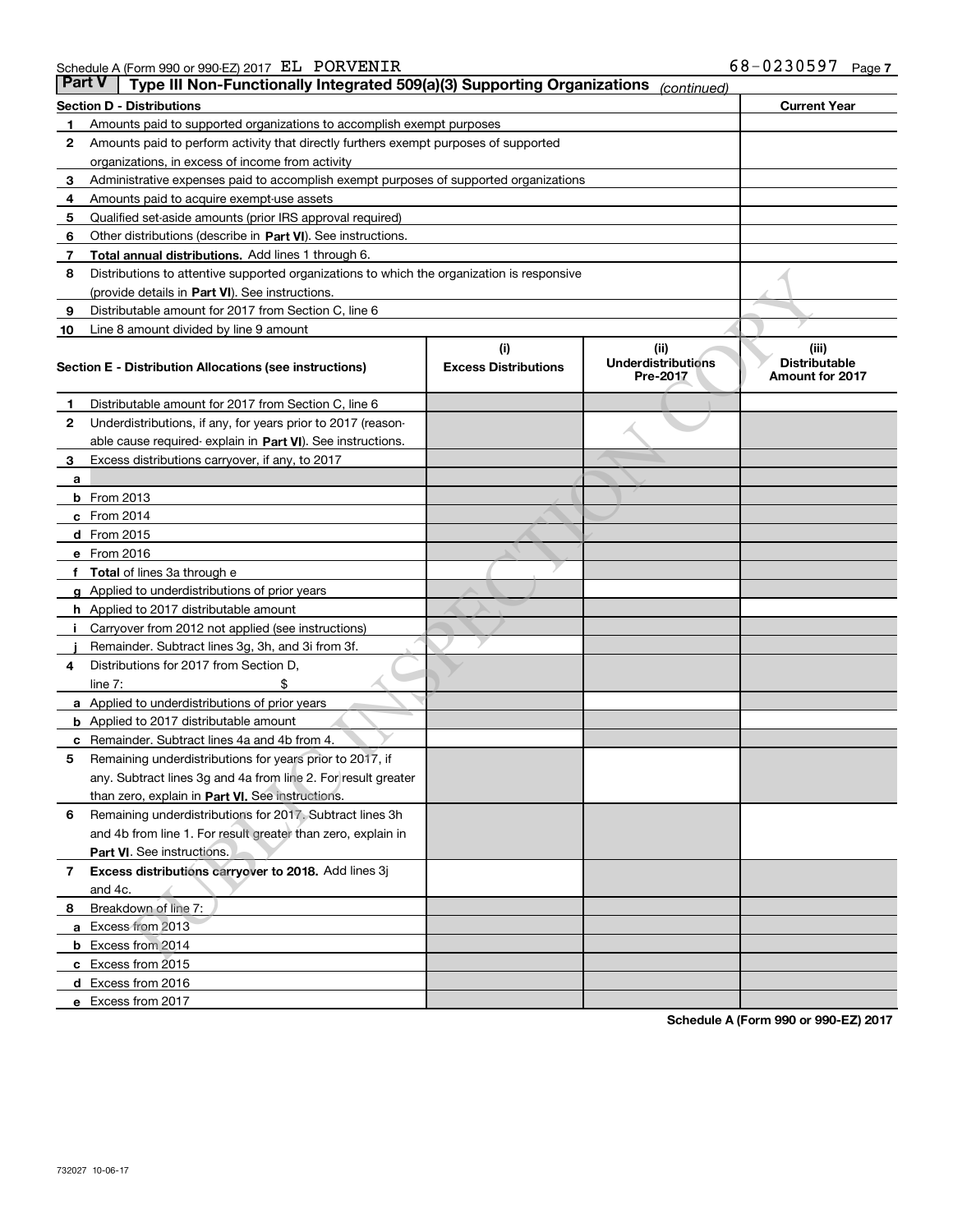### Schedule A (Form 990 or 990-EZ) 2017 Page EL PORVENIR 68-0230597

| Part VI   Supplemental Information. Provide the explanations required by Part II, line 10; Part II, line 17a or 17b; Part III, line 12;          |
|--------------------------------------------------------------------------------------------------------------------------------------------------|
| Part IV, Section A, lines 1, 2, 3b, 3c, 4b, 4c, 5a, 6, 9a, 9b, 9c, 11a, 11b, and 11c; Part IV, Section B, lines 1 and 2; Part IV, Section C,     |
| line 1: Part IV, Section D, lines 2 and 3: Part IV, Section E, lines 1c, 2a, 2b, 3a, and 3b: Part V, line 1: Part V, Section B, line 1e: Part V, |
| Section D, lines 5, 6, and 8; and Part V, Section E, lines 2, 5, and 6. Also complete this part for any additional information.                  |
| (See instructions.)                                                                                                                              |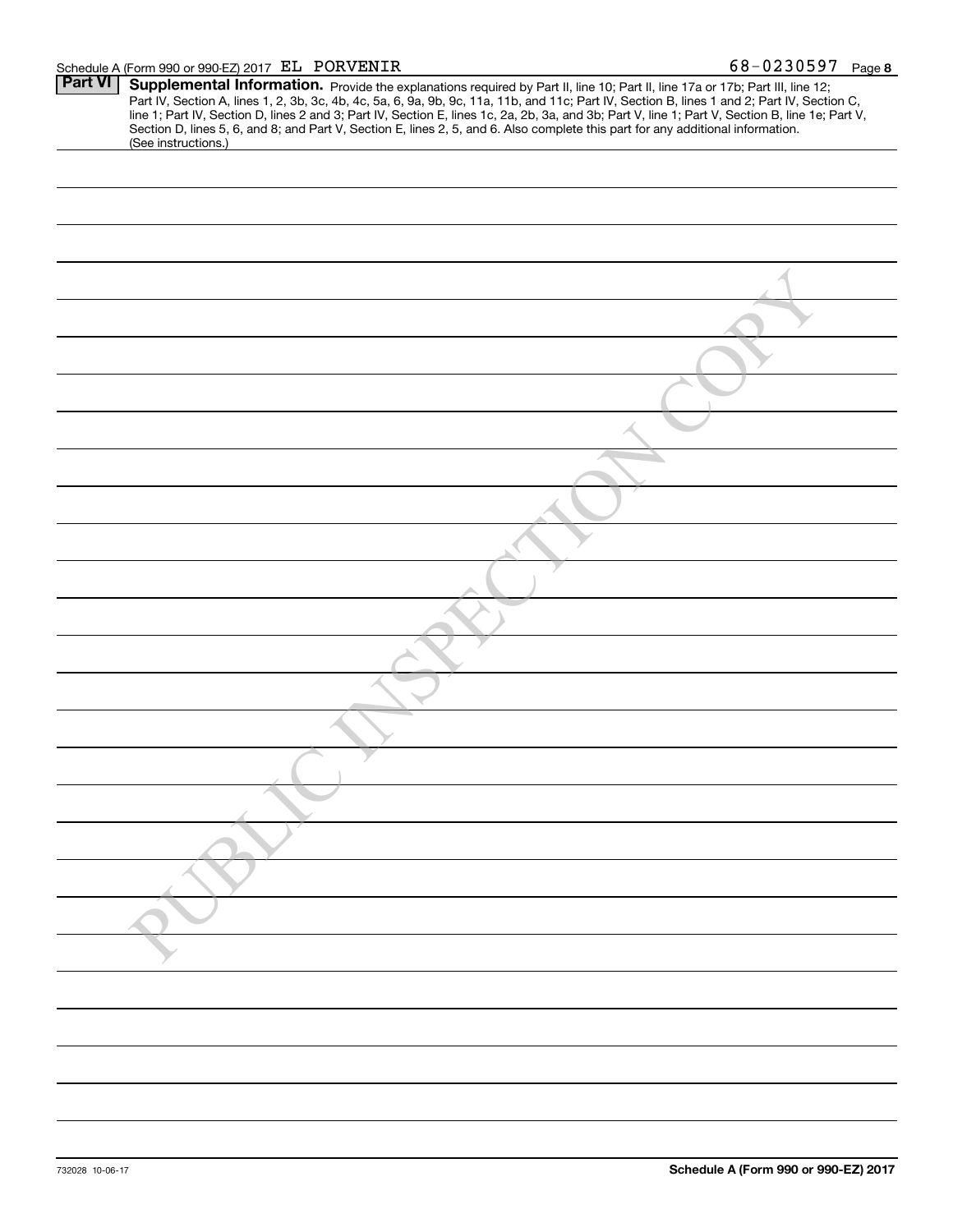Department of the Treasury

# **SCHEDULE D Supplemental Financial Statements**

**(Form 990)** (**Form 990,**<br>Part IV, line 6, 7, 8, 9, 10, 11a, 11b, 11c, 11d, 11e, 11f, 12a, or 12b.<br>Department of the Treasury **and Exercise Connect Connect Connect Connect Connect Connect Connect Connect Connect** 

OMB No. 1545-0047 **Open to Public Inspection2017**

|  | Go to www.irs.gov/Form990 for instructions and the latest information. |  |
|--|------------------------------------------------------------------------|--|
|  |                                                                        |  |

|              | Internal Revenue Service                                                                                                                                                                                                       | $\blacktriangleright$ Go to www.irs.gov/Form990 for instructions and the latest information.                         |  |                                       | 1113DCC11011                    |           |
|--------------|--------------------------------------------------------------------------------------------------------------------------------------------------------------------------------------------------------------------------------|----------------------------------------------------------------------------------------------------------------------|--|---------------------------------------|---------------------------------|-----------|
|              | Name of the organization<br>EL PORVENIR                                                                                                                                                                                        |                                                                                                                      |  | <b>Employer identification number</b> | 68-0230597                      |           |
|              | Organizations Maintaining Donor Advised Funds or Other Similar Funds or Accounts. Complete if the<br>Part I                                                                                                                    |                                                                                                                      |  |                                       |                                 |           |
|              | organization answered "Yes" on Form 990, Part IV, line 6.                                                                                                                                                                      |                                                                                                                      |  |                                       |                                 |           |
|              |                                                                                                                                                                                                                                | (a) Donor advised funds                                                                                              |  | (b) Funds and other accounts          |                                 |           |
| 1            |                                                                                                                                                                                                                                |                                                                                                                      |  |                                       |                                 |           |
| 2            | Aggregate value of contributions to (during year)                                                                                                                                                                              |                                                                                                                      |  |                                       |                                 |           |
| 3            |                                                                                                                                                                                                                                |                                                                                                                      |  |                                       |                                 |           |
| 4            |                                                                                                                                                                                                                                |                                                                                                                      |  |                                       |                                 |           |
| 5            | Did the organization inform all donors and donor advisors in writing that the assets held in donor advised funds                                                                                                               |                                                                                                                      |  |                                       |                                 |           |
|              |                                                                                                                                                                                                                                |                                                                                                                      |  |                                       | Yes                             | No        |
| 6            | Did the organization inform all grantees, donors, and donor advisors in writing that grant funds can be used only                                                                                                              |                                                                                                                      |  |                                       |                                 |           |
|              | for charitable purposes and not for the benefit of the donor or donor advisor, or for any other purpose conferring                                                                                                             |                                                                                                                      |  |                                       |                                 |           |
|              | impermissible private benefit?                                                                                                                                                                                                 |                                                                                                                      |  |                                       | Yes                             | No        |
|              | Part II<br>Conservation Easements. Complete if the organization answered "Yes" on Form 990, Part IV, line 7.                                                                                                                   |                                                                                                                      |  |                                       |                                 |           |
| 1            | Purpose(s) of conservation easements held by the organization (check all that apply).                                                                                                                                          |                                                                                                                      |  |                                       |                                 |           |
|              | Preservation of land for public use (e.g., recreation or education)                                                                                                                                                            | Preservation of a historically important land area                                                                   |  |                                       |                                 |           |
|              | Protection of natural habitat                                                                                                                                                                                                  | Preservation of a certified historic structure                                                                       |  |                                       |                                 |           |
|              | Preservation of open space                                                                                                                                                                                                     |                                                                                                                      |  |                                       |                                 |           |
| $\mathbf{2}$ | Complete lines 2a through 2d if the organization held a qualified conservation contribution in the form of a conservation easement on the last                                                                                 |                                                                                                                      |  |                                       |                                 |           |
|              | day of the tax year.                                                                                                                                                                                                           |                                                                                                                      |  |                                       | Held at the End of the Tax Year |           |
| a            | Total number of conservation easements                                                                                                                                                                                         |                                                                                                                      |  | 2a                                    |                                 |           |
| b            | Total acreage restricted by conservation easements [11] [11] matter and the conservation of the conservation of the conservation of the conservation of the conservation of the conservation of the conservation of the conser |                                                                                                                      |  | 2 <sub>b</sub>                        |                                 |           |
| с            | Number of conservation easements on a certified historic structure included in (a) manufacture included in (a)                                                                                                                 |                                                                                                                      |  | 2c                                    |                                 |           |
| d            | Number of conservation easements included in (c) acquired after 7/25/06, and not on a historic structure                                                                                                                       |                                                                                                                      |  |                                       |                                 |           |
|              | listed in the National Register                                                                                                                                                                                                | <u> 2000 - 2000 - 2000 - 2000 - 2000 - 2000 - 2000 - 2000 - 2000 - 2000 - 2000 - 2000 - 2000 - 2000 - 2000 - 200</u> |  | 2d                                    |                                 |           |
| 3            | Number of conservation easements modified, transferred, released, extinguished, or terminated by the organization during the tax                                                                                               |                                                                                                                      |  |                                       |                                 |           |
|              | $year \triangleright$                                                                                                                                                                                                          |                                                                                                                      |  |                                       |                                 |           |
| 4            | Number of states where property subject to conservation easement is located >                                                                                                                                                  |                                                                                                                      |  |                                       |                                 |           |
| 5            | Does the organization have a written policy regarding the periodic monitoring, inspection, handling of                                                                                                                         |                                                                                                                      |  |                                       |                                 |           |
|              | violations, and enforcement of the conservation easements it holds?                                                                                                                                                            |                                                                                                                      |  |                                       | Yes                             | <b>No</b> |
| 6            | Staff and volunteer hours devoted to monitoring, inspecting, handling of violations, and enforcing conservation easements during the year                                                                                      |                                                                                                                      |  |                                       |                                 |           |
|              |                                                                                                                                                                                                                                |                                                                                                                      |  |                                       |                                 |           |
| 7            | Amount of expenses incurred in monitoring, inspecting, handling of violations, and enforcing conservation easements during the year                                                                                            |                                                                                                                      |  |                                       |                                 |           |
|              | $\blacktriangleright$ \$                                                                                                                                                                                                       |                                                                                                                      |  |                                       |                                 |           |
|              | Does each conservation easement reported on line 2(d) above satisfy the requirements of section 170(h)(4)(B)(i)                                                                                                                |                                                                                                                      |  |                                       |                                 |           |
|              |                                                                                                                                                                                                                                |                                                                                                                      |  |                                       | Yes                             | No        |
| 9            | In Part XIII, describe how the organization reports conservation easements in its revenue and expense statement, and balance sheet, and                                                                                        |                                                                                                                      |  |                                       |                                 |           |
|              | include, if applicable, the text of the footnote to the organization's financial statements that describes the organization's accounting for                                                                                   |                                                                                                                      |  |                                       |                                 |           |
|              | conservation easements.                                                                                                                                                                                                        |                                                                                                                      |  |                                       |                                 |           |
|              | Organizations Maintaining Collections of Art, Historical Treasures, or Other Similar Assets.<br>Part III                                                                                                                       |                                                                                                                      |  |                                       |                                 |           |
|              | Complete if the organization answered "Yes" on Form 990, Part IV, line 8.                                                                                                                                                      |                                                                                                                      |  |                                       |                                 |           |
|              | 1a If the organization elected, as permitted under SFAS 116 (ASC 958), not to report in its revenue statement and balance sheet works of art,                                                                                  |                                                                                                                      |  |                                       |                                 |           |
|              | historical treasures, or other similar assets held for public exhibition, education, or research in furtherance of public service, provide, in Part XIII,                                                                      |                                                                                                                      |  |                                       |                                 |           |
|              | the text of the featurite in its financial otatements that describes these items                                                                                                                                               |                                                                                                                      |  |                                       |                                 |           |

| Does the organization have a written policy regarding the periodic monitoring, inspection, handling of                                    |    |
|-------------------------------------------------------------------------------------------------------------------------------------------|----|
| <b>Yes</b><br>violations, and enforcement of the conservation easements it holds?                                                         | No |
| Staff and volunteer hours devoted to monitoring, inspecting, handling of violations, and enforcing conservation easements during the year |    |

| Amount of expenses incurred in monitoring, inspecting, handling of violations, and enforcing conservation easements during the year |
|-------------------------------------------------------------------------------------------------------------------------------------|

| 8 | Does each conservation easement reported on line 2(d) above satisfy the requirements of section 170(h)(4)(B)(i) |  |
|---|-----------------------------------------------------------------------------------------------------------------|--|
|   | and section $170(h)(4)(B)(ii)?$                                                                                 |  |

| and section $170(h)(4)(B)(ii)?$                                                                                                              | Yes | <b>No</b> |
|----------------------------------------------------------------------------------------------------------------------------------------------|-----|-----------|
| 9 In Part XIII, describe how the organization reports conservation easements in its revenue and expense statement, and balance sheet, and    |     |           |
| include, if applicable, the text of the footnote to the organization's financial statements that describes the organization's accounting for |     |           |
| conservation easements.                                                                                                                      |     |           |

# Complete if the organization answered "Yes" on Form 990, Part IV, line 8. **Part III** | Organizations Maintaining Collections of Art, Historical Treasures, or Other Similar Assets.

| 1a If the organization elected, as permitted under SFAS 116 (ASC 958), not to report in its revenue statement and balance sheet works of art,             |
|-----------------------------------------------------------------------------------------------------------------------------------------------------------|
| historical treasures, or other similar assets held for public exhibition, education, or research in furtherance of public service, provide, in Part XIII. |
| the text of the footnote to its financial statements that describes these items.                                                                          |

| <b>b</b> If the organization elected, as permitted under SFAS 116 (ASC 958), to report in its revenue statement and balance sheet works of art, historical |
|------------------------------------------------------------------------------------------------------------------------------------------------------------|
| treasures, or other similar assets held for public exhibition, education, or research in furtherance of public service, provide the following amounts      |
| relating to these items:                                                                                                                                   |

| UA Ear Denoruark Reduction Act Notice, and the Instructions for Earm 000.                                                                                                                                                      | Cabadula D (Earm 000) 0017                       |
|--------------------------------------------------------------------------------------------------------------------------------------------------------------------------------------------------------------------------------|--------------------------------------------------|
|                                                                                                                                                                                                                                |                                                  |
| a Revenue included on Form 990, Part VIII, line 1                                                                                                                                                                              |                                                  |
| the following amounts required to be reported under SFAS 116 (ASC 958) relating to these items:                                                                                                                                |                                                  |
| 2 If the organization received or held works of art, historical treasures, or other similar assets for financial gain, provide                                                                                                 |                                                  |
| (ii) Assets included in Form 990, Part X [11] matter and the control of the set of the set of the set of the set of the set of the set of the set of the set of the set of the set of the set of the set of the set of the set |                                                  |
| Revenue included on Form 990, Part VIII, line 1<br>(i)                                                                                                                                                                         | the control of the control of the control of the |

**For Paperwork Reduction Act Notice, see the Instructions for Form 990. Schedule D (Form 990) 2017** LHA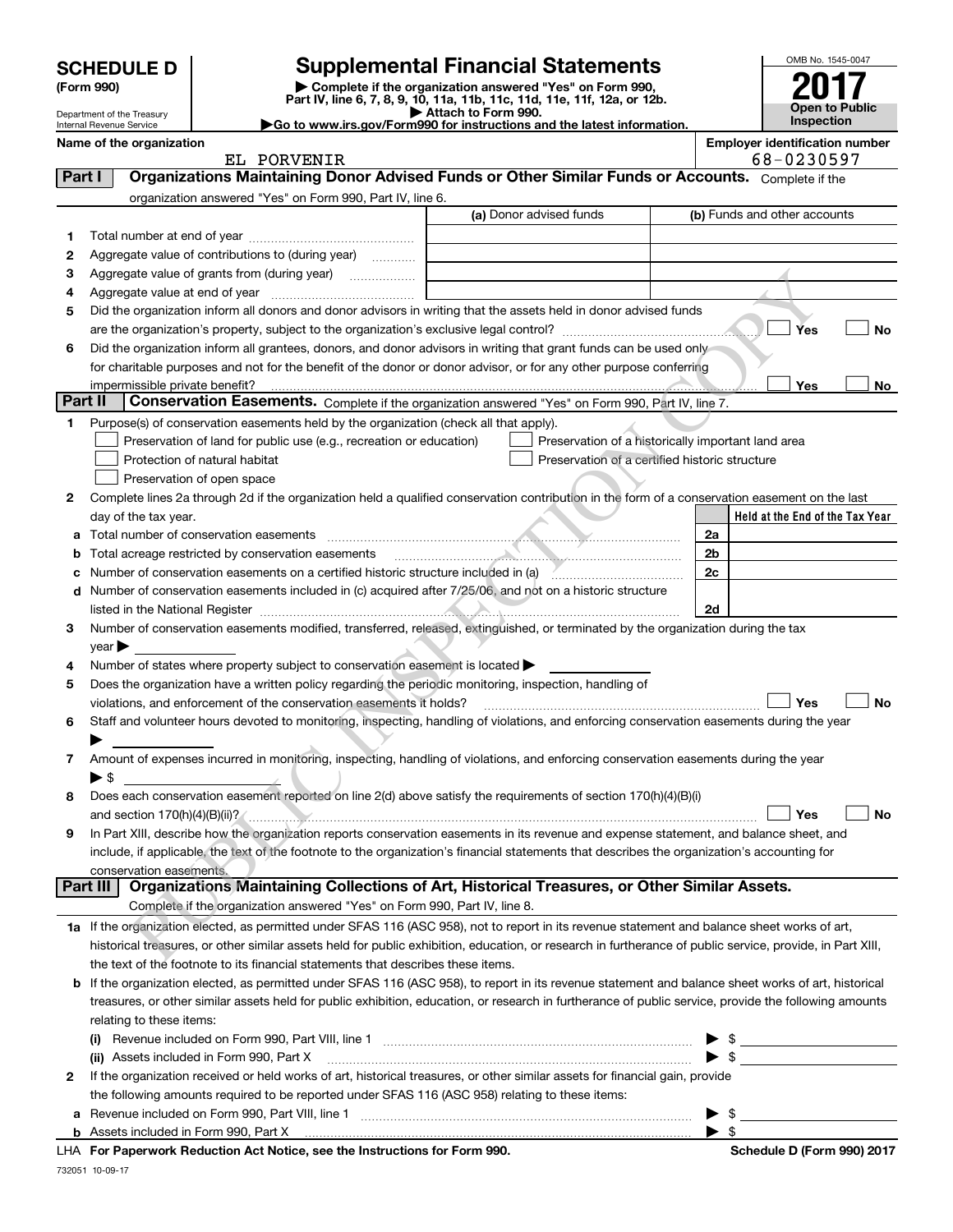|               | EL PORVENIR<br>Schedule D (Form 990) 2017                                                                                                                                                                                     |                                                                                                               |                |                                                                                                                                                                                                                                |                                                                             |   |                | 68-0230597 $_{Page}$ 2 |
|---------------|-------------------------------------------------------------------------------------------------------------------------------------------------------------------------------------------------------------------------------|---------------------------------------------------------------------------------------------------------------|----------------|--------------------------------------------------------------------------------------------------------------------------------------------------------------------------------------------------------------------------------|-----------------------------------------------------------------------------|---|----------------|------------------------|
|               | Part III<br>Organizations Maintaining Collections of Art, Historical Treasures, or Other Similar Assets (continued)                                                                                                           |                                                                                                               |                |                                                                                                                                                                                                                                |                                                                             |   |                |                        |
| 3             | Using the organization's acquisition, accession, and other records, check any of the following that are a significant use of its collection items                                                                             |                                                                                                               |                |                                                                                                                                                                                                                                |                                                                             |   |                |                        |
|               | (check all that apply):                                                                                                                                                                                                       |                                                                                                               |                |                                                                                                                                                                                                                                |                                                                             |   |                |                        |
| a             | Public exhibition                                                                                                                                                                                                             | d                                                                                                             |                | Loan or exchange programs                                                                                                                                                                                                      |                                                                             |   |                |                        |
| b             | Scholarly research                                                                                                                                                                                                            | e                                                                                                             |                | Other the contract of the contract of the contract of the contract of the contract of the contract of the contract of the contract of the contract of the contract of the contract of the contract of the contract of the cont |                                                                             |   |                |                        |
| c             | Preservation for future generations                                                                                                                                                                                           |                                                                                                               |                |                                                                                                                                                                                                                                |                                                                             |   |                |                        |
| 4             | Provide a description of the organization's collections and explain how they further the organization's exempt purpose in Part XIII.                                                                                          |                                                                                                               |                |                                                                                                                                                                                                                                |                                                                             |   |                |                        |
| 5             | During the year, did the organization solicit or receive donations of art, historical treasures, or other similar assets                                                                                                      |                                                                                                               |                |                                                                                                                                                                                                                                |                                                                             |   |                |                        |
|               |                                                                                                                                                                                                                               |                                                                                                               |                |                                                                                                                                                                                                                                |                                                                             |   | Yes            | No                     |
|               | Part IV<br>Escrow and Custodial Arrangements. Complete if the organization answered "Yes" on Form 990, Part IV, line 9, or                                                                                                    |                                                                                                               |                |                                                                                                                                                                                                                                |                                                                             |   |                |                        |
|               | reported an amount on Form 990, Part X, line 21.                                                                                                                                                                              |                                                                                                               |                |                                                                                                                                                                                                                                |                                                                             |   |                |                        |
|               | 1a Is the organization an agent, trustee, custodian or other intermediary for contributions or other assets not included                                                                                                      |                                                                                                               |                |                                                                                                                                                                                                                                |                                                                             |   |                |                        |
|               |                                                                                                                                                                                                                               |                                                                                                               |                |                                                                                                                                                                                                                                |                                                                             |   | Yes            | No                     |
|               | b If "Yes," explain the arrangement in Part XIII and complete the following table:                                                                                                                                            |                                                                                                               |                |                                                                                                                                                                                                                                |                                                                             |   |                |                        |
|               |                                                                                                                                                                                                                               |                                                                                                               |                |                                                                                                                                                                                                                                |                                                                             |   | Amount         |                        |
| c             | Beginning balance                                                                                                                                                                                                             |                                                                                                               |                |                                                                                                                                                                                                                                | 1c                                                                          |   |                |                        |
| d             |                                                                                                                                                                                                                               |                                                                                                               |                |                                                                                                                                                                                                                                | 1d                                                                          |   |                |                        |
| е             | Distributions during the year measurement contains and all the year of the set of the set of the set of the set of the set of the set of the set of the set of the set of the set of the set of the set of the set of the set |                                                                                                               |                |                                                                                                                                                                                                                                | 1е                                                                          |   |                |                        |
| Ť.            |                                                                                                                                                                                                                               |                                                                                                               |                |                                                                                                                                                                                                                                | '1f                                                                         |   |                |                        |
|               | 2a Did the organization include an amount on Form 990, Part X, line 21, for escrow or custodial account liability?                                                                                                            |                                                                                                               |                |                                                                                                                                                                                                                                |                                                                             |   | <b>Yes</b>     | No                     |
|               | <b>b</b> If "Yes," explain the arrangement in Part XIII. Check here if the explanation has been provided on Part XIII                                                                                                         |                                                                                                               |                |                                                                                                                                                                                                                                |                                                                             |   |                |                        |
| <b>Part V</b> | Endowment Funds. Complete if the organization answered "Yes" on Form 990, Part IV, line 10.                                                                                                                                   |                                                                                                               |                |                                                                                                                                                                                                                                |                                                                             |   |                |                        |
|               |                                                                                                                                                                                                                               | (a) Current year                                                                                              | (b) Prior year |                                                                                                                                                                                                                                | (c) Two years back $\vert$ (d) Three years back $\vert$ (e) Four years back |   |                |                        |
|               | 1a Beginning of year balance                                                                                                                                                                                                  |                                                                                                               |                |                                                                                                                                                                                                                                |                                                                             |   |                |                        |
| b             |                                                                                                                                                                                                                               |                                                                                                               |                |                                                                                                                                                                                                                                |                                                                             |   |                |                        |
|               | Net investment earnings, gains, and losses                                                                                                                                                                                    |                                                                                                               |                |                                                                                                                                                                                                                                |                                                                             |   |                |                        |
| d             |                                                                                                                                                                                                                               |                                                                                                               |                |                                                                                                                                                                                                                                |                                                                             |   |                |                        |
|               | <b>e</b> Other expenditures for facilities                                                                                                                                                                                    |                                                                                                               |                |                                                                                                                                                                                                                                |                                                                             |   |                |                        |
|               | and programs                                                                                                                                                                                                                  |                                                                                                               |                |                                                                                                                                                                                                                                |                                                                             |   |                |                        |
| Ť.            |                                                                                                                                                                                                                               |                                                                                                               |                |                                                                                                                                                                                                                                |                                                                             |   |                |                        |
| g             | End of year balance                                                                                                                                                                                                           |                                                                                                               |                |                                                                                                                                                                                                                                |                                                                             |   |                |                        |
| 2             | Provide the estimated percentage of the current year end balance (line 1g, column (a)) held as:                                                                                                                               |                                                                                                               |                |                                                                                                                                                                                                                                |                                                                             |   |                |                        |
| а             | Board designated or quasi-endowment >                                                                                                                                                                                         |                                                                                                               | %              |                                                                                                                                                                                                                                |                                                                             |   |                |                        |
| b             | Permanent endowment                                                                                                                                                                                                           | %                                                                                                             |                |                                                                                                                                                                                                                                |                                                                             |   |                |                        |
| с             | Temporarily restricted endowment                                                                                                                                                                                              | %                                                                                                             |                |                                                                                                                                                                                                                                |                                                                             |   |                |                        |
|               | The percentages on lines 2a, 2b, and 2c should equal 100%.                                                                                                                                                                    |                                                                                                               |                |                                                                                                                                                                                                                                |                                                                             |   |                |                        |
|               | 3a Are there endowment funds not in the possession of the organization that are held and administered for the organization                                                                                                    |                                                                                                               |                |                                                                                                                                                                                                                                |                                                                             |   |                |                        |
|               | by:                                                                                                                                                                                                                           |                                                                                                               |                |                                                                                                                                                                                                                                |                                                                             |   |                | Yes<br>No              |
|               | unrelated organizations<br>(i)                                                                                                                                                                                                |                                                                                                               |                |                                                                                                                                                                                                                                |                                                                             |   | 3a(i)          |                        |
|               | related organizations<br>(ii)                                                                                                                                                                                                 | <u> 1998 - Januari Sammann, mars ann an coimeann ann an coimeann ann an coimeann ann an coimeann ann an c</u> |                |                                                                                                                                                                                                                                |                                                                             |   | 3a(ii)         |                        |
|               |                                                                                                                                                                                                                               |                                                                                                               |                |                                                                                                                                                                                                                                |                                                                             |   | 3b             |                        |
|               | Describe in Part XIII the intended uses of the organization's endowment funds.                                                                                                                                                |                                                                                                               |                |                                                                                                                                                                                                                                |                                                                             |   |                |                        |
|               | Land, Buildings, and Equipment.<br><b>Part VI</b>                                                                                                                                                                             |                                                                                                               |                |                                                                                                                                                                                                                                |                                                                             |   |                |                        |
|               | Complete if the organization answered "Yes" on Form 990, Part IV, line 11a. See Form 990, Part X, line 10.                                                                                                                    |                                                                                                               |                |                                                                                                                                                                                                                                |                                                                             |   |                |                        |
|               | Description of property                                                                                                                                                                                                       | (a) Cost or other                                                                                             |                | (b) Cost or other                                                                                                                                                                                                              | (c) Accumulated                                                             |   | (d) Book value |                        |
|               |                                                                                                                                                                                                                               | basis (investment)                                                                                            |                | basis (other)                                                                                                                                                                                                                  | depreciation                                                                |   |                |                        |
|               |                                                                                                                                                                                                                               |                                                                                                               |                | $\overline{22}$ , 470.                                                                                                                                                                                                         |                                                                             |   |                | 22,470.                |
|               |                                                                                                                                                                                                                               |                                                                                                               |                | 120, 711.                                                                                                                                                                                                                      | 21,756.                                                                     |   |                | 98,955.                |
|               |                                                                                                                                                                                                                               |                                                                                                               |                |                                                                                                                                                                                                                                |                                                                             |   |                |                        |
|               |                                                                                                                                                                                                                               |                                                                                                               |                | 164,806.                                                                                                                                                                                                                       | 109, 952.                                                                   |   |                | 54,854.                |
|               |                                                                                                                                                                                                                               |                                                                                                               |                |                                                                                                                                                                                                                                |                                                                             |   |                | $0$ .                  |
|               |                                                                                                                                                                                                                               |                                                                                                               |                |                                                                                                                                                                                                                                |                                                                             | ▶ |                | 176, 279.              |

**Schedule D (Form 990) 2017**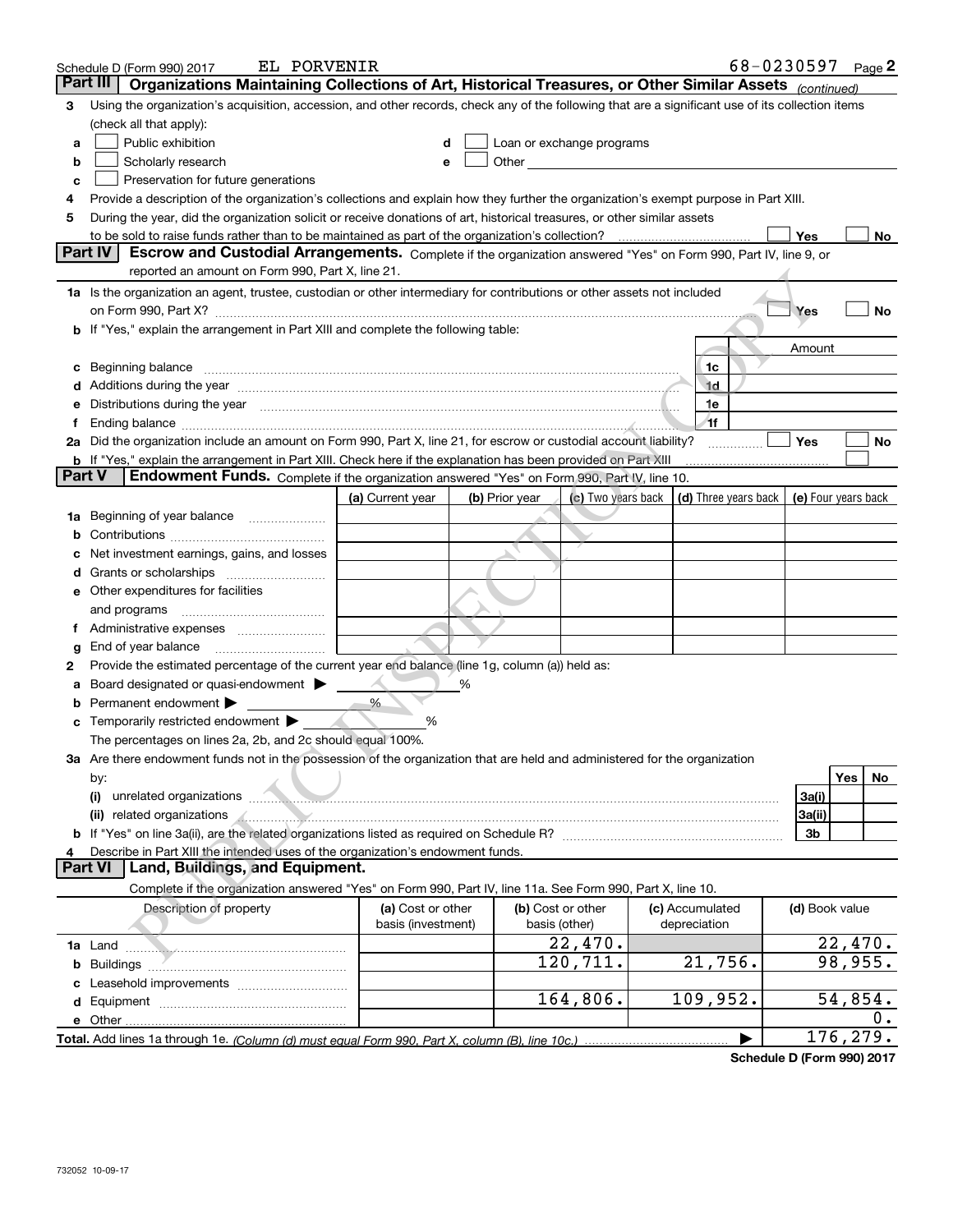| EL PORVENIR<br>Schedule D (Form 990) 2017                                                                                                                                                                                  |                 |                                                           | 68-0230597<br>$Page$ <sup>3</sup> |
|----------------------------------------------------------------------------------------------------------------------------------------------------------------------------------------------------------------------------|-----------------|-----------------------------------------------------------|-----------------------------------|
| Part VII Investments - Other Securities.                                                                                                                                                                                   |                 |                                                           |                                   |
| Complete if the organization answered "Yes" on Form 990, Part IV, line 11b. See Form 990, Part X, line 12.                                                                                                                 |                 |                                                           |                                   |
| (a) Description of security or category (including name of security)                                                                                                                                                       | (b) Book value  | (c) Method of valuation: Cost or end-of-year market value |                                   |
|                                                                                                                                                                                                                            |                 |                                                           |                                   |
| (2) Closely-held equity interests [11] [2] Closely-held equity interests                                                                                                                                                   |                 |                                                           |                                   |
| $(3)$ Other                                                                                                                                                                                                                |                 |                                                           |                                   |
| (A)                                                                                                                                                                                                                        |                 |                                                           |                                   |
| (B)                                                                                                                                                                                                                        |                 |                                                           |                                   |
| (C)                                                                                                                                                                                                                        |                 |                                                           |                                   |
| (D)                                                                                                                                                                                                                        |                 |                                                           |                                   |
| (E)                                                                                                                                                                                                                        |                 |                                                           |                                   |
| (F)                                                                                                                                                                                                                        |                 |                                                           |                                   |
| (G)                                                                                                                                                                                                                        |                 |                                                           |                                   |
| (H)                                                                                                                                                                                                                        |                 |                                                           |                                   |
| Total. (Col. (b) must equal Form 990, Part X, col. (B) line 12.) $\blacktriangleright$                                                                                                                                     |                 |                                                           |                                   |
| Part VIII Investments - Program Related.                                                                                                                                                                                   |                 |                                                           |                                   |
| Complete if the organization answered "Yes" on Form 990, Part IV, line 11c. See Form 990, Part X, line 13.                                                                                                                 |                 |                                                           |                                   |
| (a) Description of investment                                                                                                                                                                                              | (b) Book value  | (c) Method of valuation: Cost or end-of-year market value |                                   |
| (1)                                                                                                                                                                                                                        |                 |                                                           |                                   |
| (2)                                                                                                                                                                                                                        |                 |                                                           |                                   |
| (3)                                                                                                                                                                                                                        |                 |                                                           |                                   |
| (4)                                                                                                                                                                                                                        |                 |                                                           |                                   |
| (5)                                                                                                                                                                                                                        |                 |                                                           |                                   |
| (6)                                                                                                                                                                                                                        |                 |                                                           |                                   |
| (7)                                                                                                                                                                                                                        |                 |                                                           |                                   |
|                                                                                                                                                                                                                            |                 |                                                           |                                   |
| (8)                                                                                                                                                                                                                        |                 |                                                           |                                   |
| (9)                                                                                                                                                                                                                        |                 |                                                           |                                   |
| Total. (Col. (b) must equal Form 990, Part X, col. (B) line $13.$ )<br><b>Other Assets.</b><br>Part IX                                                                                                                     |                 |                                                           |                                   |
|                                                                                                                                                                                                                            |                 |                                                           |                                   |
| Complete if the organization answered "Yes" on Form 990, Part IV, line 11d. See Form 990, Part X, line 15.                                                                                                                 | (a) Description |                                                           | (b) Book value                    |
|                                                                                                                                                                                                                            |                 |                                                           |                                   |
| (1)                                                                                                                                                                                                                        |                 |                                                           |                                   |
| (2)                                                                                                                                                                                                                        |                 |                                                           |                                   |
| (3)                                                                                                                                                                                                                        |                 |                                                           |                                   |
| (4)                                                                                                                                                                                                                        |                 |                                                           |                                   |
| (5)                                                                                                                                                                                                                        |                 |                                                           |                                   |
| (6)                                                                                                                                                                                                                        |                 |                                                           |                                   |
| (7)                                                                                                                                                                                                                        |                 |                                                           |                                   |
| (8)                                                                                                                                                                                                                        |                 |                                                           |                                   |
| (9)                                                                                                                                                                                                                        |                 |                                                           |                                   |
|                                                                                                                                                                                                                            |                 |                                                           |                                   |
| <b>Other Liabilities.</b><br>Part X                                                                                                                                                                                        |                 |                                                           |                                   |
| Complete if the organization answered "Yes" on Form 990, Part IV, line 11e or 11f. See Form 990, Part X, line 25.                                                                                                          |                 |                                                           |                                   |
| (a) Description of liability<br>1.                                                                                                                                                                                         |                 | (b) Book value                                            |                                   |
| (1)<br>Federal income taxes                                                                                                                                                                                                |                 |                                                           |                                   |
| (2)                                                                                                                                                                                                                        |                 |                                                           |                                   |
| (3)                                                                                                                                                                                                                        |                 |                                                           |                                   |
| (4)                                                                                                                                                                                                                        |                 |                                                           |                                   |
| (5)                                                                                                                                                                                                                        |                 |                                                           |                                   |
| (6)                                                                                                                                                                                                                        |                 |                                                           |                                   |
| (7)                                                                                                                                                                                                                        |                 |                                                           |                                   |
| (8)                                                                                                                                                                                                                        |                 |                                                           |                                   |
| (9)                                                                                                                                                                                                                        |                 |                                                           |                                   |
|                                                                                                                                                                                                                            |                 |                                                           |                                   |
| Total. (Column (b) must equal Form 990, Part X, col. (B) line 25.)<br>2. Liability for uncertain tax positions. In Part XIII, provide the text of the footnote to the organization's financial statements that reports the |                 |                                                           |                                   |

organization's liability for uncertain tax positions under FIN 48 (ASC 740). Check here if the text of the footnote has been provided in Part XIII

 $\mathcal{L}^{\text{max}}$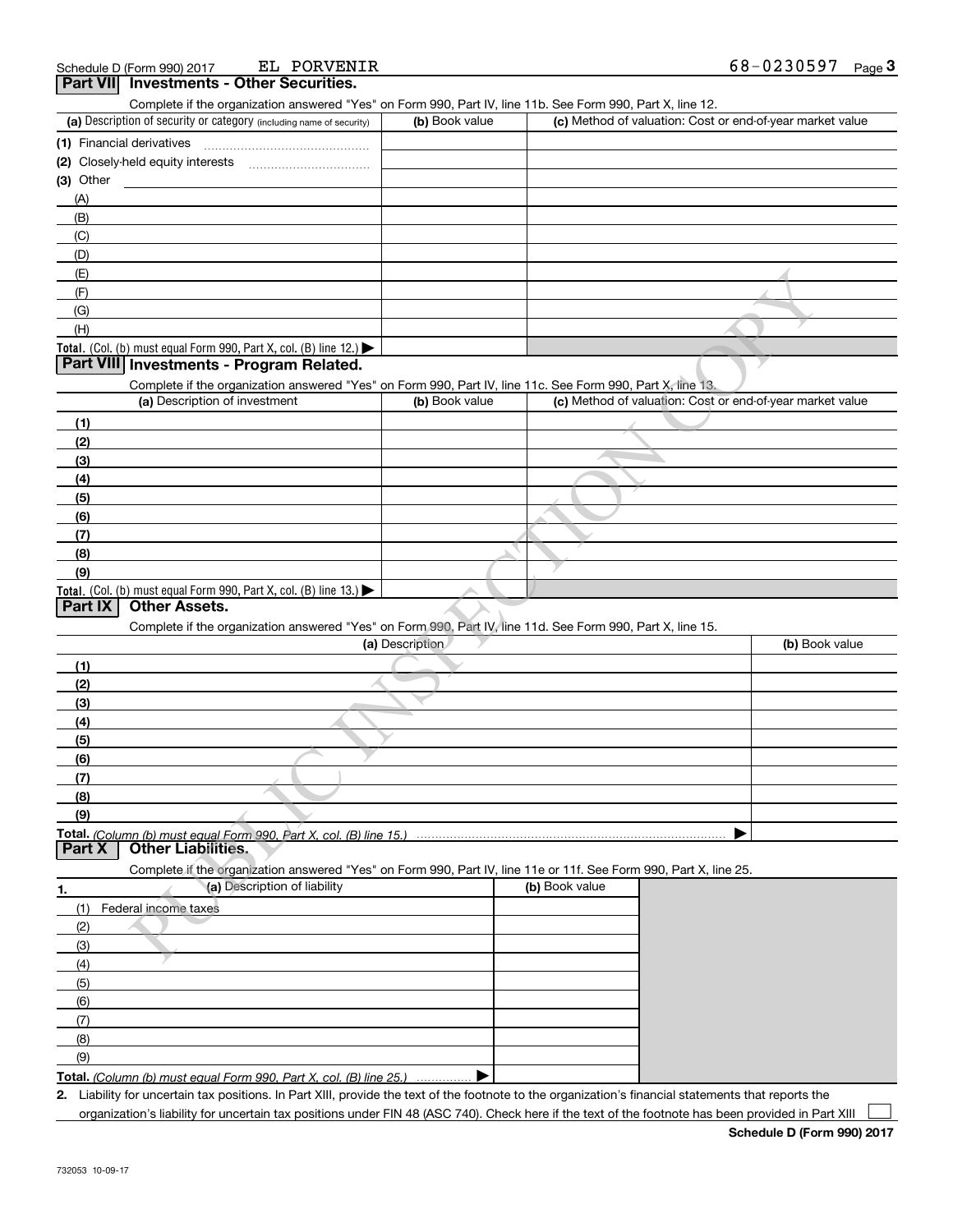|   | EL PORVENIR<br>Schedule D (Form 990) 2017                                                                                                                                                                                                                                        |                |                         |                | 68-0230597              | Page 4  |
|---|----------------------------------------------------------------------------------------------------------------------------------------------------------------------------------------------------------------------------------------------------------------------------------|----------------|-------------------------|----------------|-------------------------|---------|
|   | Reconciliation of Revenue per Audited Financial Statements With Revenue per Return.<br>Part XI                                                                                                                                                                                   |                |                         |                |                         |         |
|   | Complete if the organization answered "Yes" on Form 990, Part IV, line 12a.                                                                                                                                                                                                      |                |                         |                |                         |         |
| 1 | Total revenue, gains, and other support per audited financial statements                                                                                                                                                                                                         |                |                         | $\blacksquare$ | 1,459,034.              |         |
| 2 | Amounts included on line 1 but not on Form 990, Part VIII, line 12:                                                                                                                                                                                                              |                |                         |                |                         |         |
| а | Net unrealized gains (losses) on investments www.community.com/                                                                                                                                                                                                                  | 2a             | $\frac{10,507}{15,565}$ |                |                         |         |
| b |                                                                                                                                                                                                                                                                                  | 2 <sub>b</sub> |                         |                |                         |         |
| с |                                                                                                                                                                                                                                                                                  | 2c             |                         |                |                         |         |
| d | Other (Describe in Part XIII.)                                                                                                                                                                                                                                                   | 2d             |                         |                |                         |         |
| е | Add lines 2a through 2d                                                                                                                                                                                                                                                          |                |                         | 2e             |                         | 26,072. |
| з |                                                                                                                                                                                                                                                                                  |                |                         | 3              | $\overline{1,432,962.}$ |         |
|   | Amounts included on Form 990, Part VIII, line 12, but not on line 1:                                                                                                                                                                                                             |                |                         |                |                         |         |
| a | Investment expenses not included on Form 990, Part VIII, line 7b                                                                                                                                                                                                                 | 4a             |                         |                |                         |         |
| b |                                                                                                                                                                                                                                                                                  | 4b             |                         |                |                         |         |
|   | Add lines 4a and 4b                                                                                                                                                                                                                                                              |                |                         | 4c             |                         | 0.      |
|   |                                                                                                                                                                                                                                                                                  |                |                         |                | 1,432,962.              |         |
|   | Part XII   Reconciliation of Expenses per Audited Financial Statements With Expenses per Return.                                                                                                                                                                                 |                |                         |                |                         |         |
|   | Complete if the organization answered "Yes" on Form 990, Part IV, line 12a.                                                                                                                                                                                                      |                |                         |                |                         |         |
| 1 | Total expenses and losses per audited financial statements [111] [11] [11] Total expenses and losses per audited financial statements [11] [11] [11] Total expenses and losses                                                                                                   |                |                         | $\mathbf{1}$   | 1,607,867.              |         |
| 2 | Amounts included on line 1 but not on Form 990, Part IX, line 25:                                                                                                                                                                                                                |                |                         |                |                         |         |
| a |                                                                                                                                                                                                                                                                                  | 2a             | 15,565.                 |                |                         |         |
| b |                                                                                                                                                                                                                                                                                  | 2 <sub>b</sub> |                         |                |                         |         |
|   | Other losses                                                                                                                                                                                                                                                                     | 2c             |                         |                |                         |         |
| d |                                                                                                                                                                                                                                                                                  | 2d             |                         |                |                         |         |
| е | Add lines 2a through 2d                                                                                                                                                                                                                                                          |                |                         | 2e             |                         | 15,565. |
| з |                                                                                                                                                                                                                                                                                  |                |                         | 3              | 1,592,302.              |         |
|   | Amounts included on Form 990, Part IX, line 25, but not on line 1:                                                                                                                                                                                                               |                |                         |                |                         |         |
| a | Investment expenses not included on Form 990, Part VIII, line 7b<br>.                                                                                                                                                                                                            | 4a             |                         |                |                         |         |
| b |                                                                                                                                                                                                                                                                                  | 4b             |                         |                |                         |         |
|   | Add lines 4a and 4b                                                                                                                                                                                                                                                              |                |                         | 4c             |                         |         |
|   |                                                                                                                                                                                                                                                                                  |                |                         | 5              | 1,592,302.              |         |
|   | Part XIII Supplemental Information.                                                                                                                                                                                                                                              |                |                         |                |                         |         |
|   | Provide the descriptions required for Part II, lines 3, 5, and 9; Part III, lines 1a and 4; Part IV, lines 1b and 2b; Part V, line 4; Part X, line 2; Part XI,<br>lines 2d and 4b; and Part XII, lines 2d and 4b. Also complete this part to provide any additional information. |                |                         |                |                         |         |
|   |                                                                                                                                                                                                                                                                                  |                |                         |                |                         |         |
|   |                                                                                                                                                                                                                                                                                  |                |                         |                |                         |         |
|   |                                                                                                                                                                                                                                                                                  |                |                         |                |                         |         |
|   |                                                                                                                                                                                                                                                                                  |                |                         |                |                         |         |
|   |                                                                                                                                                                                                                                                                                  |                |                         |                |                         |         |
|   |                                                                                                                                                                                                                                                                                  |                |                         |                |                         |         |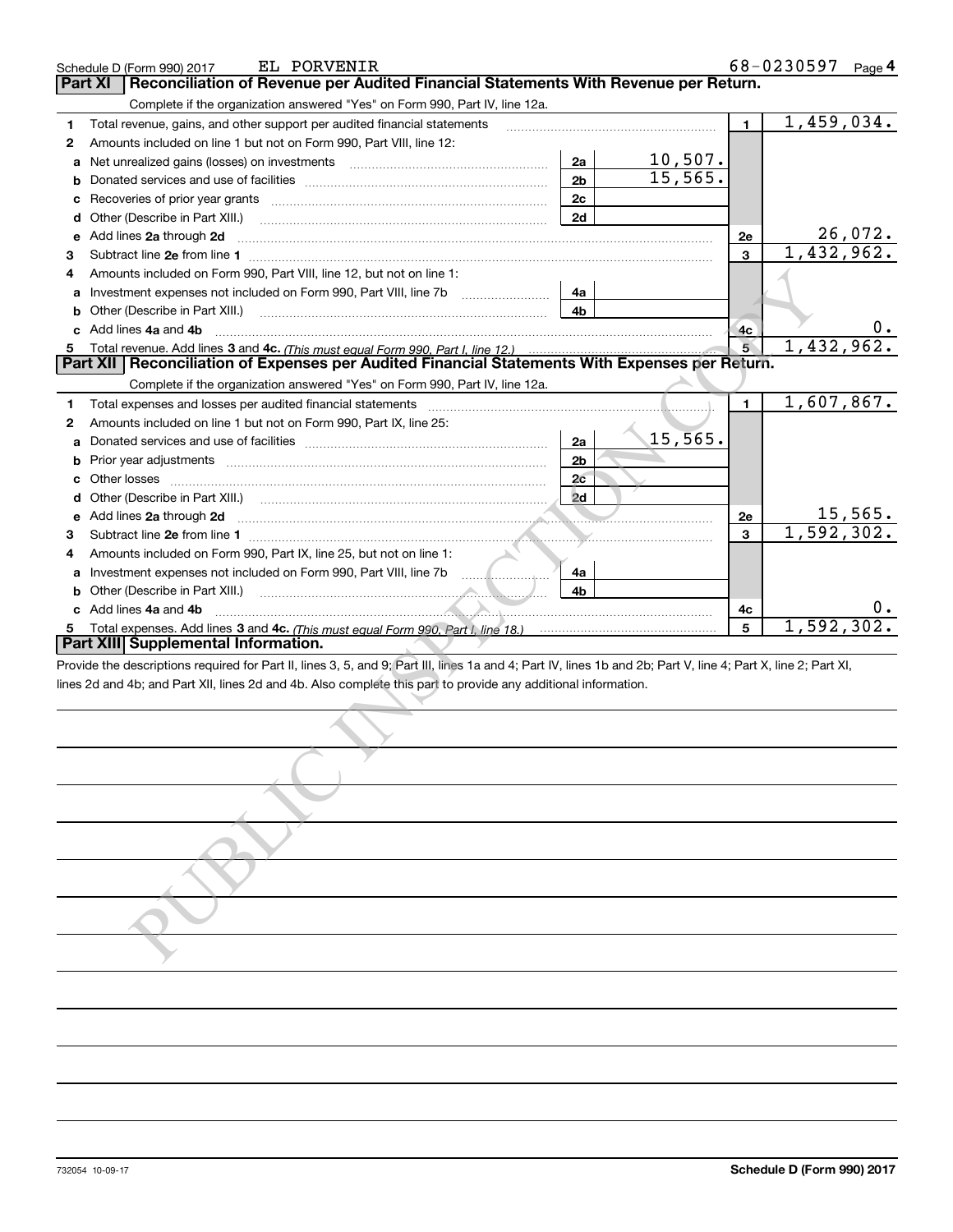|        | Name of the organization                                 |                          |                            |                                                                                                                                         |                      | <b>Employer identification number</b>           |                              |
|--------|----------------------------------------------------------|--------------------------|----------------------------|-----------------------------------------------------------------------------------------------------------------------------------------|----------------------|-------------------------------------------------|------------------------------|
|        | EL PORVENIR                                              |                          |                            |                                                                                                                                         |                      | 68-0230597                                      |                              |
| Part I |                                                          |                          |                            | General Information on Activities Outside the United States. Complete if the organization answered "Yes" on                             |                      |                                                 |                              |
|        | Form 990, Part IV, line 14b.                             |                          |                            |                                                                                                                                         |                      |                                                 |                              |
| 1.     |                                                          |                          |                            | For grantmakers. Does the organization maintain records to substantiate the amount of its grants and other assistance,                  |                      |                                                 |                              |
|        |                                                          |                          |                            | the grantees' eligibility for the grants or assistance, and the selection criteria used to award the grants or assistance?              |                      |                                                 | $\boxed{\text{X}}$ No<br>Yes |
| 2      |                                                          |                          |                            | For grantmakers. Describe in Part V the organization's procedures for monitoring the use of its grants and other assistance outside the |                      |                                                 |                              |
|        | United States.                                           |                          |                            |                                                                                                                                         |                      |                                                 |                              |
| 3.     |                                                          |                          |                            | Activities per Region. (The following Part I, line 3 table can be duplicated if additional space is needed.)                            |                      |                                                 |                              |
|        | (a) Region                                               | (b) Number of            | (c) Number of              | (d) Activities conducted in the region                                                                                                  |                      | (e) If activity listed in (d)                   | (f) Total<br>expenditures    |
|        |                                                          | offices<br>in the region | employees,<br>agents, and  | (by type) (such as, fundraising, pro-<br>gram services, investments, grants to                                                          |                      | is a program service,<br>describe specific type | for and                      |
|        |                                                          |                          | independent<br>contractors | recipients located in the region)                                                                                                       |                      | of service(s) in the region                     | investments<br>in the region |
|        |                                                          |                          | in the region              |                                                                                                                                         |                      |                                                 |                              |
|        |                                                          |                          |                            |                                                                                                                                         |                      |                                                 |                              |
|        | CENTRAL AMERICA AND                                      |                          |                            |                                                                                                                                         |                      |                                                 |                              |
|        | THE CARRIBBEAN                                           | 7                        | 32                         | PROGRAM SERVICES                                                                                                                        | WATER AND SANITATION |                                                 | 986,126.                     |
|        |                                                          |                          |                            |                                                                                                                                         |                      |                                                 |                              |
|        |                                                          |                          |                            |                                                                                                                                         |                      |                                                 |                              |
|        |                                                          |                          |                            |                                                                                                                                         |                      |                                                 |                              |
|        |                                                          |                          |                            |                                                                                                                                         |                      |                                                 |                              |
|        |                                                          |                          |                            |                                                                                                                                         |                      |                                                 |                              |
|        |                                                          |                          |                            |                                                                                                                                         |                      |                                                 |                              |
|        |                                                          |                          |                            |                                                                                                                                         |                      |                                                 |                              |
|        |                                                          |                          |                            |                                                                                                                                         |                      |                                                 |                              |
|        |                                                          |                          |                            |                                                                                                                                         |                      |                                                 |                              |
|        |                                                          |                          |                            |                                                                                                                                         |                      |                                                 |                              |
|        |                                                          |                          |                            |                                                                                                                                         |                      |                                                 |                              |
|        |                                                          |                          |                            |                                                                                                                                         |                      |                                                 |                              |
|        |                                                          |                          |                            |                                                                                                                                         |                      |                                                 |                              |
|        |                                                          |                          |                            |                                                                                                                                         |                      |                                                 |                              |
|        |                                                          |                          |                            |                                                                                                                                         |                      |                                                 |                              |
|        |                                                          |                          |                            |                                                                                                                                         |                      |                                                 |                              |
|        |                                                          |                          |                            |                                                                                                                                         |                      |                                                 |                              |
|        |                                                          |                          |                            |                                                                                                                                         |                      |                                                 |                              |
|        |                                                          |                          |                            |                                                                                                                                         |                      |                                                 |                              |
|        |                                                          |                          |                            |                                                                                                                                         |                      |                                                 |                              |
|        |                                                          |                          |                            |                                                                                                                                         |                      |                                                 |                              |
|        |                                                          |                          |                            |                                                                                                                                         |                      |                                                 |                              |
|        |                                                          |                          |                            |                                                                                                                                         |                      |                                                 |                              |
|        |                                                          | 7                        | 32                         |                                                                                                                                         |                      |                                                 | 986,126.                     |
|        | <b>3 a</b> Sub-total<br><b>b</b> Total from continuation |                          |                            |                                                                                                                                         |                      |                                                 |                              |
|        | sheets to Part I                                         | 0                        | 0                          |                                                                                                                                         |                      |                                                 | 0.                           |
|        | c Totals (add lines 3a                                   |                          |                            |                                                                                                                                         |                      |                                                 |                              |
|        | and 3b)                                                  | 7                        | 32                         |                                                                                                                                         |                      |                                                 | 986,126.                     |

**| Complete if the organization answered "Yes" on Form 990, Part IV, line 14b, 15, or 16. | Attach to Form 990. | Go to www.irs.gov/Form990 for instructions and the latest information.**

**Statement of Activities Outside the United States** 

**For Paperwork Reduction Act Notice, see the Instructions for Form 990. Schedule F (Form 990) 2017** and 3b) LHA

OMB No. 1545-0047

**2017**

**Open to Public Inspection**

Department of the Treasury Internal Revenue Service

**(Form 990)**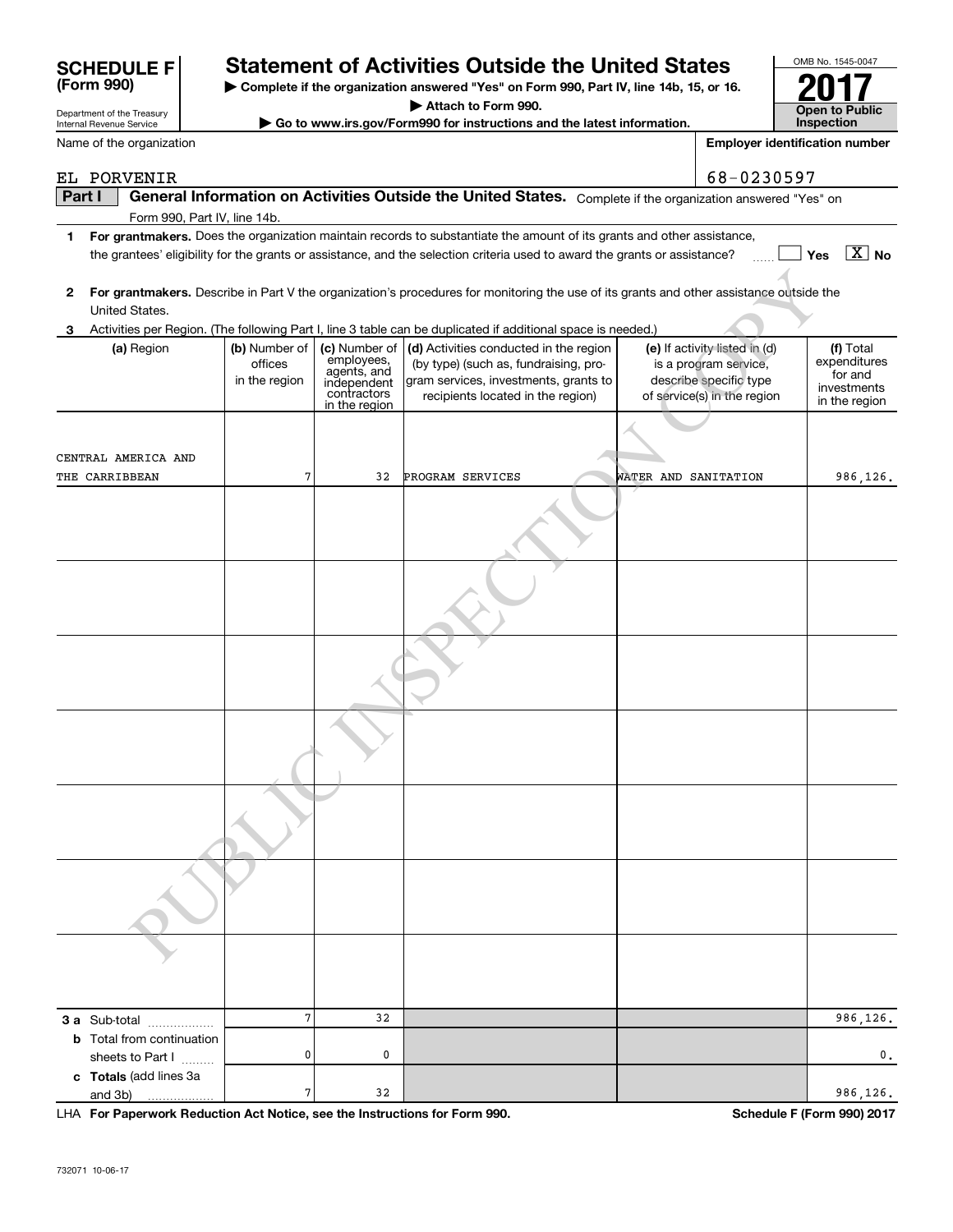| Schedule F (Form 990) 2017    | EL PORVENIR                                     |            |                                                                                                                                                                                                                                                                              |                             | 68-0230597                         |                                        |                                             | Page                                                       |
|-------------------------------|-------------------------------------------------|------------|------------------------------------------------------------------------------------------------------------------------------------------------------------------------------------------------------------------------------------------------------------------------------|-----------------------------|------------------------------------|----------------------------------------|---------------------------------------------|------------------------------------------------------------|
| Part II                       |                                                 |            | Grants and Other Assistance to Organizations or Entities Outside the United States. Complete if the organization answered "Yes" on Form 990, Part IV, line 15, for any<br>recipient who received more than \$5,000. Part II can be duplicated if additional space is needed. |                             |                                    |                                        |                                             |                                                            |
| 1<br>(a) Name of organization | (b) IRS code section<br>and EIN (if applicable) | (c) Region | (d) Purpose of<br>grant                                                                                                                                                                                                                                                      | (e) Amount<br>of cash grant | (f) Manner of<br>cash disbursement | (g) Amount of<br>noncash<br>assistance | (h) Description<br>of noncash<br>assistance | (i) Method of<br>valuation (book, FMV<br>appraisal, other) |
|                               |                                                 |            |                                                                                                                                                                                                                                                                              |                             |                                    |                                        |                                             |                                                            |
|                               |                                                 |            |                                                                                                                                                                                                                                                                              |                             |                                    |                                        |                                             |                                                            |
|                               |                                                 |            |                                                                                                                                                                                                                                                                              |                             |                                    |                                        |                                             |                                                            |
|                               |                                                 |            |                                                                                                                                                                                                                                                                              |                             |                                    |                                        |                                             |                                                            |
|                               |                                                 |            |                                                                                                                                                                                                                                                                              |                             |                                    |                                        |                                             |                                                            |
|                               |                                                 |            |                                                                                                                                                                                                                                                                              |                             |                                    |                                        |                                             |                                                            |
|                               |                                                 |            |                                                                                                                                                                                                                                                                              |                             |                                    |                                        |                                             |                                                            |
|                               |                                                 |            |                                                                                                                                                                                                                                                                              |                             |                                    |                                        |                                             |                                                            |

**2**Enter total number of recipient organizations listed above that are recognized as charities by the foreign country, recognized as tax-exempt by the IRS, or for which the grantee or counsel has provided a section 501(c)(3) equivalency letter ~~~~~~~~~~~~~~~~~~~~~~ <sup>|</sup>

**3** Enter total number of other organizations or entities **<b>Multiple Constructs** Constructs of the construction of the construction of the construction of the construction of the construction of the construction of the con

**Schedule F (Form 990) 2017**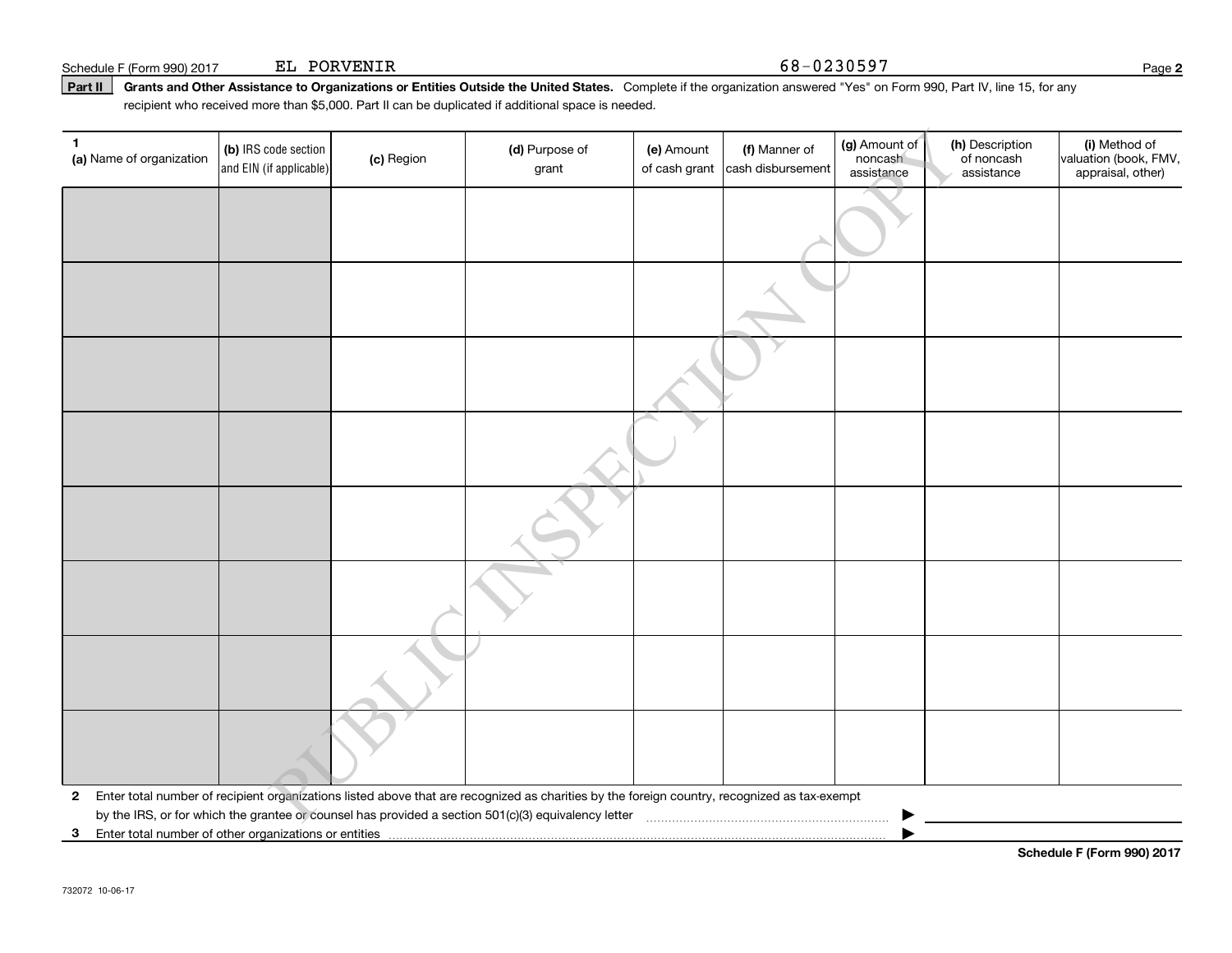| (a) Type of grant or assistance | (b) Region                    | recipients | $($ , $\frac{1}{2}$ , $\frac{1}{2}$ , $\frac{1}{2}$ , $\frac{1}{2}$ , $\frac{1}{2}$ , $\frac{1}{2}$ , $\frac{1}{2}$<br>cash grant | cash disbursement | ., <del>.</del><br>noncash<br>assistance | $121 - 222$ when $27$<br>noncash assistance           | valuation<br>(book, FMV,<br>appraisal, other) |
|---------------------------------|-------------------------------|------------|-----------------------------------------------------------------------------------------------------------------------------------|-------------------|------------------------------------------|-------------------------------------------------------|-----------------------------------------------|
|                                 |                               |            |                                                                                                                                   |                   |                                          | EL PORVENIR HELPED                                    |                                               |
|                                 |                               |            |                                                                                                                                   |                   |                                          | 20,271 RURAL                                          |                                               |
|                                 | CENTRAL AMERICA,              |            |                                                                                                                                   |                   |                                          | NICARAGUANS BUILD 24                                  |                                               |
| WATER AND SANITATION            | CARRIBEAN                     | 20,271     | $\mathfrak o$ .                                                                                                                   |                   |                                          | 684,988. WATER PROJECTS, 6                            |                                               |
|                                 |                               |            |                                                                                                                                   |                   |                                          | EL PORVENIR CONDUCTED                                 |                                               |
|                                 |                               |            |                                                                                                                                   |                   |                                          | 946 COMMUNITY                                         |                                               |
|                                 | CENTRAL AMERICA,              |            |                                                                                                                                   |                   |                                          | TRAINING SESSIONS TO                                  |                                               |
| HEALTH HYGIENE EDUCATION        | CARRIBEAN                     | 20,271     | $\mathfrak o$ .                                                                                                                   |                   |                                          | 155,065. EDUCATE RURAL                                |                                               |
|                                 |                               |            |                                                                                                                                   |                   |                                          | EL PORVENIR ASSISTED                                  |                                               |
|                                 |                               |            |                                                                                                                                   |                   |                                          | COMMUNITY MEMBERS TO                                  |                                               |
| WATERSHED PROGRAM               | CENTRAL AMERICA,<br>CARRIBEAN | 20,271     | $\mathbf 0$ .                                                                                                                     |                   |                                          | PLANT 102,840 TREES<br>146,073. THROUGH ITS WATERSHED |                                               |
|                                 |                               |            |                                                                                                                                   |                   |                                          |                                                       |                                               |
|                                 |                               |            |                                                                                                                                   |                   |                                          |                                                       |                                               |
|                                 |                               |            |                                                                                                                                   |                   |                                          |                                                       |                                               |
|                                 |                               |            |                                                                                                                                   |                   |                                          |                                                       |                                               |
|                                 |                               |            |                                                                                                                                   |                   |                                          |                                                       |                                               |
|                                 |                               |            |                                                                                                                                   |                   |                                          |                                                       |                                               |
|                                 |                               |            |                                                                                                                                   |                   |                                          |                                                       |                                               |
|                                 |                               |            |                                                                                                                                   |                   |                                          |                                                       |                                               |
|                                 |                               |            |                                                                                                                                   |                   |                                          |                                                       |                                               |
|                                 |                               |            |                                                                                                                                   |                   |                                          |                                                       |                                               |

## **Part III Grants and Other Assistance to Individuals Outside the United States.**  Complete if the organization answered "Yes" on Form 990, Part IV, line 16. Part III can be duplicated if additional space is needed.

SEE PART V FOR COLUMN (G) DESCRIPTIONS

Amount of noncash

(g) Description of noncash assistance

**(c)** Number of **| (d)** Amount of **| (e)** Manner of **| (f)** Amount of **| (g)** Description of **| (h)** 

(e) Manner of cash disbursement Page 3

(h) Method of

**Schedule F (Form 990) 2017**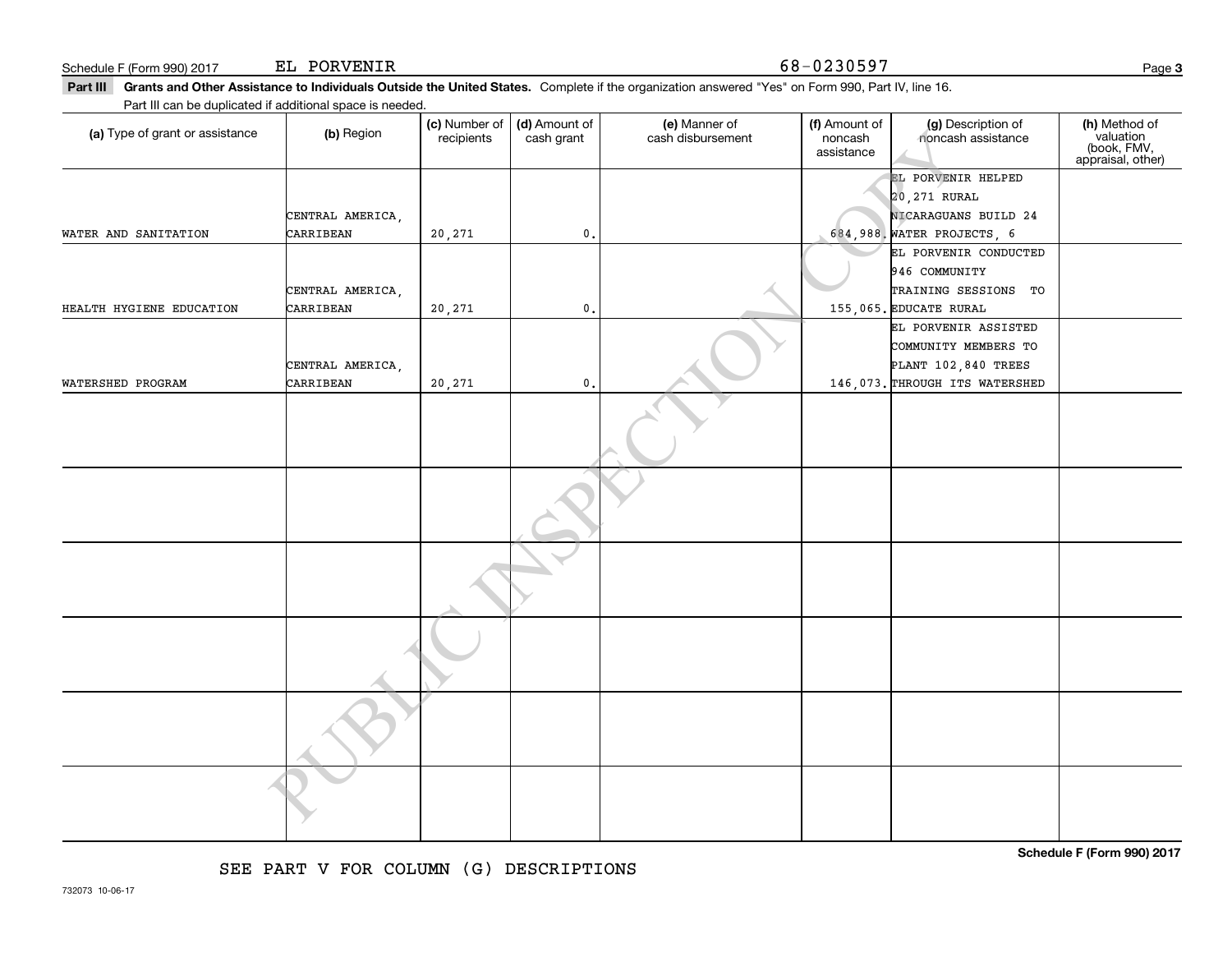| 1 | Was the organization a U.S. transferor of property to a foreign corporation during the tax year? If "Yes." the<br>organization may be required to file Form 926, Return by a U.S. Transferor of Property to a Foreign<br>Corporation (see Instructions for Form 926)                                                                                           | Yes                       | $X \mid N_{0}$        |
|---|----------------------------------------------------------------------------------------------------------------------------------------------------------------------------------------------------------------------------------------------------------------------------------------------------------------------------------------------------------------|---------------------------|-----------------------|
| 2 | Did the organization have an interest in a foreign trust during the tax year? If "Yes," the organization<br>may be required to separately file Form 3520, Annual Return To Report Transactions With Foreign<br>Trusts and Receipt of Certain Foreign Gifts, and/or Form 3520-A, Annual Information Return of Foreign                                           | Yes                       | $\boxed{\text{X}}$ No |
| 3 | Did the organization have an ownership interest in a foreign corporation during the tax year? If "Yes."<br>the organization may be required to file Form 5471, Information Return of U.S. Persons With Respect To                                                                                                                                              | Yes                       | $\boxed{\text{X}}$ No |
| 4 | Was the organization a direct or indirect shareholder of a passive foreign investment company or a<br>qualified electing fund during the tax year? If "Yes," the organization may be required to file Form 8621,<br>Information Return by a Shareholder of a Passive Foreign Investment Company or Qualified Electing Fund<br>(see Instructions for Form 8621) | Yes                       | $X \mid N_{0}$        |
| 5 | Did the organization have an ownership interest in a foreign partnership during the tax year? If "Yes."<br>the organization may be required to file Form 8865, Return of U.S. Persons With Respect to Certain<br>Foreign Partnerships (see Instructions for Form 8865)                                                                                         | Yes                       | $X _{\text{No}}$      |
| 6 | Did the organization have any operations in or related to any boycotting countries during the tax year? If<br>"Yes," the organization may be required to separately file Form 5713, International Boycott Report (see                                                                                                                                          | Yes                       | $\overline{X}$ No     |
|   | RIVEY                                                                                                                                                                                                                                                                                                                                                          | Schedule F (Form 990) 201 |                       |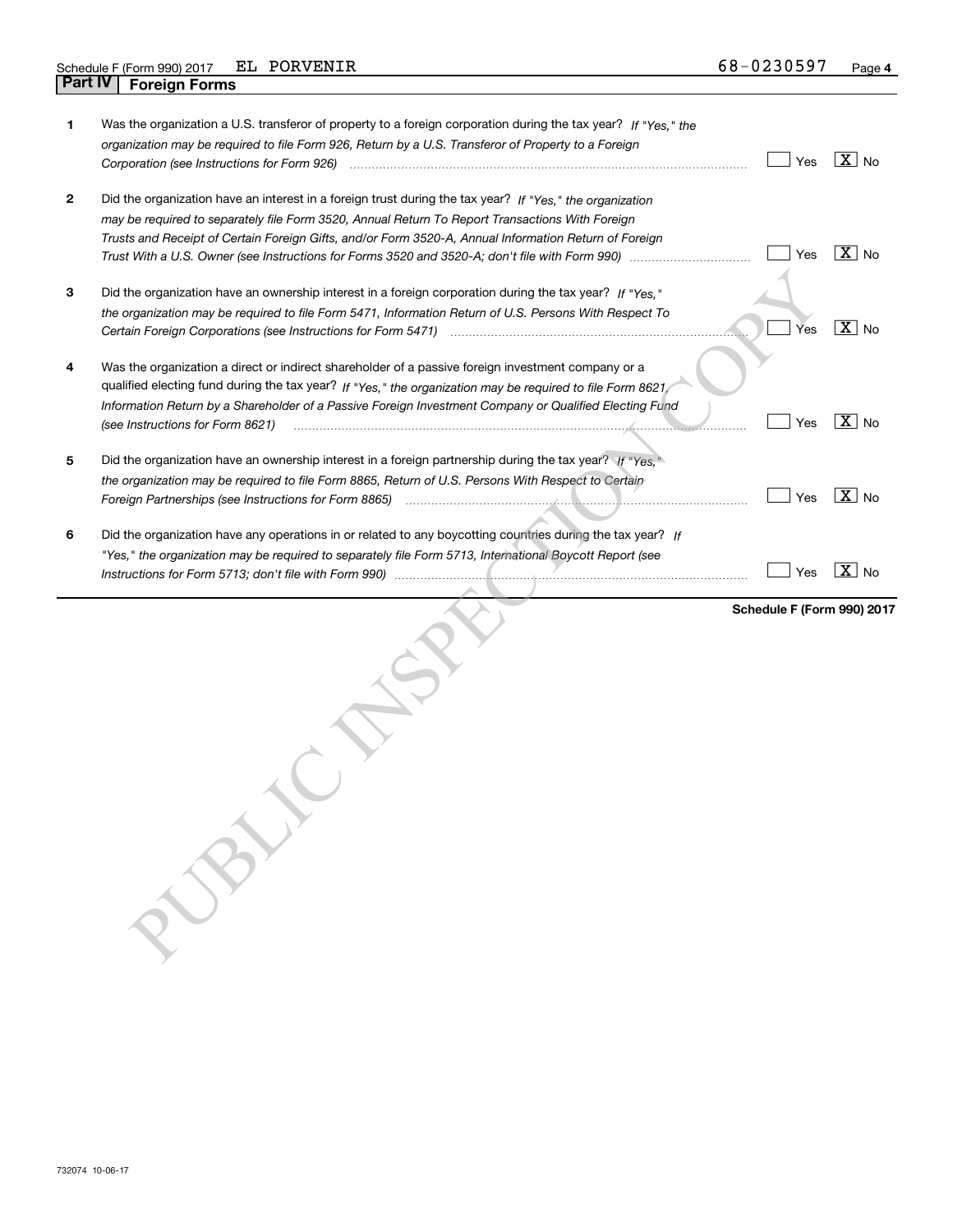**5**Schedule F (Form 990) 2017 BL PORVENIR  $68-0230597$ Provide the information required by Part I, line 2 (monitoring of funds); Part I, line 3, column (f) (accounting method; amounts of investments vs. expenditures per region); Part II, line 1 (accounting method); Part III (accounting method); and Part III, column (c) (estimated number of recipients), as applicable. Also complete this part to provide any additional information. See instructions. **Part V Supplemental Information** PART III, COLUMN (G): REGION: CENTRAL AMERICA, CARRIBEAN (G) DESCRIPTION OF NON-CASH ASSISTANCE: EL PORVENIR HELPED 20,271 RURAL NICARAGUANS BUILD 24 WATER PROJECTS, 6 SCHOOL HAND-WASHING FACILITIES, 405 LATRINES AND 81 FUEL EFFICIENT STOVES. REGION: CENTRAL AMERICA, CARRIBEAN (G) DESCRIPTION OF NON-CASH ASSISTANCE: EL PORVENIR CONDUCTED 946 COMMUNITY TRAINING SESSIONS TO EDUCATE RURAL NICARAGUANS ABOUT THE CONNECTION BETWEEN HYGIENE, WATER, SANITATION AND DISEASE. REGION: CENTRAL AMERICA, CARRIBEAN (G) DESCRIPTION OF NON-CASH ASSISTANCE: EL PORVENIR ASSISTED COMMUNITY MEMBERS TO PLANT 102,840 TREES THROUGH ITS WATERSHED PROTECTION PROGRAM. NOAMS BUILD 24 WATER PROJECTS, 6 SCHOOL HAND-WASHING FACILITIES, TRINES AND 81 FUEL EFFICIENT STOVES.<br>
TRINES AND 81 FUEL EFFICIENT STOVES.<br>
CORTRAL AMERICA, CARRIBEAN<br>
CORTRAL AMERICA, CARRIBEAN<br>
FUDD BETWEEN HYGIENE, WAT

EL PORVENIR 68-0230597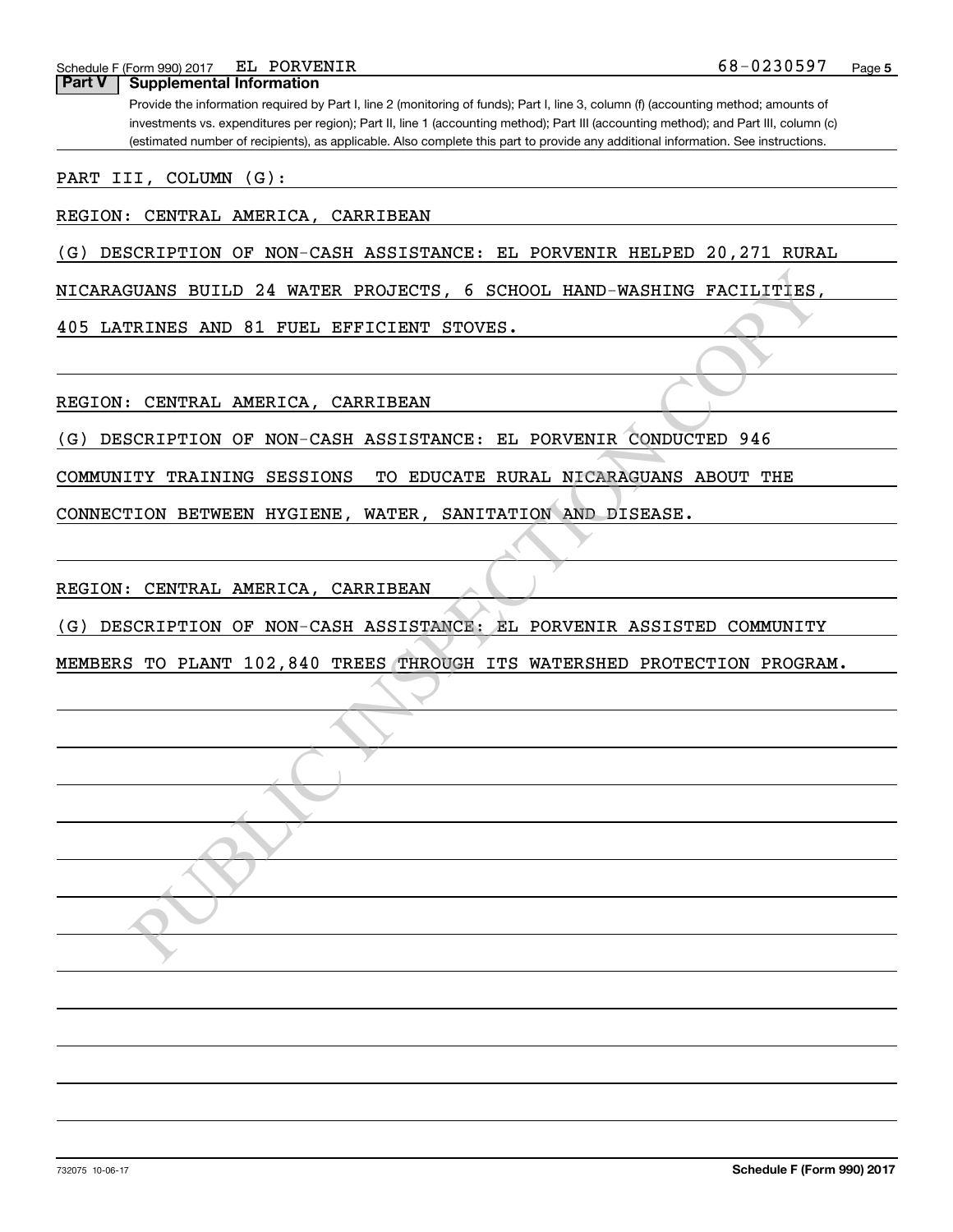| <b>SCHEDULE G</b><br>(Form 990 or 990-EZ)<br>Department of the Treasury<br>Internal Revenue Service                                           |                                  | <b>Supplemental Information Regarding Fundraising or Gaming Activities</b><br>Complete if the organization answered "Yes" on Form 990, Part IV, line 17, 18, or 19, or if the<br>organization entered more than \$15,000 on Form 990-EZ, line 6a.<br>Attach to Form 990 or Form 990-EZ.<br>Go to www.irs.gov/Form990 for the latest instructions.                                                                                                                                                                                                  |                                                                            |    |                                                                            |                                                                            | OMB No. 1545-0047<br><b>Open to Public</b><br>Inspection |
|-----------------------------------------------------------------------------------------------------------------------------------------------|----------------------------------|----------------------------------------------------------------------------------------------------------------------------------------------------------------------------------------------------------------------------------------------------------------------------------------------------------------------------------------------------------------------------------------------------------------------------------------------------------------------------------------------------------------------------------------------------|----------------------------------------------------------------------------|----|----------------------------------------------------------------------------|----------------------------------------------------------------------------|----------------------------------------------------------|
| Name of the organization                                                                                                                      | EL PORVENIR                      |                                                                                                                                                                                                                                                                                                                                                                                                                                                                                                                                                    |                                                                            |    |                                                                            | 68-0230597                                                                 | <b>Employer identification number</b>                    |
| Part I                                                                                                                                        | required to complete this part.  | Fundraising Activities. Complete if the organization answered "Yes" on Form 990, Part IV, line 17. Form 990-EZ filers are not                                                                                                                                                                                                                                                                                                                                                                                                                      |                                                                            |    |                                                                            |                                                                            |                                                          |
| Mail solicitations<br>a<br>b<br>Phone solicitations<br>c<br>In-person solicitations<br>d<br>compensated at least \$5,000 by the organization. | Internet and email solicitations | 1 Indicate whether the organization raised funds through any of the following activities. Check all that apply.<br>е<br>f<br>Special fundraising events<br>g<br>2 a Did the organization have a written or oral agreement with any individual (including officers, directors, trustees, or<br>key employees listed in Form 990, Part VII) or entity in connection with professional fundraising services?<br>b If "Yes," list the 10 highest paid individuals or entities (fundraisers) pursuant to agreements under which the fundraiser is to be |                                                                            |    | Solicitation of non-government grants<br>Solicitation of government grants | Yes                                                                        | No                                                       |
| (i) Name and address of individual<br>or entity (fundraiser)                                                                                  |                                  | (ii) Activity                                                                                                                                                                                                                                                                                                                                                                                                                                                                                                                                      | (iii) Did<br>fundraiser<br>have custody<br>or control of<br>contributions? |    | (iv) Gross receipts<br>from activity                                       | (v) Amount paid<br>to (or retained by)<br>fundraiser<br>listed in col. (i) | (vi) Amount paid<br>to (or retained by)<br>organization  |
|                                                                                                                                               |                                  |                                                                                                                                                                                                                                                                                                                                                                                                                                                                                                                                                    | Yes                                                                        | No |                                                                            |                                                                            |                                                          |
|                                                                                                                                               |                                  |                                                                                                                                                                                                                                                                                                                                                                                                                                                                                                                                                    |                                                                            |    |                                                                            |                                                                            |                                                          |
|                                                                                                                                               |                                  |                                                                                                                                                                                                                                                                                                                                                                                                                                                                                                                                                    |                                                                            |    |                                                                            |                                                                            |                                                          |
|                                                                                                                                               |                                  |                                                                                                                                                                                                                                                                                                                                                                                                                                                                                                                                                    |                                                                            |    |                                                                            |                                                                            |                                                          |
|                                                                                                                                               |                                  |                                                                                                                                                                                                                                                                                                                                                                                                                                                                                                                                                    |                                                                            |    |                                                                            |                                                                            |                                                          |
|                                                                                                                                               |                                  |                                                                                                                                                                                                                                                                                                                                                                                                                                                                                                                                                    |                                                                            |    |                                                                            |                                                                            |                                                          |
|                                                                                                                                               |                                  |                                                                                                                                                                                                                                                                                                                                                                                                                                                                                                                                                    |                                                                            |    |                                                                            |                                                                            |                                                          |
|                                                                                                                                               |                                  |                                                                                                                                                                                                                                                                                                                                                                                                                                                                                                                                                    |                                                                            |    |                                                                            |                                                                            |                                                          |
|                                                                                                                                               |                                  |                                                                                                                                                                                                                                                                                                                                                                                                                                                                                                                                                    |                                                                            |    |                                                                            |                                                                            |                                                          |
|                                                                                                                                               |                                  |                                                                                                                                                                                                                                                                                                                                                                                                                                                                                                                                                    |                                                                            |    |                                                                            |                                                                            |                                                          |
| Total                                                                                                                                         |                                  |                                                                                                                                                                                                                                                                                                                                                                                                                                                                                                                                                    |                                                                            |    |                                                                            |                                                                            |                                                          |
| or licensing.                                                                                                                                 |                                  | 3 List all states in which the organization is registered or licensed to solicit contributions or has been notified it is exempt from registration                                                                                                                                                                                                                                                                                                                                                                                                 |                                                                            |    |                                                                            |                                                                            |                                                          |
|                                                                                                                                               |                                  |                                                                                                                                                                                                                                                                                                                                                                                                                                                                                                                                                    |                                                                            |    |                                                                            |                                                                            |                                                          |
|                                                                                                                                               |                                  |                                                                                                                                                                                                                                                                                                                                                                                                                                                                                                                                                    |                                                                            |    |                                                                            |                                                                            |                                                          |
|                                                                                                                                               |                                  |                                                                                                                                                                                                                                                                                                                                                                                                                                                                                                                                                    |                                                                            |    |                                                                            |                                                                            |                                                          |
|                                                                                                                                               |                                  |                                                                                                                                                                                                                                                                                                                                                                                                                                                                                                                                                    |                                                                            |    |                                                                            |                                                                            |                                                          |
|                                                                                                                                               |                                  |                                                                                                                                                                                                                                                                                                                                                                                                                                                                                                                                                    |                                                                            |    |                                                                            |                                                                            |                                                          |
|                                                                                                                                               |                                  |                                                                                                                                                                                                                                                                                                                                                                                                                                                                                                                                                    |                                                                            |    |                                                                            |                                                                            |                                                          |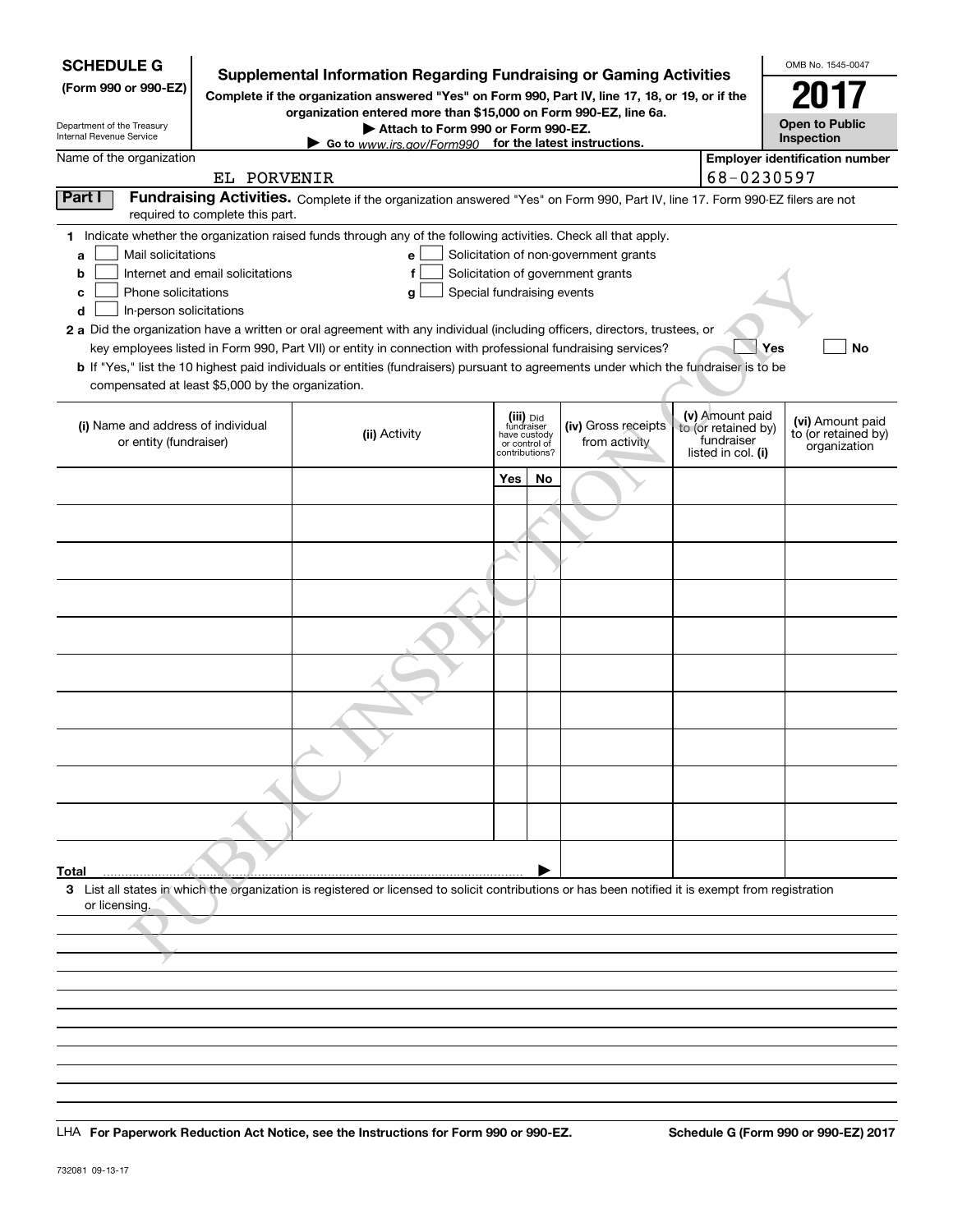### Schedule G (Form 990 or 990-EZ) 2017 Page EL PORVENIR 68-0230597

**Part II Fundraising Events.** Complete if the organization answered "Yes" on Form 990, Part IV, line 18, or reported more than \$15,000<br>of fundraising event contributions and gross income on Form 990-FZ lines 1 and 6b. Li

|                 |          | of fundraising event contributions and gross income on Form 990-EZ, lines 1 and 6b. List events with gross receipts greater than \$5,000. |              |                         |                                 |                                           |
|-----------------|----------|-------------------------------------------------------------------------------------------------------------------------------------------|--------------|-------------------------|---------------------------------|-------------------------------------------|
|                 |          |                                                                                                                                           | (a) Event #1 | (b) Event #2            | (c) Other events<br><b>NONE</b> | (d) Total events<br>(add col. (a) through |
|                 |          |                                                                                                                                           | DINNER       |                         |                                 |                                           |
|                 |          |                                                                                                                                           | (event type) | (event type)            | (total number)                  | col. (c)                                  |
| Revenue         |          |                                                                                                                                           |              |                         |                                 |                                           |
|                 | 1.       |                                                                                                                                           | 17,295.      |                         |                                 | 17,295.                                   |
|                 |          |                                                                                                                                           |              |                         |                                 |                                           |
|                 |          |                                                                                                                                           |              |                         |                                 |                                           |
|                 |          |                                                                                                                                           |              |                         |                                 |                                           |
|                 | 3        | Gross income (line 1 minus line 2)                                                                                                        | 17,295.      |                         |                                 | 17,295.                                   |
|                 |          |                                                                                                                                           |              |                         |                                 |                                           |
|                 | 4        |                                                                                                                                           |              |                         |                                 |                                           |
|                 |          |                                                                                                                                           |              |                         |                                 |                                           |
|                 | 5        |                                                                                                                                           |              |                         |                                 |                                           |
|                 |          |                                                                                                                                           |              |                         |                                 |                                           |
|                 | 6        |                                                                                                                                           |              |                         |                                 |                                           |
| Direct Expenses |          |                                                                                                                                           |              |                         |                                 |                                           |
|                 |          | 7 Food and beverages                                                                                                                      |              |                         |                                 |                                           |
|                 |          |                                                                                                                                           |              |                         |                                 |                                           |
|                 | 8        |                                                                                                                                           |              |                         |                                 |                                           |
|                 | 9        |                                                                                                                                           | 0.           |                         |                                 |                                           |
|                 | 10       | Direct expense summary. Add lines 4 through 9 in column (d)                                                                               |              |                         |                                 |                                           |
|                 |          | 11 Net income summary. Subtract line 10 from line 3, column (d)                                                                           |              |                         |                                 | 17,295.                                   |
|                 | Part III | Gaming. Complete if the organization answered "Yes" on Form 990, Part IV, line 19, or reported more than                                  |              |                         |                                 |                                           |
|                 |          | \$15,000 on Form 990-EZ, line 6a.                                                                                                         |              |                         |                                 |                                           |
|                 |          |                                                                                                                                           |              | (b) Pull tabs/instant   |                                 | (d) Total gaming (add                     |
|                 |          |                                                                                                                                           | (a) Bingo    | bingo/progressive bingo | (c) Other gaming                | col. (a) through col. (c))                |
| Revenue         |          |                                                                                                                                           |              |                         |                                 |                                           |
|                 | 1.       |                                                                                                                                           |              |                         |                                 |                                           |
|                 |          |                                                                                                                                           |              |                         |                                 |                                           |
|                 |          |                                                                                                                                           |              |                         |                                 |                                           |
| Expenses        |          |                                                                                                                                           |              |                         |                                 |                                           |
|                 | 3        |                                                                                                                                           |              |                         |                                 |                                           |
|                 |          |                                                                                                                                           |              |                         |                                 |                                           |
| Direct          | 4        |                                                                                                                                           |              |                         |                                 |                                           |
|                 |          |                                                                                                                                           |              |                         |                                 |                                           |
|                 | 5        | Other direct expenses                                                                                                                     |              |                         |                                 |                                           |
|                 |          |                                                                                                                                           | Yes<br>%     | Yes<br>%                | Yes<br>%                        |                                           |
|                 |          | 6 Volunteer labor                                                                                                                         | No           | No                      | No                              |                                           |
|                 |          |                                                                                                                                           |              |                         |                                 |                                           |
|                 |          |                                                                                                                                           |              |                         |                                 |                                           |
|                 | 7        |                                                                                                                                           |              |                         |                                 |                                           |
|                 |          | Direct expense summary. Add lines 2 through 5 in column (d)                                                                               |              |                         |                                 |                                           |
|                 |          |                                                                                                                                           |              |                         |                                 |                                           |
|                 |          |                                                                                                                                           |              |                         |                                 |                                           |
|                 |          | 9 Enter the state(s) in which the organization conducts gaming activities:                                                                |              |                         |                                 |                                           |
|                 |          |                                                                                                                                           |              |                         |                                 | Yes<br>No                                 |
|                 |          | <b>b</b> If "No," explain:                                                                                                                |              |                         |                                 |                                           |

**10a** Were any of the organization's gaming licenses revoked, suspended, or terminated during the tax year? \_\_\_\_\_\_\_\_\_\_\_\_\_\_\_\_ **b** If "Yes," explain:

732082 09-13-17

**Yes**

 **No**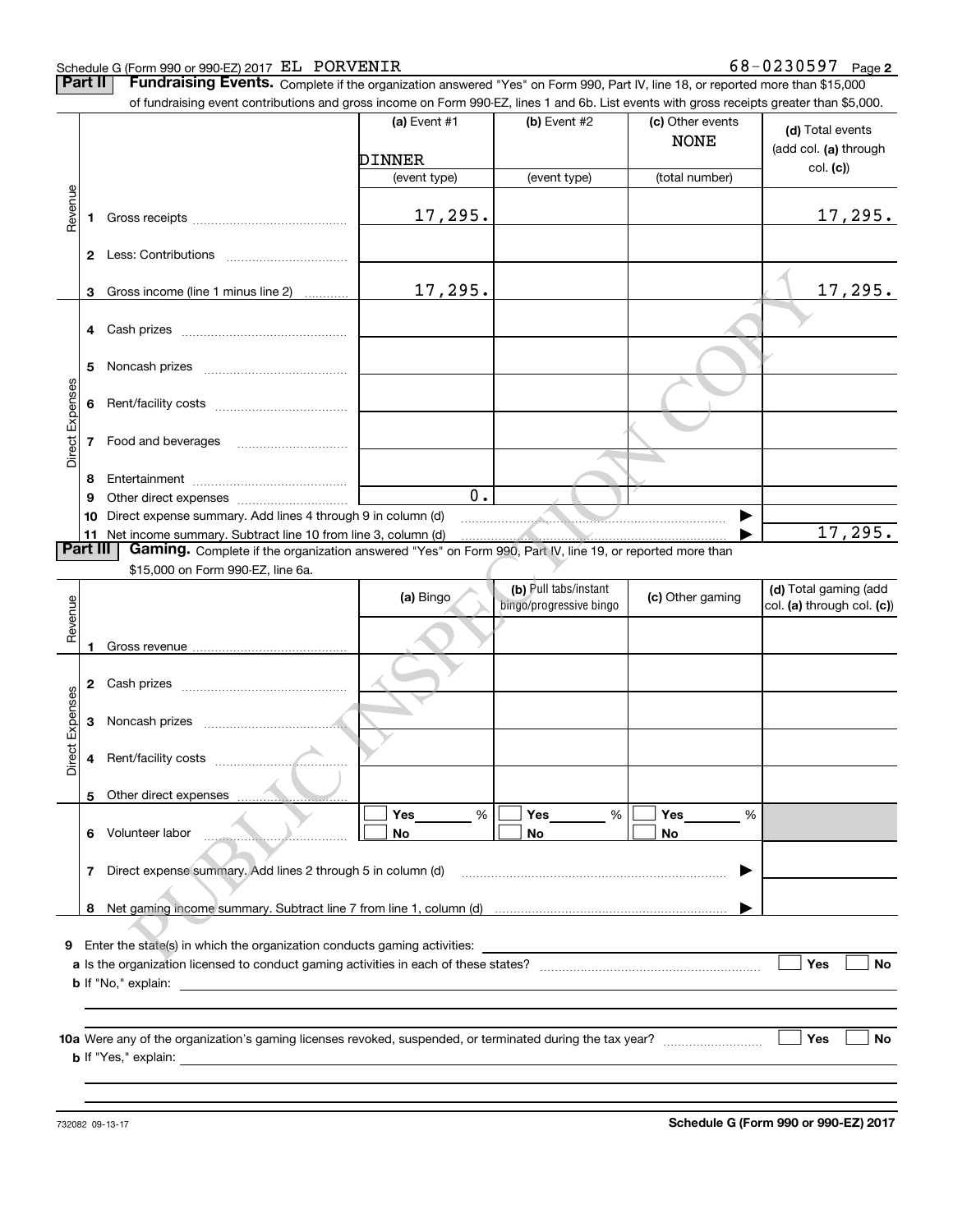|    | 68-0230597<br>Schedule G (Form 990 or 990-EZ) 2017 EL PORVENIR                                                                                                |     |      | Page 3    |
|----|---------------------------------------------------------------------------------------------------------------------------------------------------------------|-----|------|-----------|
|    |                                                                                                                                                               |     | Yes  | No        |
|    | 12 Is the organization a grantor, beneficiary or trustee of a trust, or a member of a partnership or other entity formed                                      |     |      |           |
|    |                                                                                                                                                               |     | Yes  | No        |
|    | 13 Indicate the percentage of gaming activity conducted in:                                                                                                   |     |      |           |
|    |                                                                                                                                                               | 13а |      | %         |
|    | <b>b</b> An outside facility <i>www.communicality www.communicality.communicality www.communicality www.communicality.communicality www.communicality.com</i> | 13b |      | $\%$      |
|    | 14 Enter the name and address of the person who prepares the organization's gaming/special events books and records:                                          |     |      |           |
|    | Name $\blacktriangleright$                                                                                                                                    |     |      |           |
|    | Address $\blacktriangleright$                                                                                                                                 |     |      |           |
|    |                                                                                                                                                               |     | Yes  | <b>No</b> |
|    |                                                                                                                                                               |     |      |           |
|    |                                                                                                                                                               |     |      |           |
|    | c If "Yes," enter name and address of the third party:                                                                                                        |     |      |           |
|    | Name $\blacktriangleright$                                                                                                                                    |     |      |           |
|    |                                                                                                                                                               |     |      |           |
|    | Address $\blacktriangleright$                                                                                                                                 |     |      |           |
| 16 | Gaming manager information:                                                                                                                                   |     |      |           |
|    |                                                                                                                                                               |     |      |           |
|    | Name $\blacktriangleright$<br><u> 1989 - Jan Stein, Amerikaansk politiker (</u>                                                                               |     |      |           |
|    | Gaming manager compensation > \$                                                                                                                              |     |      |           |
|    | Description of services provided $\blacktriangleright$                                                                                                        |     |      |           |
|    |                                                                                                                                                               |     |      |           |
|    | Director/officer<br>Employee<br>Independent contractor                                                                                                        |     |      |           |
|    |                                                                                                                                                               |     |      |           |
|    | 17 Mandatory distributions:<br>a Is the organization required under state law to make charitable distributions from the gaming proceeds to                    |     |      |           |
|    | retain the state gaming license?                                                                                                                              |     | 」Yes | $\Box$ No |
|    | <b>b</b> Enter the amount of distributions required under state law to be distributed to other exempt organizations or spent in the                           |     |      |           |
|    | organization's own exempt activities during the tax year $\triangleright$ \$                                                                                  |     |      |           |
|    | <b>Part IV</b><br>Supplemental Information. Provide the explanations required by Part I, line 2b, columns (iii) and (v); and Part III, lines 9, 9b, 10b, 15b, |     |      |           |
|    | 15c, 16, and 17b, as applicable. Also provide any additional information. See instructions.                                                                   |     |      |           |
|    |                                                                                                                                                               |     |      |           |
|    |                                                                                                                                                               |     |      |           |
|    |                                                                                                                                                               |     |      |           |
|    |                                                                                                                                                               |     |      |           |
|    |                                                                                                                                                               |     |      |           |
|    |                                                                                                                                                               |     |      |           |
|    |                                                                                                                                                               |     |      |           |
|    |                                                                                                                                                               |     |      |           |
|    |                                                                                                                                                               |     |      |           |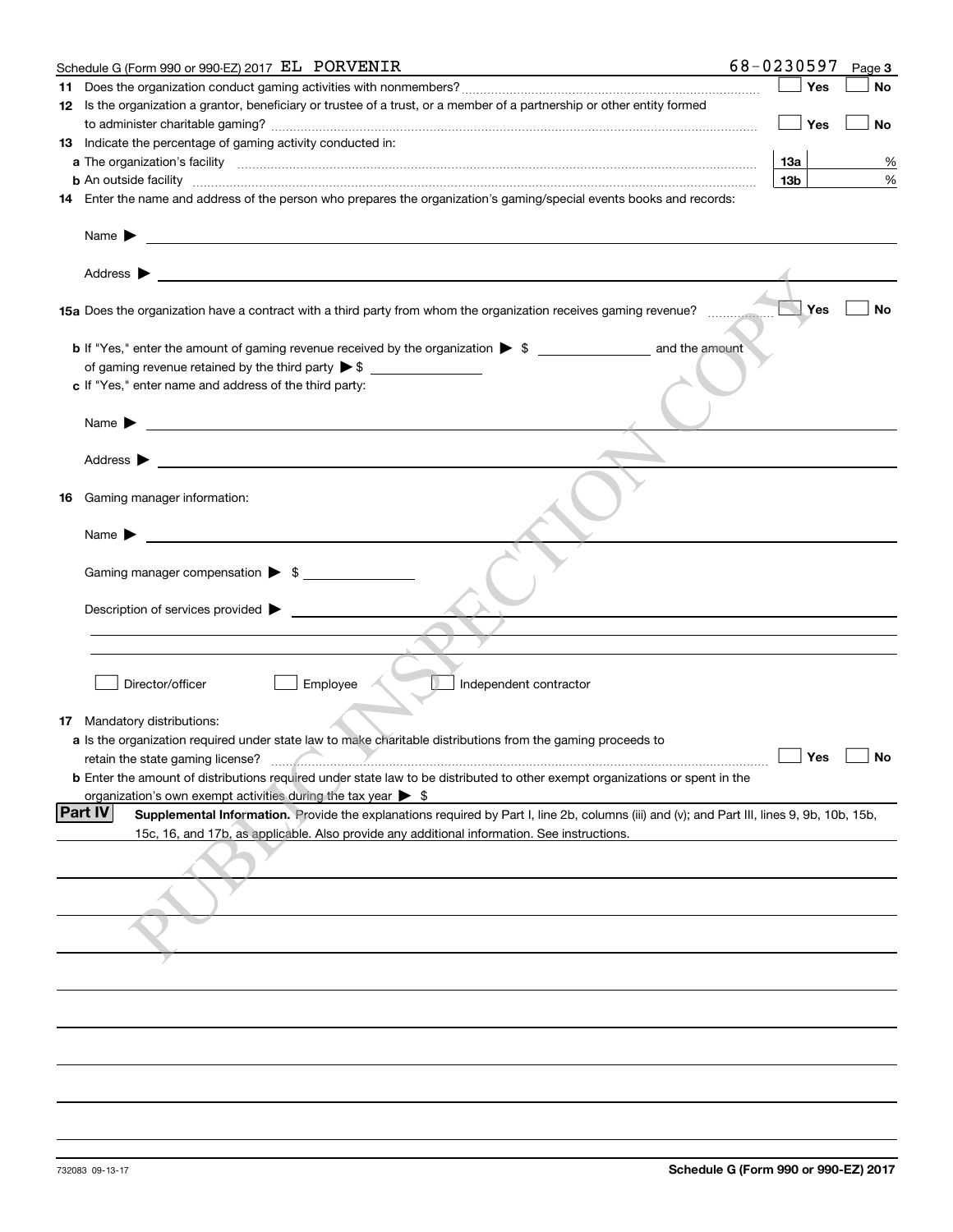| <b>Part IV   Supplemental Information</b> (continued) |
|-------------------------------------------------------|
|                                                       |
|                                                       |
|                                                       |
|                                                       |
|                                                       |
|                                                       |
|                                                       |
|                                                       |
|                                                       |
|                                                       |
|                                                       |
|                                                       |
|                                                       |
|                                                       |
|                                                       |
|                                                       |
|                                                       |
|                                                       |
|                                                       |
|                                                       |
|                                                       |
|                                                       |
|                                                       |
|                                                       |
|                                                       |
|                                                       |
|                                                       |
|                                                       |
|                                                       |
|                                                       |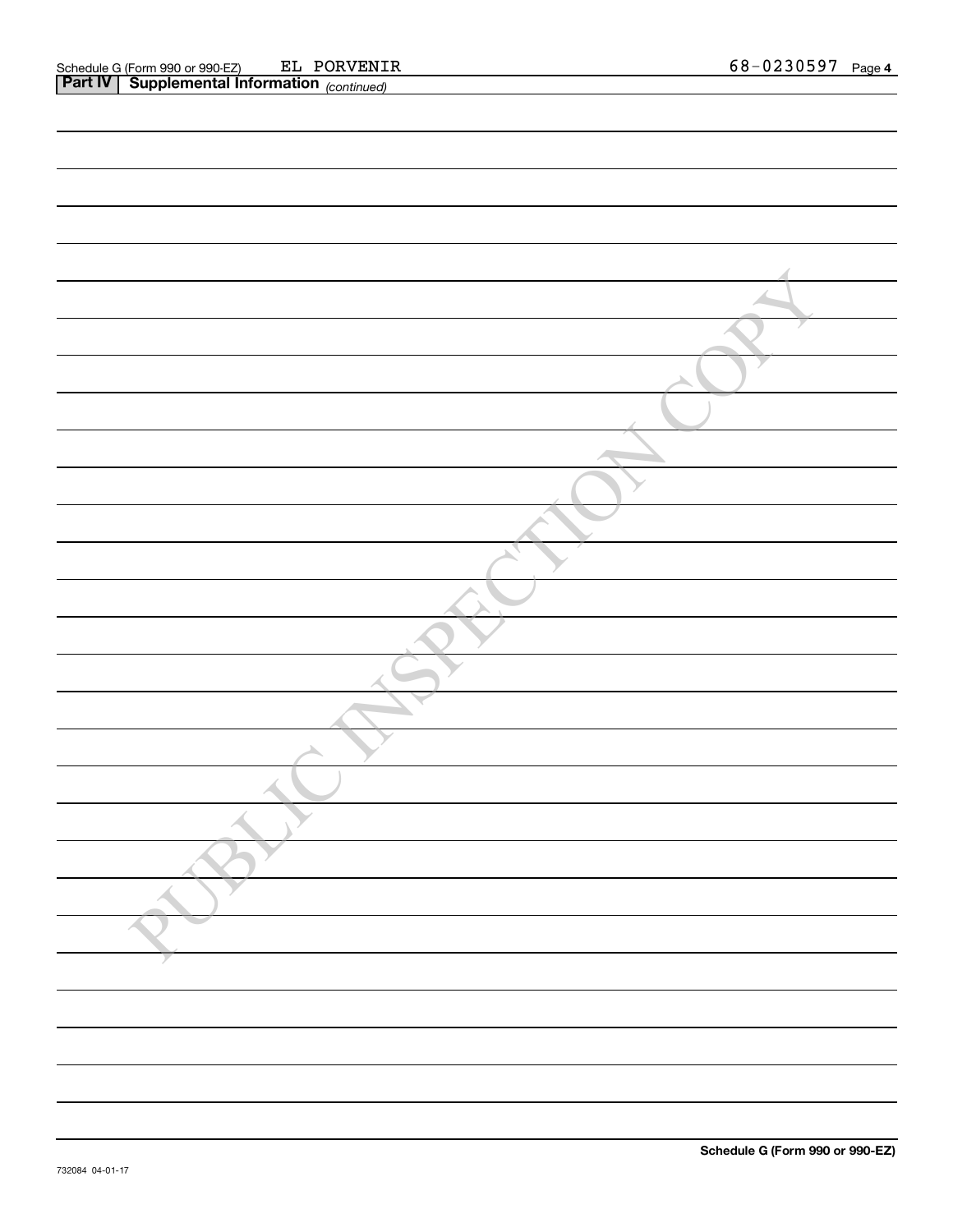## **SCHEDULE M (Form 990)**

# **Noncash Contributions**

OMB No. 1545-0047

Department of the Treasury Internal Revenue Service

**Attach to Form 990.** J

 **Go to www.irs.gov/Form990 for the latest information.** J

 $\blacktriangleright$  Complete if the organizations answered "Yes" on Form 990, Part IV, lines 29 or 30.  $\vert$  2017 **Open To Public Inspection**

**Employer identification number**

Name of the organization

| ЕL | PORVENIR |
|----|----------|
|    |          |

|        | EL PORVENIR                                                                                                                               |                               |                                      |                                                                                                      | 68-0230597                                                   |     |     |           |
|--------|-------------------------------------------------------------------------------------------------------------------------------------------|-------------------------------|--------------------------------------|------------------------------------------------------------------------------------------------------|--------------------------------------------------------------|-----|-----|-----------|
| Part I | <b>Types of Property</b>                                                                                                                  |                               |                                      |                                                                                                      |                                                              |     |     |           |
|        |                                                                                                                                           | (a)<br>Check if<br>applicable | (b)<br>Number of<br>contributions or | (c)<br>Noncash contribution<br>amounts reported on<br>items contributed Form 990, Part VIII, line 1g | (d)<br>Method of determining<br>noncash contribution amounts |     |     |           |
| 1.     |                                                                                                                                           |                               |                                      |                                                                                                      |                                                              |     |     |           |
| 2      |                                                                                                                                           |                               |                                      |                                                                                                      |                                                              |     |     |           |
| з      | Art - Fractional interests                                                                                                                |                               |                                      |                                                                                                      |                                                              |     |     |           |
| 4      |                                                                                                                                           |                               |                                      |                                                                                                      |                                                              |     |     |           |
| 5      | Clothing and household goods                                                                                                              |                               |                                      |                                                                                                      |                                                              |     |     |           |
| 6      |                                                                                                                                           |                               |                                      |                                                                                                      |                                                              |     |     |           |
| 7      |                                                                                                                                           |                               |                                      |                                                                                                      |                                                              |     |     |           |
| 8      | Intellectual property                                                                                                                     |                               |                                      |                                                                                                      |                                                              |     |     |           |
| 9      |                                                                                                                                           |                               |                                      |                                                                                                      |                                                              |     |     |           |
| 10     | Securities - Closely held stock                                                                                                           |                               |                                      |                                                                                                      |                                                              |     |     |           |
| 11     | Securities - Partnership, LLC, or                                                                                                         |                               |                                      |                                                                                                      |                                                              |     |     |           |
|        | trust interests                                                                                                                           |                               |                                      |                                                                                                      |                                                              |     |     |           |
| 12     | Securities - Miscellaneous                                                                                                                |                               |                                      |                                                                                                      |                                                              |     |     |           |
| 13     | Qualified conservation contribution -                                                                                                     |                               |                                      |                                                                                                      |                                                              |     |     |           |
|        | Historic structures                                                                                                                       |                               |                                      |                                                                                                      |                                                              |     |     |           |
| 14     | Qualified conservation contribution - Other                                                                                               |                               |                                      |                                                                                                      |                                                              |     |     |           |
| 15     | Real estate - Residential                                                                                                                 |                               |                                      |                                                                                                      |                                                              |     |     |           |
| 16     | Real estate - Commercial                                                                                                                  | $\mathbf x$                   | $\overline{a}$                       |                                                                                                      | 68,859. ASSESSMENTS                                          |     |     |           |
| 17     |                                                                                                                                           |                               |                                      |                                                                                                      |                                                              |     |     |           |
| 18     |                                                                                                                                           |                               |                                      |                                                                                                      |                                                              |     |     |           |
| 19     |                                                                                                                                           |                               |                                      |                                                                                                      |                                                              |     |     |           |
| 20     |                                                                                                                                           |                               |                                      |                                                                                                      |                                                              |     |     |           |
| 21     | Taxidermy                                                                                                                                 |                               |                                      |                                                                                                      |                                                              |     |     |           |
| 22     |                                                                                                                                           |                               |                                      |                                                                                                      |                                                              |     |     |           |
| 23     |                                                                                                                                           |                               |                                      |                                                                                                      |                                                              |     |     |           |
| 24     |                                                                                                                                           |                               |                                      |                                                                                                      |                                                              |     |     |           |
| 25     | Other $\blacktriangleright$                                                                                                               |                               |                                      |                                                                                                      |                                                              |     |     |           |
| 26     | Other                                                                                                                                     |                               |                                      |                                                                                                      |                                                              |     |     |           |
| 27     | Other                                                                                                                                     |                               |                                      |                                                                                                      |                                                              |     |     |           |
| 28     | Other                                                                                                                                     |                               |                                      |                                                                                                      |                                                              |     |     |           |
| 29     | Number of Forms 8283 received by the organization during the tax year for contributions                                                   |                               |                                      |                                                                                                      |                                                              |     |     |           |
|        | for which the organization completed Form 8283, Part IV, Donee Acknowledgement                                                            |                               |                                      | 29                                                                                                   |                                                              |     |     |           |
|        |                                                                                                                                           |                               |                                      |                                                                                                      |                                                              |     | Yes | <b>No</b> |
|        | 30a During the year, did the organization receive by contribution any property reported in Part I, lines 1 through 28, that it            |                               |                                      |                                                                                                      |                                                              |     |     |           |
|        | must hold for at least three years from the date of the initial contribution, and which isn't required to be used for                     |                               |                                      |                                                                                                      |                                                              |     |     |           |
|        | exempt purposes for the entire holding period?                                                                                            |                               |                                      |                                                                                                      |                                                              | 30a |     | x         |
|        | <b>b</b> If "Yes," describe the arrangement in Part II.                                                                                   |                               |                                      |                                                                                                      |                                                              |     |     |           |
| 31     | Does the organization have a gift acceptance policy that requires the review of any nonstandard contributions?                            |                               |                                      |                                                                                                      |                                                              | 31  |     | x         |
|        | 32a Does the organization hire or use third parties or related organizations to solicit, process, or sell noncash                         |                               |                                      |                                                                                                      |                                                              |     |     |           |
|        | contributions?                                                                                                                            |                               |                                      |                                                                                                      |                                                              | 32a |     | х         |
|        | b If "Yes," describe in Part II.                                                                                                          |                               |                                      |                                                                                                      |                                                              |     |     |           |
| 33     | If the organization didn't report an amount in column (c) for a type of property for which column (a) is checked,<br>describe in Part II. |                               |                                      |                                                                                                      |                                                              |     |     |           |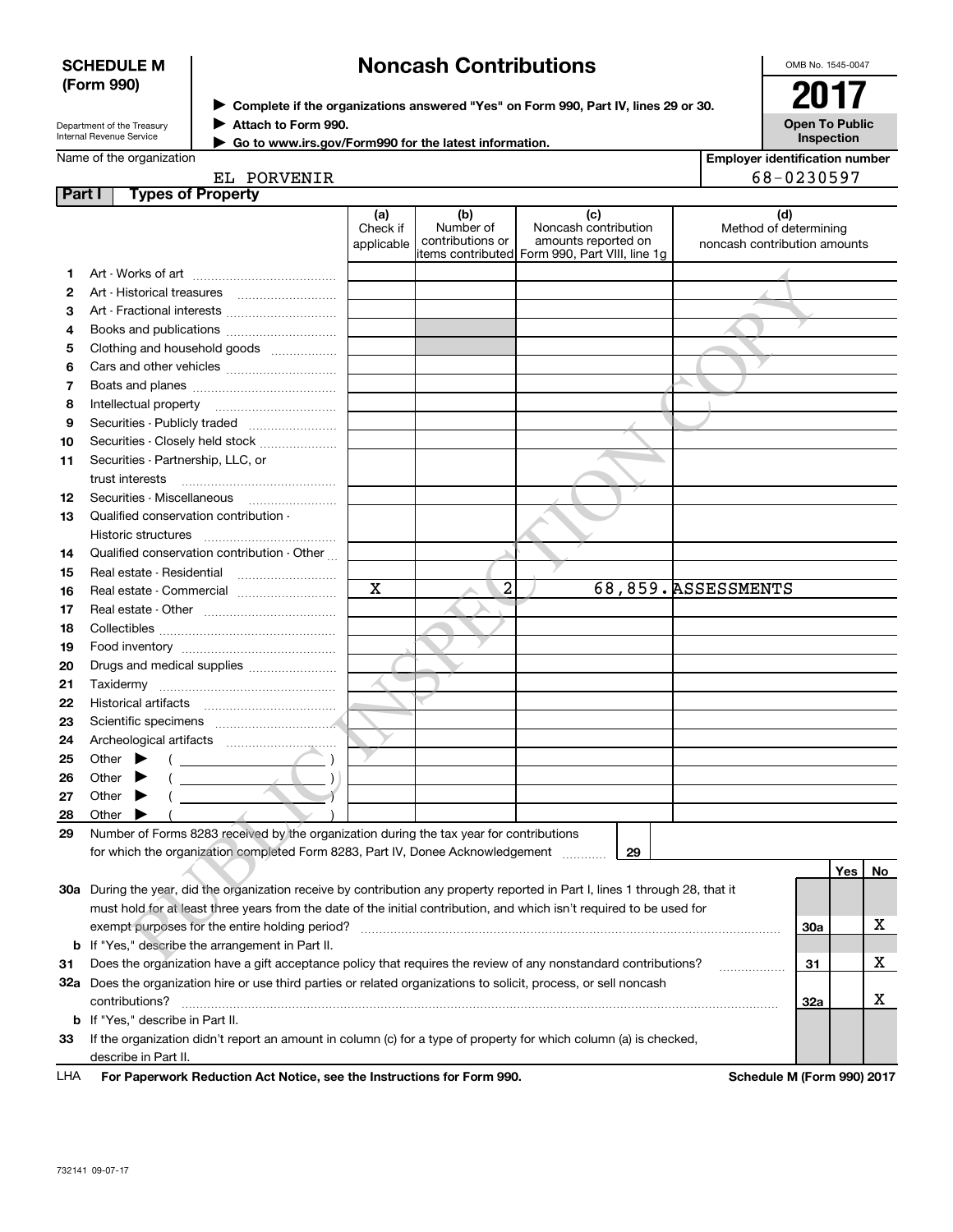| EL PORVENIR                                                                                                                                                                                                                                                                                     | <u>68-0230597</u> | Page 2 |
|-------------------------------------------------------------------------------------------------------------------------------------------------------------------------------------------------------------------------------------------------------------------------------------------------|-------------------|--------|
| Schedule M (Form 990) 2017<br><b>Part II</b> Supplementa<br><b>Supplemental Information.</b> Provide the information required by Part I, lines 30b, 32b, and 33, and whether the organization is reporting in Part I, column (b), the number of contributions, the number of items received, or |                   |        |
|                                                                                                                                                                                                                                                                                                 |                   |        |
|                                                                                                                                                                                                                                                                                                 |                   |        |
|                                                                                                                                                                                                                                                                                                 |                   |        |
|                                                                                                                                                                                                                                                                                                 |                   |        |
|                                                                                                                                                                                                                                                                                                 |                   |        |
|                                                                                                                                                                                                                                                                                                 |                   |        |
|                                                                                                                                                                                                                                                                                                 |                   |        |
|                                                                                                                                                                                                                                                                                                 |                   |        |
|                                                                                                                                                                                                                                                                                                 |                   |        |
|                                                                                                                                                                                                                                                                                                 |                   |        |
|                                                                                                                                                                                                                                                                                                 |                   |        |
|                                                                                                                                                                                                                                                                                                 |                   |        |
|                                                                                                                                                                                                                                                                                                 |                   |        |
|                                                                                                                                                                                                                                                                                                 |                   |        |
|                                                                                                                                                                                                                                                                                                 |                   |        |
|                                                                                                                                                                                                                                                                                                 |                   |        |
|                                                                                                                                                                                                                                                                                                 |                   |        |
|                                                                                                                                                                                                                                                                                                 |                   |        |
|                                                                                                                                                                                                                                                                                                 |                   |        |
|                                                                                                                                                                                                                                                                                                 |                   |        |
|                                                                                                                                                                                                                                                                                                 |                   |        |
|                                                                                                                                                                                                                                                                                                 |                   |        |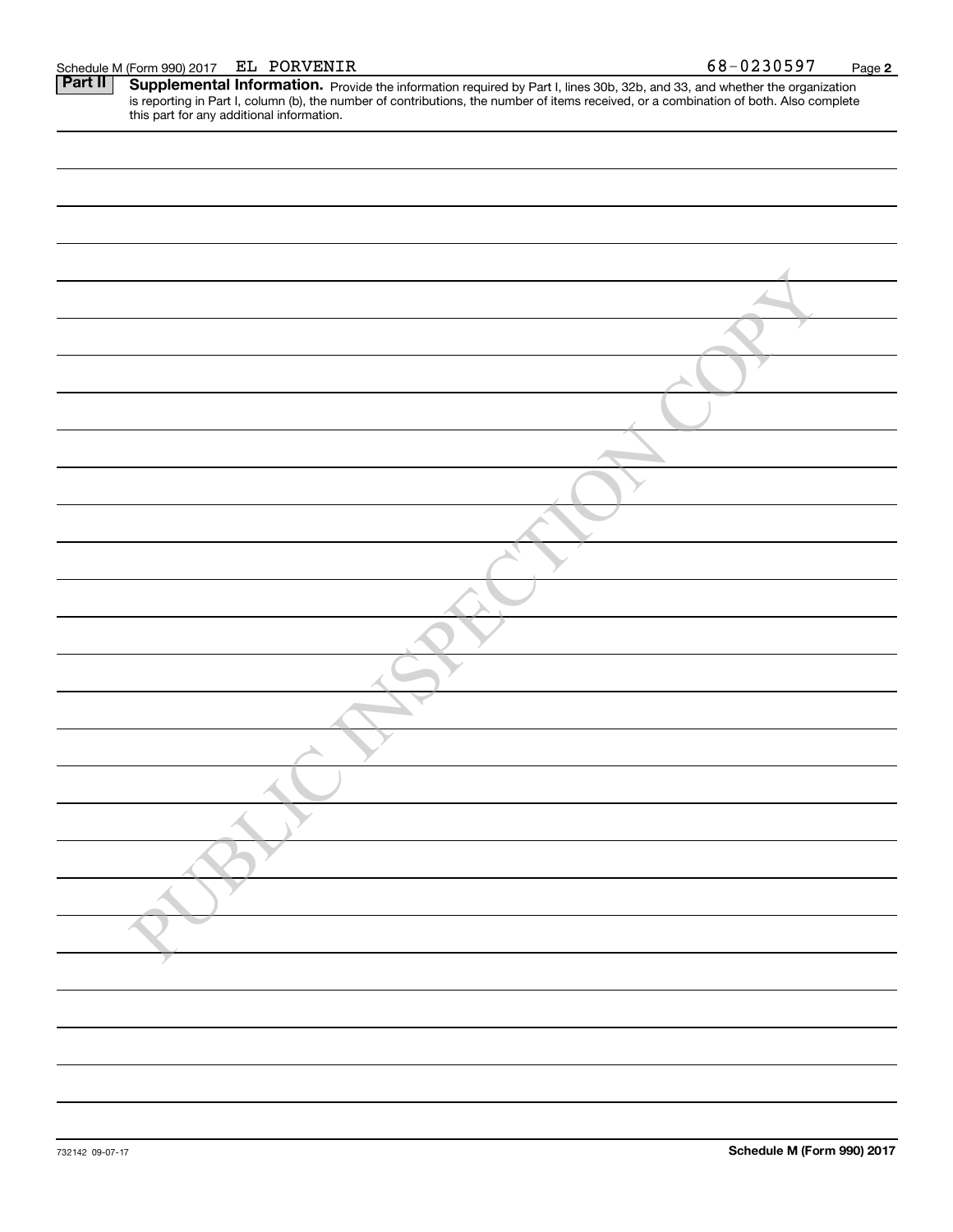Internal Revenue Service

Department of the Treasury **(Form 990 or 990-EZ)**

Name of the organization

**Complete to provide information for responses to specific questions on SCHEDULE O Supplemental Information to Form 990 or 990-EZ**

**Form 990 or 990-EZ or to provide any additional information. | Attach to Form 990 or 990-EZ. | Go to www.irs.gov/Form990 for the latest information.**

**Open to Public InspectionEmployer identification number 2017**

OMB No. 1545-0047

EL PORVENIR 68-0230597

# FORM 990, PART I, LINE 1, DESCRIPTION OF ORGANIZATION MISSION:

WATERSHED MANAGEMENT PROJECTS.

FORM 990, PART VI, SECTION B, LINE 11B:

THE PREPARED FORM 990 IS REVIEWED BY THE FINANCE COMMITTEE AND THE

EXECUTIVE DIRECTOR BEFORE THE RETURN IS FILED WITH THE IRS.

FORM 990, PART VI, SECTION B, LINE 12C:

EL PORVENIR DISCUSSES THE POLICY ANNUALLY AT THE RETREAT AND HAS EVERY

BOARD MEMBER SIGN A NEW CONFLICTS OF INTEREST DISCLOSURE FORM.

FORM 990, PART VI, SECTION B, LINE 15A)

A COMPENSATION SURVEY PROVIDED BY AN INDEPENDENT SOURCE IS USED BY THE

MEMBERS OF THE GOVERNING BODY TO DETERMINE THE COMPENSATION OF THE

EXECUTIVE DIRECTOR. THE PROCESS WAS LAST UNDERTAKEN IN 2011 FOR THE

POSITIONS OF EXECUTIVE DIRECTOR, ASSISTANT DIRECTOR, ACCOUNTANT, ASSISTANT

ACCOUNTANT AND DRIVER.

FORM 990, PART VI, SECTION C, LINE 19:

THE ORGANIZATION MAKES ITS GOVERNING DOCUMENTS, CONFLICT OF INTEREST POLICY AND FINANCIAL STATEMENTS AVAILABLE TO THE PUBLIC UPON REQUEST. 10, PART VI, SECTION B, LINE 11B;<br>
EFARED FORM 990 IS REVIEWED BY THE FINANCE COMMITTEE AND THE<br>
PUBLIC DIRECTOR BEFORE THE RETURN IS FILED WITH THE IRS.<br>
10, PART VI, SECTION B, LINE 12C;<br>
EEMBER SIGN A NEW CONFLICTS OF I

FORM 990, PART XI, LINE 9, CHANGES IN NET ASSETS:

GAIN ON FOREIGN EXCHANGE 27, 282.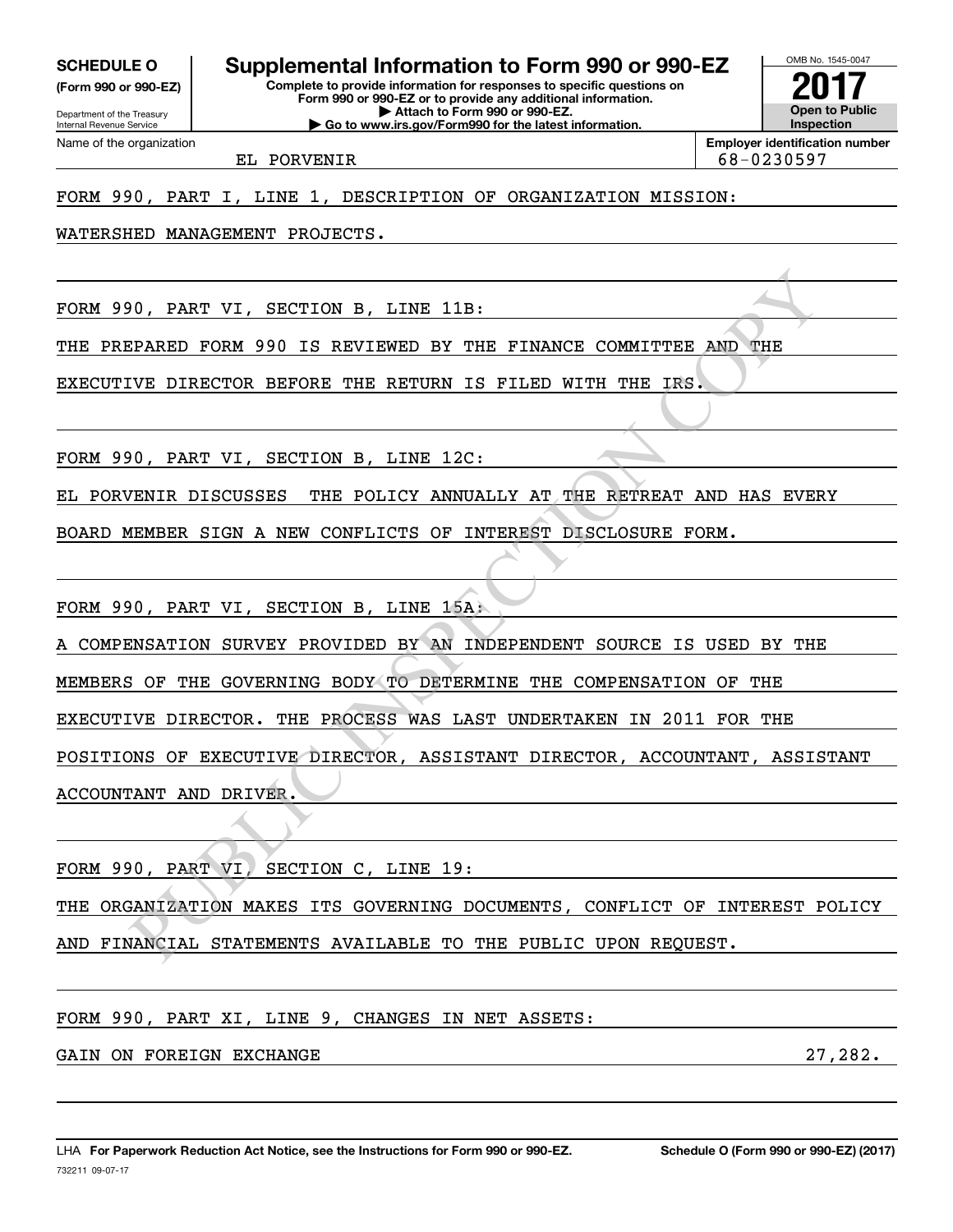### **2017 DEPRECIATION AND AMORTIZATION REPORT**

|              | FORM 990 PAGE 10<br>990                                   |                  |        |       |                                              |             |                             |                     |                        |                              |                                  |                                          |                               |                                  |                                       |
|--------------|-----------------------------------------------------------|------------------|--------|-------|----------------------------------------------|-------------|-----------------------------|---------------------|------------------------|------------------------------|----------------------------------|------------------------------------------|-------------------------------|----------------------------------|---------------------------------------|
| Asset<br>No. | Description                                               | Date<br>Acquired | Method | Life  | $\begin{array}{c}\nC \\ O \\ N\n\end{array}$ | Line<br>No. | Unadjusted<br>Cost Or Basis | Bus<br>$\%$<br>Excl | Section 179<br>Expense | <b>Reduction In</b><br>Basis | <b>Basis For</b><br>Depreciation | Beginning<br>Accumulated<br>Depreciation | Current<br>Sec 179<br>Expense | <b>Current Year</b><br>Deduction | Ending<br>Accumulated<br>Depreciation |
|              | 2 MOTO PROGRAMA EDUC. DARIO<br>MOTO PROGRAMA REFOREST. EL | 09/04/12 SL      |        | 5,00  |                                              | 16          | 3,576.                      |                     |                        |                              | 3,576.                           | 3,576.                                   |                               | 0.                               | 3,576.                                |
|              | 3 SAUCE                                                   | $10/10/12$ SL    |        | 5,00  |                                              | 16          | 3,576.                      |                     |                        |                              | 3,576.                           | 3,576.                                   |                               | $\mathbf{0}$ .                   | 3,576.                                |
|              | 4 HP CPU                                                  | $01/24/14$ SL    |        | 2,00  |                                              | 16          | 737.                        |                     |                        |                              | 737.                             | 737.                                     |                               | 0                                | 737.                                  |
|              | 5 COMPUTADORA HP PRODESK 400G1                            | $11/28/14$ SL    |        | 2,00  |                                              | 16          | 739.                        |                     |                        |                              | 739                              | 739.                                     |                               | $\mathbf 0$ .                    | 739.                                  |
| 6            | COMPUTADORA DELL<br>INVENTARIO DE ACTIVO FIJO-            | 08/08/14 SL      |        | 2.00  |                                              | 16          | 746.                        |                     |                        |                              | 746.                             | 746.                                     |                               | 0                                | 746.                                  |
|              | 7 MEJORAS AL EDIFICI                                      | 06/30/14 SL      |        | 20.00 |                                              | 16          | 6,484.                      |                     |                        |                              | 6,484.                           | 810.                                     |                               | 324                              | 1,134.                                |
|              | PLANTA BRIGGS 5500 WATTS 10<br>$9$ HP                     | 04/05/06 SL      |        | 5,00  |                                              | 16          | 1,236.                      |                     |                        |                              | 1,236.                           | 1,236.                                   |                               | $\mathbf{0}$ .                   | 1,236.                                |
|              | 10 YAMAHA MOTO (CAMOAPA)                                  | 02/08/07 SL      |        | 5,00  |                                              | 16          | 2,650.                      |                     |                        |                              | 2,650.                           | 2,650.                                   |                               | $\mathsf{0}\,.$                  | 2,650.                                |
|              | 12 PLANTA BRIGGS 2500 WATTS                               | $06/16/08$ SL    |        | 5.00  |                                              | 16          | 960.                        |                     |                        |                              | 960.                             | 960.                                     |                               | 0.                               | 960.                                  |
|              | 13 HONDA MOTO (SAUCE)                                     | $08/15/07$ SL    |        | 5,00  |                                              | 16          | 3,130.                      |                     |                        |                              | 3,130.                           | 3,130.                                   |                               | $\mathbf 0$ .                    | 3,130.                                |
|              | 14 YAMAHA MOTO (WIWILI)                                   | $07/04/08$ SL    |        | 5,00  |                                              | 16          | 3,495.                      |                     |                        |                              | 3,495.                           | 3,495.                                   |                               | 0.                               | 3,495.                                |
|              | 15 SUZUKI (MANAGUA)                                       | $10/01/08$ SL    |        | 5.00  |                                              | 16          | 13,000.                     |                     |                        |                              | 13,000.                          | 13,000.                                  |                               | 0.                               | 13,000.                               |
|              | 16 EDIFICIO EN MANAGUA                                    | $01/08/08$ SL    |        | 20.00 |                                              | 16          | 40,816.                     |                     |                        |                              | 40,816.                          | 18,368.                                  |                               | 2,041.                           | 20,409.                               |
| 17           | LAND                                                      | 01/08/08 L       |        | 5.00  |                                              |             | 10,204.                     |                     |                        |                              | 10,204.                          |                                          |                               | $\mathbf{0}$ .                   |                                       |
|              | 18 YAMAHA MOTO (DARIO)                                    | 03/17/09 SL      |        | 5,00  |                                              | 16          | 2,650.                      |                     |                        |                              | 2,650.                           | 2,651.                                   |                               | $\mathbf{0}$ .                   | 2,651.                                |
| 19           | YAMAHA MOTO (WIWILI)                                      | 03/17/09 SL      |        | 5,00  |                                              | 16          | 3,495.                      |                     |                        |                              | 3,495.                           | 3,495.                                   |                               | $\mathbf{0}$ .                   | 3,495.                                |
| 20           | MOTOCICLETA COLOR GRIS                                    | 10/07/11 SL      |        | 5.00  |                                              | 16          | 4,456.                      |                     |                        |                              | 4,456.                           | 4,456.                                   |                               | 0                                | 4,456.                                |
|              | 21 TOYOTA TRUCK                                           | $10/30/12$ SL    |        | 5,00  |                                              | 16          | 30,861.                     |                     |                        |                              | 30,861.                          | 25,717.                                  |                               | 5,144.                           | 30,861.                               |

728111 04-01-17

(D) - Asset disposed \* ITC, Salvage, Bonus, Commercial Revitalization Deduction, GO Zone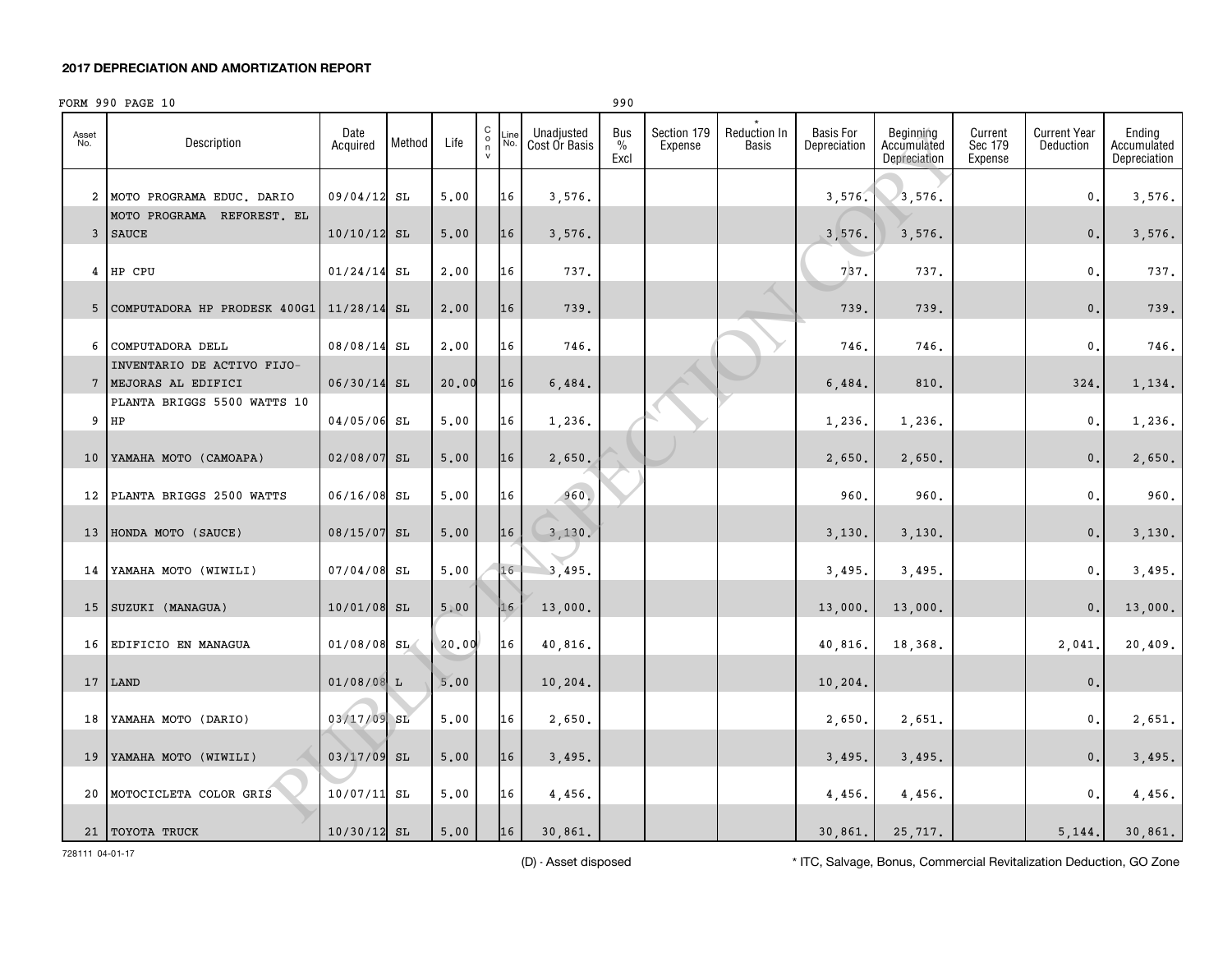### **2017 DEPRECIATION AND AMORTIZATION REPORT**

|              | FORM 990 PAGE 10                        |                  |        |       |                         |             |                             | 990                          |                        |                              |                                  |                                          |                               |                                  |                                       |
|--------------|-----------------------------------------|------------------|--------|-------|-------------------------|-------------|-----------------------------|------------------------------|------------------------|------------------------------|----------------------------------|------------------------------------------|-------------------------------|----------------------------------|---------------------------------------|
| Asset<br>No. | Description                             | Date<br>Acquired | Method | Life  | C<br>$_{\rm n}^{\rm o}$ | .ine<br>No. | Unadjusted<br>Cost Or Basis | Bus<br>$\frac{0}{0}$<br>Excl | Section 179<br>Expense | <b>Reduction In</b><br>Basis | <b>Basis For</b><br>Depreciation | Beginning<br>Accumulated<br>Depreciation | Current<br>Sec 179<br>Expense | <b>Current Year</b><br>Deduction | Ending<br>Accumulated<br>Depreciation |
|              | MOTORCYCLE COLOR AZUL -                 |                  |        |       |                         |             |                             |                              |                        |                              |                                  |                                          |                               |                                  |                                       |
|              | 22 PROGRAMA                             | 04/27/12         | SL     | 5,00  |                         | 16          | 3,576.                      |                              |                        |                              | 3,576.                           | 3,576.                                   |                               | $\mathbf{0}$                     | 3,576.                                |
|              | YAMAHA MOTO AG-200 - AZUL -<br>23 DARIO | $03/01/13$ SL    |        | 5,00  |                         | 16          | 3,356.                      |                              |                        |                              | 3,356.                           | 2,572.                                   |                               | 671                              | 3, 243.                               |
|              | YAMAHA MOTO AG 200 AZUL -               |                  |        |       |                         |             |                             |                              |                        |                              |                                  |                                          |                               |                                  |                                       |
|              | 24 CAMOAPA                              | 03/01/13 SL      |        | 5,00  |                         | 16          | 3,356.                      |                              |                        |                              | 3,356.                           | 2,572.                                   |                               | 671                              | 3, 243.                               |
|              | YAMAHA MOTO AG 200 AZUL -               |                  |        |       |                         |             |                             |                              |                        |                              |                                  |                                          |                               |                                  |                                       |
|              | 25 SAN LORENZO                          | $03/01/13$ SL    |        | 5,00  |                         | 16          | 3,356.                      |                              |                        |                              | 3,356.                           | 2,572.                                   |                               | 671                              | 3, 243.                               |
|              | 27 HP CPU                               | $07/25/15$ SL    |        | 2,00  |                         | 16          | 772.                        |                              |                        |                              | 772.                             | 547.                                     |                               | 225                              | 772.                                  |
|              |                                         |                  |        |       |                         |             |                             |                              |                        |                              |                                  |                                          |                               |                                  |                                       |
|              | 28 DELL COMPUTER                        | 09/17/15 SL      |        | 2,00  |                         | 16          | 840.                        |                              |                        |                              | 840.                             | 525.                                     |                               | 315                              | 840.                                  |
|              |                                         |                  |        |       |                         |             |                             |                              |                        |                              |                                  |                                          |                               |                                  |                                       |
|              | 29 AUDITORIO                            | 03/31/15 SL      |        | 20.00 |                         | 16          | 1,555.                      |                              |                        |                              | 1,555.                           | 136.                                     |                               | 78                               | 214.                                  |
|              | 30 MOTOCICLETA YAMAHA AG AZUL           | $04/23/15$ SL    |        | 5,00  |                         | 16          | 4,053.                      |                              |                        |                              | 4,053.                           | 1,351.                                   |                               | 811                              | 2,162.                                |
|              | 31 LAPTOPS AND COMPUTERS                | $01/27/16$ SL    |        | 2,00  |                         | 16          | 3,474.                      |                              |                        |                              | 3,474.                           | 1,592.                                   |                               | 1,737                            | 3,329.                                |
|              |                                         |                  |        |       |                         |             |                             |                              |                        |                              |                                  |                                          |                               |                                  |                                       |
|              | 32 COMPUTER                             | $12/17/16$ SL    |        | 2.00  |                         | 16          | 887.                        |                              |                        |                              | 887.                             |                                          |                               | 444                              | 444.                                  |
|              |                                         |                  |        |       |                         |             |                             |                              |                        |                              |                                  |                                          |                               |                                  |                                       |
|              | 33 AIR CONDITIONER                      | $02/18/16$ SL    |        | 5,00  |                         | 16          | 986.                        |                              |                        |                              | 986.                             | 164.                                     |                               | 197                              | 361.                                  |
|              | 34 CAMIONETA TOYOTA                     | $07/20/16$ SL    |        | 5.00  |                         | 16          | 31,304.                     |                              |                        |                              | 31,304.                          | 2,609.                                   |                               | 6,261                            | 8,870.                                |
|              |                                         |                  |        | 5.00  |                         | 16          |                             |                              |                        |                              |                                  |                                          |                               |                                  |                                       |
|              | 35 YAHAMA AZUL                          | $06/01/16$ SL    |        |       |                         |             | 4,555.                      |                              |                        |                              | 4,555.                           | 531.                                     |                               | 911                              | 1,442.                                |
| 36           | HONDA NEGRO                             | 09/30/16 SL      |        | 5.00  |                         | 16          | 4,000.                      |                              |                        |                              | 4,000.                           | 200.                                     |                               | 800                              | 1,000.                                |
|              |                                         |                  |        |       |                         |             |                             |                              |                        |                              |                                  |                                          |                               |                                  |                                       |
|              | 37 DELL COMPUTER                        | $11/01/17$ SL    |        | 2,00  |                         | 16          | 850.                        |                              |                        |                              | 850.                             |                                          |                               | 71                               | 71.                                   |
|              | 38 DELL COMPUTER                        | $05/09/17$ SL    |        | 2,00  |                         | 16          | 641.                        |                              |                        |                              | 641.                             |                                          |                               | 214                              | 214.                                  |
|              |                                         |                  |        |       |                         |             |                             |                              |                        |                              |                                  |                                          |                               |                                  |                                       |
|              | 39 DELL COMPUTER                        | $11/23/17$ SL    |        | 2,00  |                         | 16          | 596.                        |                              |                        |                              | 596.                             |                                          |                               | 25                               | 25.                                   |
|              | 40 PROJECTOR EPSON POWELITE             | $05/09/17$ SL    |        | 2,00  |                         | 16          | 558.                        |                              |                        |                              | 558.                             |                                          |                               | 186                              | 186.                                  |
|              |                                         |                  |        |       |                         |             |                             |                              |                        |                              |                                  |                                          |                               |                                  |                                       |

728111 04-01-17

(D) - Asset disposed \* ITC, Salvage, Bonus, Commercial Revitalization Deduction, GO Zone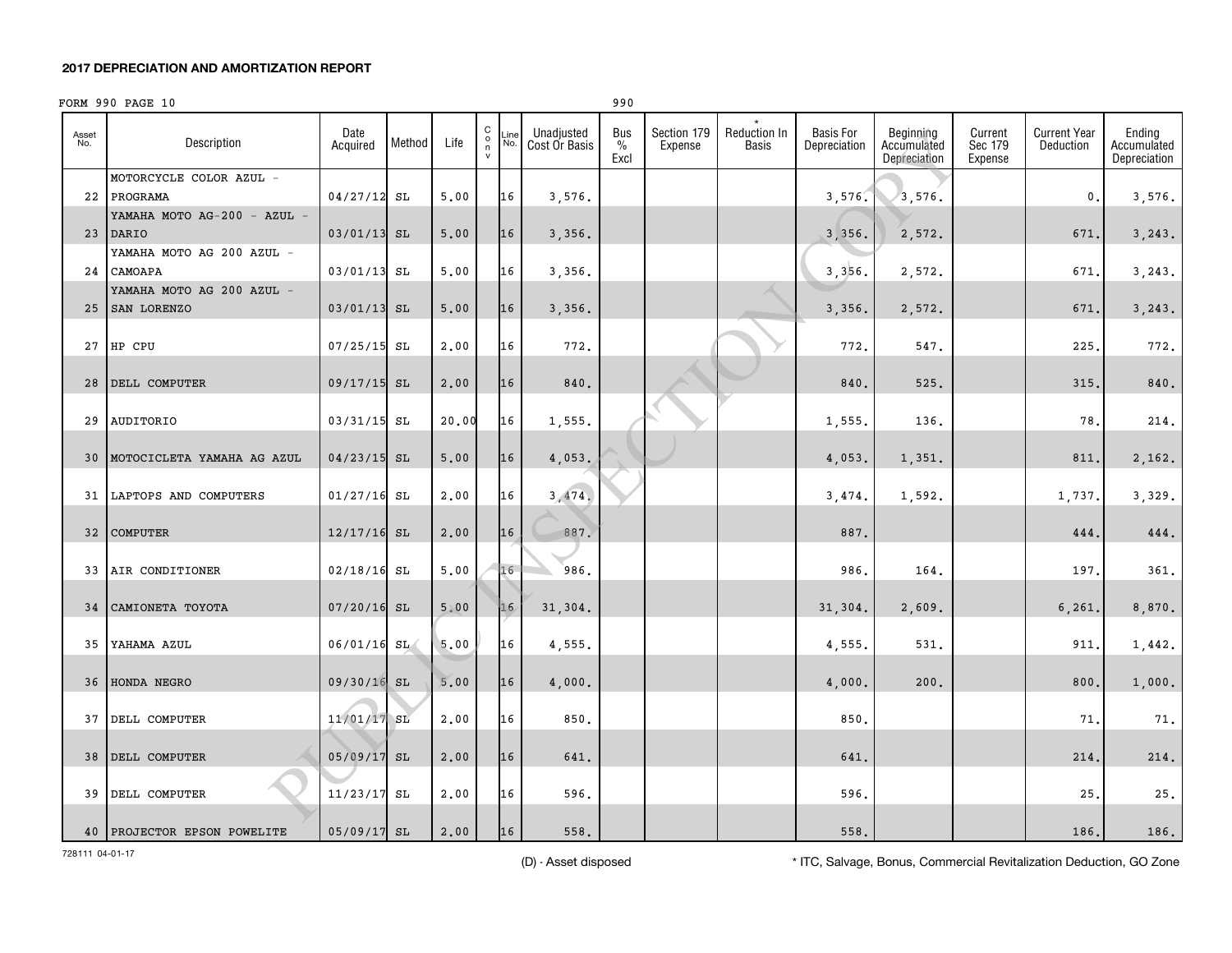### **2017 DEPRECIATION AND AMORTIZATION REPORT**

|              | FORM 990 PAGE 10         |                  |        |       |                                              |             |                             | 990                 |                        |                       |                                  |                                          |                               |                                         |                                       |
|--------------|--------------------------|------------------|--------|-------|----------------------------------------------|-------------|-----------------------------|---------------------|------------------------|-----------------------|----------------------------------|------------------------------------------|-------------------------------|-----------------------------------------|---------------------------------------|
| Asset<br>No. | Description              | Date<br>Acquired | Method | Life  | $\begin{array}{c}\nC \\ O \\ N\n\end{array}$ | Line<br>No. | Unadjusted<br>Cost Or Basis | Bus<br>$\%$<br>Excl | Section 179<br>Expense | Reduction In<br>Basis | <b>Basis For</b><br>Depreciation | Beginning<br>Accumulated<br>Depreciation | Current<br>Sec 179<br>Expense | <b>Current Year</b><br><b>Deduction</b> | Ending<br>Accumulated<br>Depreciation |
|              | 41 2 DELL COMPUTER       | $11/01/17$ SL    |        | 2,00  |                                              | 16          | 1,139.                      |                     |                        |                       | 1,139.                           |                                          |                               | 95                                      | 95.                                   |
|              | 42 ELECTRIC GENERATOR    | $06/12/17$ SL    |        | 2,00  |                                              | 16          | 778.                        |                     |                        |                       | 778.                             |                                          |                               | 227.                                    | 227.                                  |
|              | 43 LAND FOR HOUSE        | 12/31/17 L       |        | .000  |                                              |             | 6,687.                      |                     |                        |                       | 6,687.                           |                                          |                               | $\mathbf{0}$                            |                                       |
|              | <b>44 DONATED HOUSE</b>  | $12/31/17$ SL    |        | 20.00 |                                              | 16          | 46,908.                     |                     |                        |                       | 46,908.                          |                                          |                               | $\mathbf 0$ .                           |                                       |
|              | 45 2 HONDAS              | $05/11/17$ SL    |        | 8.00  |                                              | 16          | 8,000.                      |                     |                        |                       | 8,000.                           |                                          |                               | 667                                     | 667.                                  |
|              | 46 HONDA MOTO (SAUCE)    | $01/26/17$ SL    |        | 8.00  |                                              | 16          | 4,000.                      |                     |                        |                       | 4,000.                           |                                          |                               | 458                                     | 458.                                  |
|              | 47 2 YAMAHA AG 200       | $11/10/17$ SL    |        | 8,00  |                                              | 16          | 8,424.                      |                     |                        |                       | 8,424.                           |                                          |                               | 176.                                    | 176.                                  |
|              | * TOTAL 990 PAGE 10 DEPR |                  |        |       |                                              |             | 277,462.                    |                     |                        |                       | 277,462.                         | 108,289.                                 |                               | 23,420.                                 | 131,709.                              |
|              |                          |                  |        |       |                                              |             |                             |                     |                        |                       |                                  |                                          |                               |                                         |                                       |
|              | CURRENT YEAR ACTIVITY    |                  |        |       |                                              |             |                             |                     |                        |                       |                                  |                                          |                               |                                         |                                       |
|              | BEGINNING BALANCE        |                  |        |       |                                              |             | 198,881.                    |                     |                        | $\mathbf{0}$ .        | 198,881.                         | 108,289.                                 |                               |                                         | 129,590.                              |
|              | ACQUISITIONS             |                  |        |       |                                              |             | 78,581.                     |                     |                        | $\mathbf{0}$ .        | 78,581.                          | $\mathbf 0$ .                            |                               |                                         | 2,119.                                |
|              | DISPOSITIONS             |                  |        |       |                                              |             | $\mathbf 0$ .               |                     |                        | $\mathbf{0}$ .        | $\mathbf 0$ .                    | 0.                                       |                               |                                         | $\mathbf 0$ .                         |
|              | ENDING BALANCE           |                  |        |       |                                              |             | 277,462.                    |                     |                        | $\mathbf 0$ .         | 277,462.                         | 108,289.                                 |                               |                                         | 131,709.                              |
|              | ENDING ACCUM DEPR        |                  |        |       |                                              |             |                             |                     |                        |                       |                                  | 131,709.                                 |                               |                                         |                                       |
|              | ENDING BOOK VALUE        |                  |        |       |                                              |             |                             |                     |                        |                       |                                  | 145,753.                                 |                               |                                         |                                       |
|              |                          |                  |        |       |                                              |             |                             |                     |                        |                       |                                  |                                          |                               |                                         |                                       |
|              |                          |                  |        |       |                                              |             |                             |                     |                        |                       |                                  |                                          |                               |                                         |                                       |

(D) - Asset disposed \* ITC, Salvage, Bonus, Commercial Revitalization Deduction, GO Zone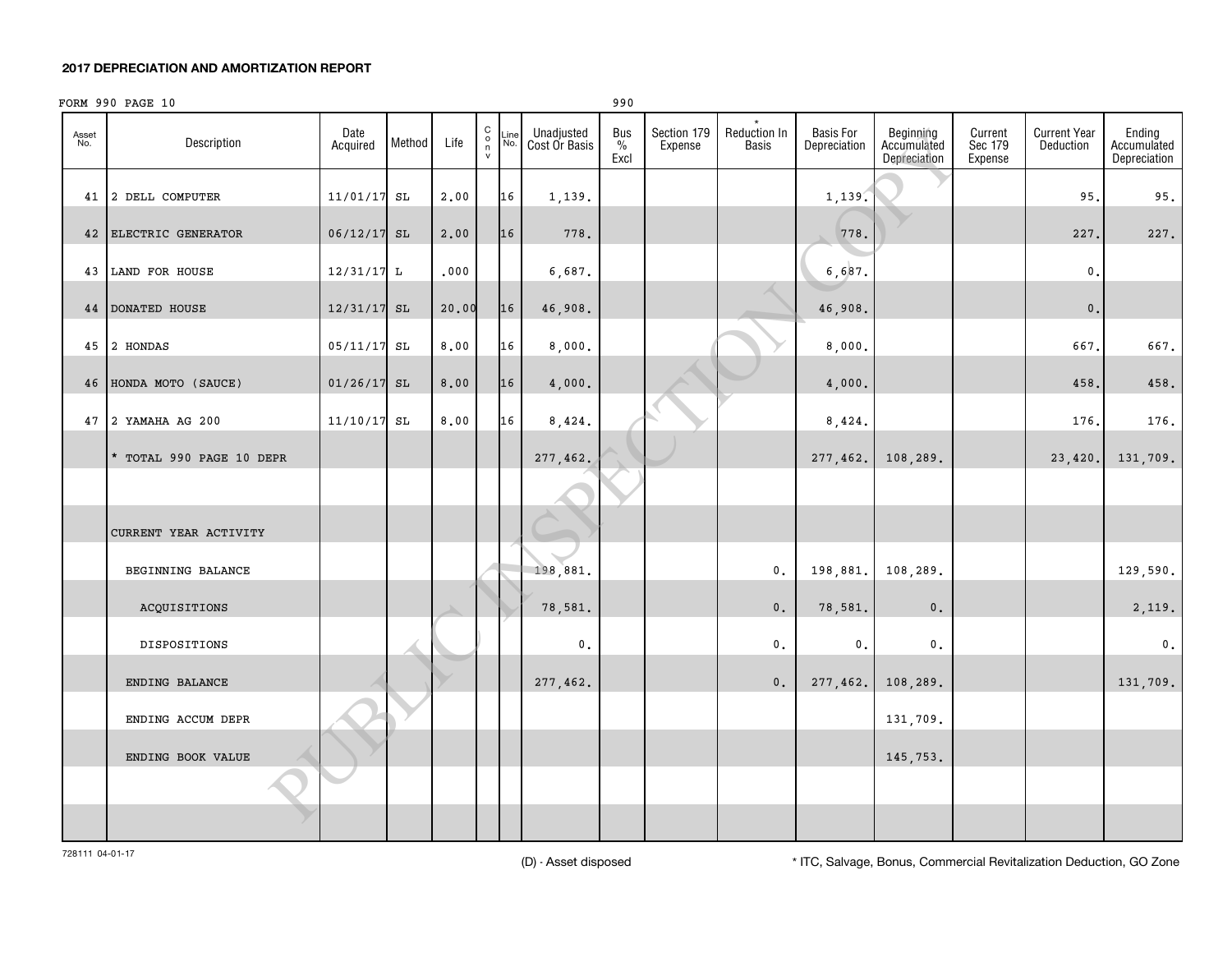## TAXABLE YEAR **California Exempt Organization Taxable Year 19941 2017Annual Information Return <sup>199</sup>**

|        |                      | Calendar Year 2017 or fiscal year beginning (mm/dd/yyyy)                                                                                                                                                                                  | , and ending (mm/dd/yyyy)                                                                                  |             |                               |                     |                           |                                  |
|--------|----------------------|-------------------------------------------------------------------------------------------------------------------------------------------------------------------------------------------------------------------------------------------|------------------------------------------------------------------------------------------------------------|-------------|-------------------------------|---------------------|---------------------------|----------------------------------|
|        |                      | Corporation/Organization name                                                                                                                                                                                                             |                                                                                                            |             | California corporation number |                     |                           |                                  |
|        |                      |                                                                                                                                                                                                                                           |                                                                                                            |             |                               |                     |                           |                                  |
|        |                      | EL PORVENIR                                                                                                                                                                                                                               |                                                                                                            |             | 1672930                       |                     |                           |                                  |
|        |                      | Additional information. See instructions.                                                                                                                                                                                                 |                                                                                                            | <b>FEIN</b> |                               |                     |                           |                                  |
|        |                      |                                                                                                                                                                                                                                           |                                                                                                            |             | 68-0230597                    |                     |                           |                                  |
|        |                      | Street address (suite or room)                                                                                                                                                                                                            |                                                                                                            |             | PMB no.                       |                     |                           |                                  |
| City   |                      | 80 GARDEN CENTER, NO. 135                                                                                                                                                                                                                 |                                                                                                            | State       | ZIP code                      |                     |                           |                                  |
|        | BROOMFIELD           |                                                                                                                                                                                                                                           |                                                                                                            | CO          | 80020                         |                     |                           |                                  |
|        | Foreign country name | Foreign province/state/county                                                                                                                                                                                                             |                                                                                                            |             |                               | Foreign postal code |                           |                                  |
|        |                      |                                                                                                                                                                                                                                           |                                                                                                            |             |                               |                     |                           |                                  |
|        | First Return         |                                                                                                                                                                                                                                           | Yes $\boxed{\mathbf{X}}$ No $\boxed{\mathbf{J}}$ If exempt under R&TC Section 23701d, has the organization |             |                               |                     |                           |                                  |
| B      |                      | Yes $\boxed{\mathbf{X}}$<br>No                                                                                                                                                                                                            | engaged in political activities? See instructions.                                                         |             |                               |                     | Yes                       | $\boxed{\text{X}}$ No            |
| C      |                      | Yes $\boxed{\mathbf{X}}$                                                                                                                                                                                                                  | No   K Is the organization exempt under R&TC Section 23701g? $\bullet$   Yes $\boxed{\mathbf{X}}$ No       |             |                               |                     |                           |                                  |
| D      |                      | Final Information Return?                                                                                                                                                                                                                 | If "Yes," enter the gross receipts from nonmember sources \$                                               |             |                               |                     |                           |                                  |
|        |                      | Surrendered (Withdrawn) Merged/Reorganized<br>Dissolved                                                                                                                                                                                   | L If organization is exempt under R&TC Section 23701d                                                      |             |                               |                     |                           |                                  |
|        |                      | Enter date: (mm/dd/yyyy) ●                                                                                                                                                                                                                | and meets the filing fee exception, check box. No filing                                                   |             |                               |                     |                           |                                  |
| E      |                      | Check accounting method: (1) $\Box$ Cash (2) $\Box$ Accrual (3)<br>Other                                                                                                                                                                  | fee is required.                                                                                           |             |                               |                     |                           |                                  |
| F      |                      | Federal return filed? (1) $\bullet$ $\Box$ 990T (2) $\bullet$ $\Box$ 990PF (3) $\bullet$<br>Sch H (990)                                                                                                                                   |                                                                                                            |             |                               |                     |                           | Yes $\overline{X}$ No            |
|        |                      | $(4)$ $X$ Other 990 series<br>$\boxed{\mathbf{X}}$ No                                                                                                                                                                                     | N Did the organization file Form 100 or Form 109 to                                                        |             |                               |                     |                           | Yes $ \overline{\mathbf{X}} $ No |
| G<br>н |                      | Yes<br>$\boxed{\text{X}}$<br>Yes<br><b>No</b>                                                                                                                                                                                             | <b>0</b> Is the organization under audit by the IRS or has the                                             |             |                               |                     |                           |                                  |
|        |                      | If "Yes," what is the parent's name?                                                                                                                                                                                                      |                                                                                                            |             |                               |                     | Yes                       | - X  <br>No                      |
|        |                      |                                                                                                                                                                                                                                           |                                                                                                            |             |                               |                     | Yes                       | $X$ No                           |
|        |                      | Did the organization have any changes to its guidelines                                                                                                                                                                                   | Date filed with IRS __________________                                                                     |             |                               |                     |                           |                                  |
|        |                      | Yes $\boxed{\mathbf{X}}$ No.<br>not reported to the FTB? See instructions<br>$\bullet$                                                                                                                                                    |                                                                                                            |             |                               |                     |                           |                                  |
|        | Part I               | Complete Part I unless not required to file this form. See General Information B and C.                                                                                                                                                   |                                                                                                            |             |                               |                     |                           |                                  |
|        |                      | 1                                                                                                                                                                                                                                         |                                                                                                            |             |                               | $\mathbf{1}$        | 184,491.00                |                                  |
|        |                      | Gross dues and assessments from members and affiliates Manuscritt Manuscritt and assessments from members and<br>2                                                                                                                        |                                                                                                            |             |                               | $\mathbf 2$         |                           | 00                               |
|        | Receipts             | Gross contributions, gifts, grants, and similar amounts received<br>Total gross receipts for filing requirement test. Add line 1 through line 3.<br>This line must be completed. If the result is less than \$50,000, see General In<br>3 |                                                                                                            |             |                               | $\mathbf{3}$        | $1,248,471.$ 00           |                                  |
|        | and                  | 4                                                                                                                                                                                                                                         |                                                                                                            |             |                               | 4                   | $1,432,962.$ 00           |                                  |
|        | Revenues             | Cost of goods sold entertainment of the state of the state of the state of the state of the state of the state of the state of the state of the state of the state of the state of the state of the state of the state of the<br>5        | 5 <sup>1</sup><br>$\overline{6}$                                                                           |             | 00                            |                     |                           |                                  |
|        |                      | 6<br>7                                                                                                                                                                                                                                    |                                                                                                            |             | 00                            | 7                   |                           | 00                               |
|        |                      | Total costs. Add line 5 and line 6 manual contract of the Second Line of the Second Line of the Second Line of the Second Line of the Second Line of the Second Line of the Second Line of the Second Line of the Second Line<br>8        |                                                                                                            |             |                               | 8                   | 1,432,962. 00             |                                  |
|        |                      | 9                                                                                                                                                                                                                                         |                                                                                                            |             | $\bullet$                     | 9                   | 1,592,306.00              |                                  |
|        | <b>Expenses</b>      | Excess of receipts over expenses and disbursements. Subtract line 9 from line 8<br>10                                                                                                                                                     |                                                                                                            |             |                               | 10                  | $-159, 344.$ 00           |                                  |
|        |                      | 11<br>Total payments                                                                                                                                                                                                                      |                                                                                                            |             |                               | 11                  |                           | 00                               |
|        |                      | Use tax. See General Information K<br>12                                                                                                                                                                                                  |                                                                                                            |             |                               | 12                  |                           | 00                               |
|        |                      | Payments balance. If line 11 is more than line 12, subtract line 12 from line 11<br>13                                                                                                                                                    |                                                                                                            |             |                               | 13                  |                           | 00                               |
|        | <b>Filing Fee</b>    | Use tax balance. If line 12 is more than line 11, subtract line 11 from line 12 [11] [12] [11] [12] [11] [12] [11] [12] [11] [12] [11] [12] [11] [12] [11] [12] [11] [12] [11] [12] [11] [12] [11] [12] [11] [12] [11] [12] [1<br>14      |                                                                                                            |             |                               | 14                  |                           | 00                               |
|        |                      | 15                                                                                                                                                                                                                                        |                                                                                                            |             |                               | 15                  |                           | 10.00                            |
|        |                      | Penalties and Interest. See General Information J<br>16                                                                                                                                                                                   |                                                                                                            |             |                               | 16                  |                           | 00                               |
|        |                      |                                                                                                                                                                                                                                           |                                                                                                            |             |                               |                     |                           | 10.00                            |
| Sign   |                      |                                                                                                                                                                                                                                           |                                                                                                            |             |                               |                     |                           |                                  |
| Here   |                      | Signature                                                                                                                                                                                                                                 | Title<br>EXECUTIVE DIRE                                                                                    | Date        |                               |                     | <b>• Telephone</b>        |                                  |
|        |                      | of officer                                                                                                                                                                                                                                | Date                                                                                                       | Check if    |                               |                     | $\overline{\bullet}$ PTIN |                                  |
|        |                      | Preparer's<br>signature                                                                                                                                                                                                                   |                                                                                                            |             | self-employed                 |                     | P00738170                 |                                  |
| Paid   |                      | Firm's name                                                                                                                                                                                                                               |                                                                                                            |             |                               |                     | $\bullet$ FEIN            |                                  |
|        | Preparer's           | (or yours,<br>CLAUSEN & ASSOCIATES CPAS PC<br>if self-                                                                                                                                                                                    |                                                                                                            |             |                               |                     | 20-1461086                |                                  |
|        | Use Only             | 916 S. MAIN ST. STE 202<br>employed)                                                                                                                                                                                                      |                                                                                                            |             |                               |                     | $\bullet$ Telephone       |                                  |
|        |                      | and address<br>LONGMONT, CO 80501                                                                                                                                                                                                         |                                                                                                            |             |                               |                     | 303-678-5392              |                                  |
|        |                      |                                                                                                                                                                                                                                           |                                                                                                            |             | $\bullet$ $\boxed{\text{X}}$  | Yes                 | No                        |                                  |
|        |                      |                                                                                                                                                                                                                                           |                                                                                                            |             |                               |                     |                           |                                  |

<sup>022</sup> <sup>3651174</sup>

 $\mathbf I$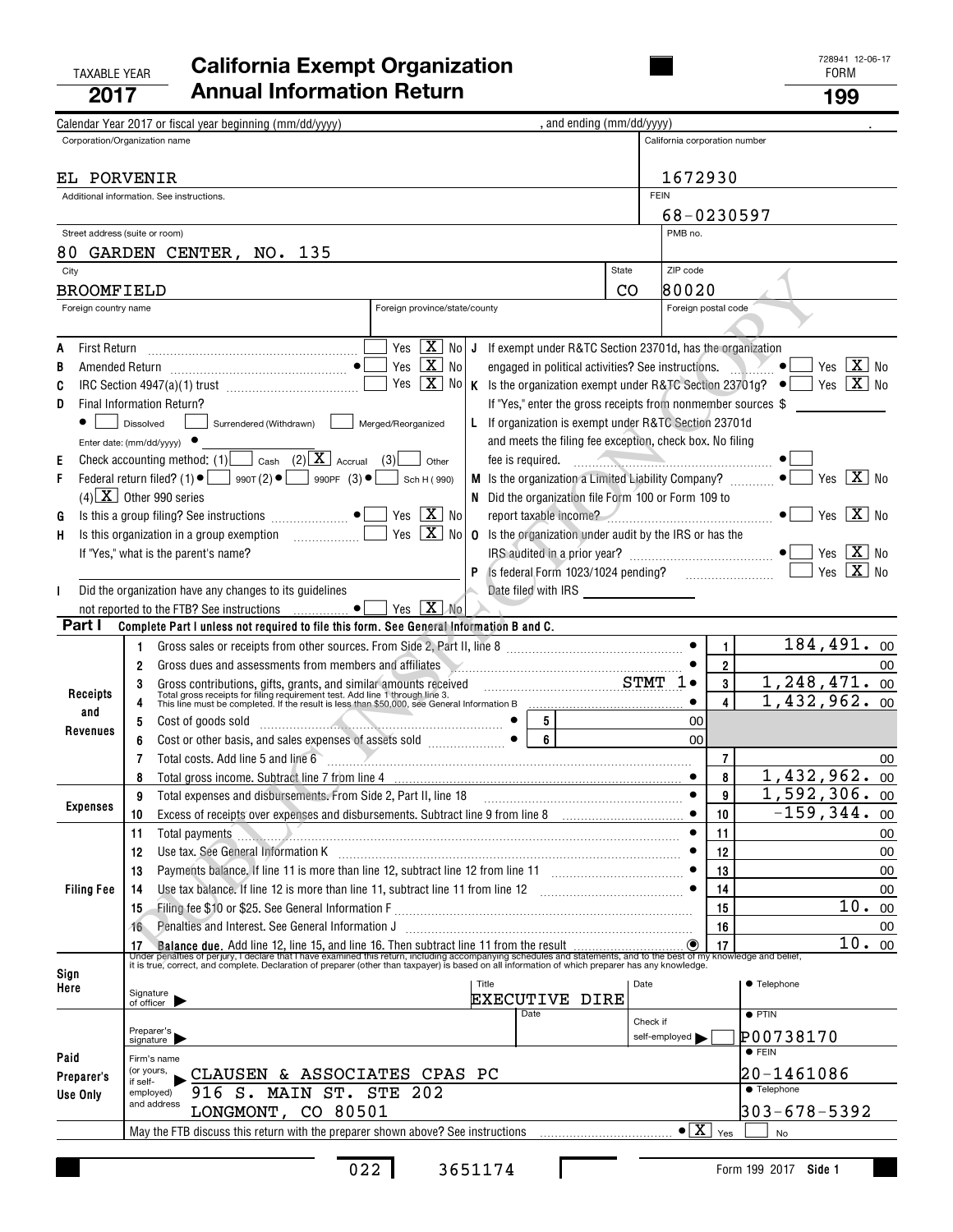# EL PORVENIR 68-0230597

**Organizations with gross receipts of more than \$50,000 and private foundations regardless of amount of gross receipts - complete Part II or furnish substitute information. Part II**

728951 12-06-17

|                 |                             |                 | 1 Gross sales or receipts from all business activities. See instructions [11] Gross sales or receipts from all business activities. See instructions [11] Gross sales or receipts from all business activities.                                                                                                                                          |                               |                                      |                                       | $\mathbf{1}$            |           | 17,295.00       |
|-----------------|-----------------------------|-----------------|----------------------------------------------------------------------------------------------------------------------------------------------------------------------------------------------------------------------------------------------------------------------------------------------------------------------------------------------------------|-------------------------------|--------------------------------------|---------------------------------------|-------------------------|-----------|-----------------|
|                 |                             | $\mathbf{2}$    |                                                                                                                                                                                                                                                                                                                                                          |                               |                                      |                                       | $\overline{2}$          |           | 00              |
|                 |                             | 3               |                                                                                                                                                                                                                                                                                                                                                          |                               |                                      |                                       | $\mathbf 3$             |           | 00              |
| Receipts        |                             | 4               |                                                                                                                                                                                                                                                                                                                                                          |                               |                                      |                                       | $\overline{\mathbf{4}}$ |           | 00              |
| from            |                             | 5               |                                                                                                                                                                                                                                                                                                                                                          |                               |                                      |                                       | $5\phantom{a}$          |           | 00              |
| Other           |                             | 6               |                                                                                                                                                                                                                                                                                                                                                          |                               |                                      |                                       | 6                       |           | 00              |
| <b>Sources</b>  |                             | $\mathbf{7}$    | Other income                                                                                                                                                                                                                                                                                                                                             |                               | SEE STATEMENT 2                      |                                       | $\overline{7}$          |           | 167, 196.00     |
|                 |                             | 8               | Total gross sales or receipts from other sources. Add line 1 through line 7. Enter here and on Side 1, Part I, line 1                                                                                                                                                                                                                                    |                               |                                      |                                       | 8                       |           | 184,491.00      |
|                 |                             | 9               | Contributions, gifts, grants, and similar amounts paid [11] [11] [12] [12] [12] [12] [13] [13] [13] [13] [13] [                                                                                                                                                                                                                                          |                               |                                      |                                       | $\boldsymbol{9}$        |           | 818, 347.00     |
|                 |                             | 10              |                                                                                                                                                                                                                                                                                                                                                          |                               |                                      |                                       | 10                      |           | 00              |
|                 |                             |                 |                                                                                                                                                                                                                                                                                                                                                          |                               |                                      |                                       | 11                      |           | 32,500.00       |
|                 |                             | 12 <sup>°</sup> |                                                                                                                                                                                                                                                                                                                                                          |                               |                                      |                                       | $\overline{A2}$         |           | 331,702.00      |
| <b>Expenses</b> |                             | 13              | $Interest \begin{array}{c} \rule{2.5cm}{0.15cm} \rule{2.5cm}{0.15cm} \rule{2.5cm}{0.15cm} \rule{2.5cm}{0.15cm} \rule{2.5cm}{0.15cm} \rule{2.5cm}{0.15cm} \rule{2.5cm}{0.15cm} \rule{2.5cm}{0.15cm} \rule{2.5cm}{0.15cm} \rule{2.5cm}{0.15cm} \rule{2.5cm}{0.15cm} \rule{2.5cm}{0.15cm} \rule{2.5cm}{0.15cm} \rule{2.5cm}{0.15cm} \rule{2.5cm}{0.15cm} \$ |                               |                                      |                                       | 13                      |           | 00              |
| and             |                             |                 |                                                                                                                                                                                                                                                                                                                                                          |                               |                                      |                                       | 14                      |           | 12,035.00       |
| Disburse-       |                             |                 |                                                                                                                                                                                                                                                                                                                                                          |                               |                                      |                                       | 15                      |           | 36,692.00       |
| ments           |                             | 16              |                                                                                                                                                                                                                                                                                                                                                          |                               |                                      |                                       | 16                      |           | 23,420.00       |
|                 |                             | 17              |                                                                                                                                                                                                                                                                                                                                                          |                               |                                      |                                       | 17 <sup>17</sup>        |           | 337,610.00      |
|                 |                             |                 | 18 Total expenses and disbursements. Add line 9 through line 17. Enter here and on Side 1, Part I, line 9                                                                                                                                                                                                                                                |                               |                                      |                                       | 18                      |           | 1,592,306.00    |
|                 | <b>Schedule L</b>           |                 | <b>Balance Sheet</b>                                                                                                                                                                                                                                                                                                                                     | Beginning of taxable year     |                                      |                                       | End of taxable year     |           |                 |
| Assets          |                             |                 |                                                                                                                                                                                                                                                                                                                                                          | (a)                           | (b)                                  | (c)                                   |                         |           | (d)             |
|                 | 1 Cash                      |                 |                                                                                                                                                                                                                                                                                                                                                          |                               | 606, 431.                            |                                       |                         | $\bullet$ | 540, 772.       |
|                 |                             |                 |                                                                                                                                                                                                                                                                                                                                                          |                               | 28,818.                              |                                       |                         | $\bullet$ | 43,562.         |
|                 |                             |                 |                                                                                                                                                                                                                                                                                                                                                          |                               |                                      |                                       |                         |           |                 |
|                 |                             |                 |                                                                                                                                                                                                                                                                                                                                                          |                               | 7,172.                               |                                       |                         |           | 7,119.          |
|                 |                             |                 | 5 Federal and state government obligations                                                                                                                                                                                                                                                                                                               |                               |                                      |                                       |                         |           |                 |
|                 |                             |                 | Investments in other bonds                                                                                                                                                                                                                                                                                                                               |                               |                                      |                                       |                         |           |                 |
|                 |                             |                 |                                                                                                                                                                                                                                                                                                                                                          |                               |                                      |                                       |                         |           |                 |
|                 | Mortgage loans              |                 |                                                                                                                                                                                                                                                                                                                                                          |                               |                                      |                                       |                         |           |                 |
|                 |                             |                 | Other investments <b>contained contained contained contained contained contained </b>                                                                                                                                                                                                                                                                    |                               |                                      |                                       |                         |           |                 |
|                 |                             |                 |                                                                                                                                                                                                                                                                                                                                                          | 190,076.                      |                                      | 285,517.                              |                         |           |                 |
|                 |                             |                 | <b>b</b> Less accumulated depreciation <i></i>                                                                                                                                                                                                                                                                                                           | 109,690.                      | 80,386.                              | 131,708.                              |                         |           | 153,809.        |
|                 |                             |                 |                                                                                                                                                                                                                                                                                                                                                          |                               | 10, 204.                             |                                       |                         | $\bullet$ | 22,470.         |
|                 |                             |                 | 12 Other assets <b>STMT 5</b>                                                                                                                                                                                                                                                                                                                            |                               | 215, 302.                            |                                       |                         | $\bullet$ | 91,974.         |
|                 |                             |                 |                                                                                                                                                                                                                                                                                                                                                          |                               | 948, 313.                            |                                       |                         |           | 859,706.        |
|                 |                             |                 | Liabilities and net worth                                                                                                                                                                                                                                                                                                                                |                               |                                      |                                       |                         |           |                 |
|                 |                             |                 |                                                                                                                                                                                                                                                                                                                                                          |                               | 85,184.                              |                                       |                         | $\bullet$ | 102, 563.       |
|                 |                             |                 | 15 Contributions, gifts, or grants payable                                                                                                                                                                                                                                                                                                               |                               |                                      |                                       |                         |           |                 |
|                 |                             |                 |                                                                                                                                                                                                                                                                                                                                                          |                               |                                      |                                       |                         | $\bullet$ |                 |
| 17              |                             |                 | Mortgages payable                                                                                                                                                                                                                                                                                                                                        |                               |                                      |                                       |                         |           |                 |
| 18              | Other liabilities           |                 |                                                                                                                                                                                                                                                                                                                                                          |                               |                                      |                                       |                         |           |                 |
| 19              |                             |                 | Capital stock or principal fund                                                                                                                                                                                                                                                                                                                          |                               |                                      |                                       |                         |           |                 |
| 20              |                             |                 | Paid-in or capital surplus. Attach reconciliation                                                                                                                                                                                                                                                                                                        |                               |                                      |                                       |                         |           |                 |
| 21              |                             |                 | Retained earnings or income fund                                                                                                                                                                                                                                                                                                                         |                               | 863,129.                             |                                       |                         |           | <u>757,143.</u> |
|                 |                             |                 | 22 Total liabilities and net worth                                                                                                                                                                                                                                                                                                                       |                               | 948, 313.                            |                                       |                         |           | 859,706.        |
|                 | <b>Schedule M-1</b>         |                 | Reconciliation of income per books with income per return                                                                                                                                                                                                                                                                                                |                               |                                      |                                       |                         |           |                 |
|                 |                             |                 | Do not complete this schedule if the amount on Schedule L, line 13, column (d), is less than \$50,000.                                                                                                                                                                                                                                                   |                               |                                      |                                       |                         |           |                 |
|                 |                             |                 |                                                                                                                                                                                                                                                                                                                                                          | $-105,990.$<br>$\bullet$      | 7 Income recorded on books this year |                                       |                         |           |                 |
|                 | <b>2</b> Federal income tax |                 |                                                                                                                                                                                                                                                                                                                                                          |                               | not included in this return          | STMT 6                                |                         |           | 53,354.         |
| 3               |                             |                 | Excess of capital losses over capital gains                                                                                                                                                                                                                                                                                                              | $\bullet$                     | 8                                    | Deductions in this return not charged |                         |           |                 |
|                 |                             |                 | Income not recorded on books this year                                                                                                                                                                                                                                                                                                                   | against book income this year |                                      |                                       |                         |           |                 |
|                 |                             |                 | 5 Expenses recorded on books this year not                                                                                                                                                                                                                                                                                                               |                               | Total. Add line 7 and line 8<br>9    |                                       |                         | 53,354.   |                 |
|                 |                             |                 | deducted in this return                                                                                                                                                                                                                                                                                                                                  | $\bullet$                     | Net income per return.<br>10         |                                       |                         |           |                 |
|                 |                             |                 |                                                                                                                                                                                                                                                                                                                                                          | $-105,990.$                   | Subtract line 9 from line 6          |                                       |                         |           | $-159, 344.$    |
|                 |                             |                 |                                                                                                                                                                                                                                                                                                                                                          |                               |                                      |                                       |                         |           |                 |

022 3652174

 $\mathbf I$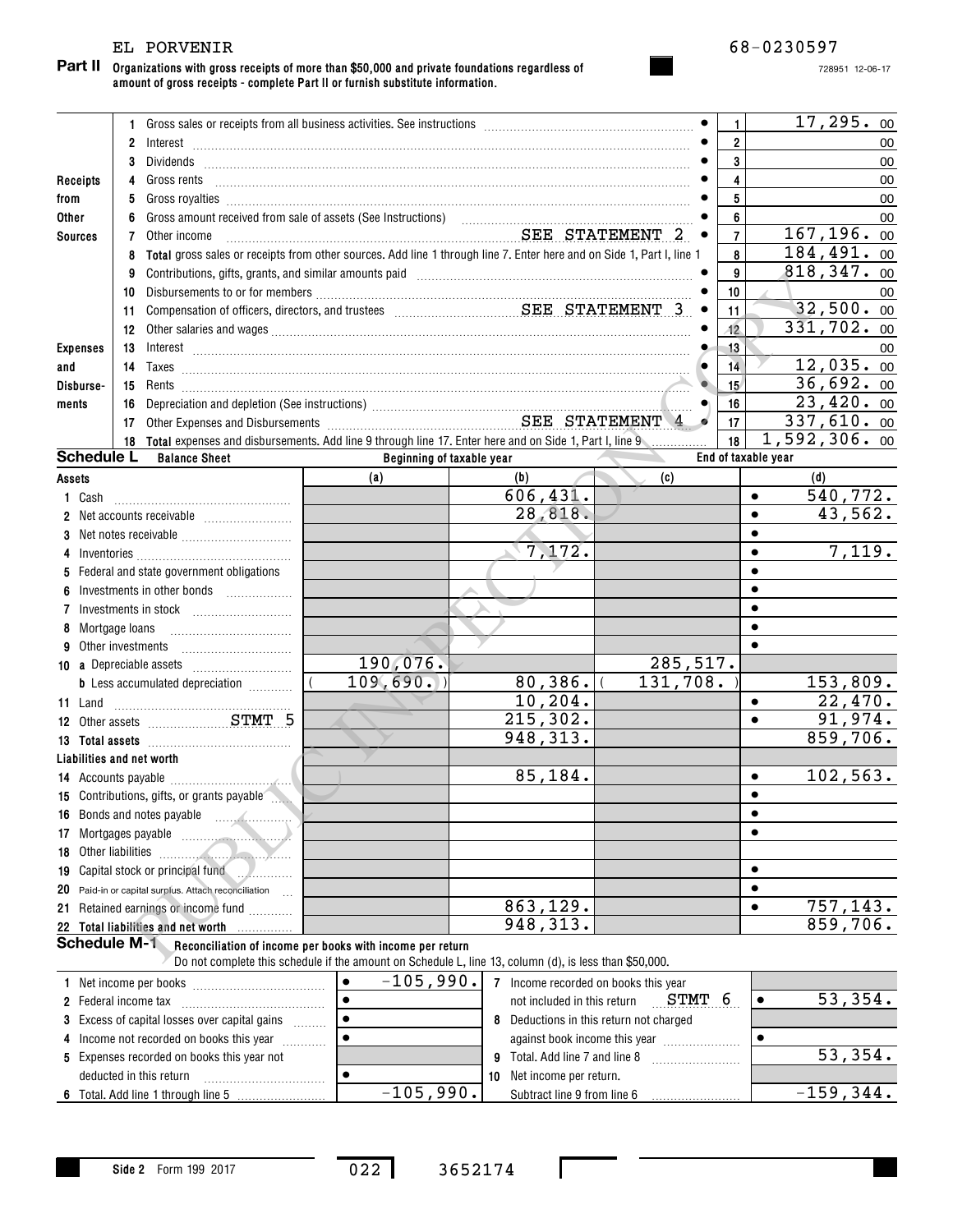| EL PORVENIR |  |
|-------------|--|
|             |  |

| CA 199                                                                                                                                                                                                                                                                            | OTHER EXPENSES                                                    |                 | STATEMENT 4                                                                                                                     |
|-----------------------------------------------------------------------------------------------------------------------------------------------------------------------------------------------------------------------------------------------------------------------------------|-------------------------------------------------------------------|-----------------|---------------------------------------------------------------------------------------------------------------------------------|
| DESCRIPTION                                                                                                                                                                                                                                                                       |                                                                   |                 | <b>AMOUNT</b>                                                                                                                   |
| INSTITUTIONAL<br><b>OUTSIDE SERVICES</b><br>WASLALA<br>BANK CHARGES AND FEES<br>OTHER EMPLOYEE BENEFITS<br><b>ACCOUNTING FEES</b><br>OTHER PROFESSIONAL FEES<br>OFFICE EXPENSES<br><b>TRAVEL</b><br><b>INSURANCE</b><br>ALL OTHER EXPENSES<br>TOTAL TO FORM 199, PART II, LINE 17 |                                                                   |                 | 22,958.<br>18,187.<br>12,724.<br>7,533.<br>134,080.<br>10,750.<br>7,533.<br>10,800.<br>76,849.<br>3,184.<br>33,012.<br>337,610. |
| CA 199                                                                                                                                                                                                                                                                            | OTHER ASSETS                                                      |                 | STATEMENT 5                                                                                                                     |
| DESCRIPTION                                                                                                                                                                                                                                                                       |                                                                   | OF YEAR<br>BEG. | END OF YEAR                                                                                                                     |
| PLEDGES AND GRANTS RECEIVABLE                                                                                                                                                                                                                                                     |                                                                   | 215, 302.       | 91,974.                                                                                                                         |
| TOTAL TO FORM 199, SCHEDULE L, LINE 12                                                                                                                                                                                                                                            |                                                                   | 215,302.        | 91,974.                                                                                                                         |
|                                                                                                                                                                                                                                                                                   |                                                                   |                 |                                                                                                                                 |
| CA 199                                                                                                                                                                                                                                                                            | INCOME RECORDED ON BOOKS THIS YEAR<br>NOT INCLUDED IN THIS RETURN |                 | STATEMENT 6                                                                                                                     |
| DESCRIPTION                                                                                                                                                                                                                                                                       |                                                                   |                 | <b>AMOUNT</b>                                                                                                                   |
| NET UNREALIZED GAINS (LOSSES) ON INVESTMENT INCOME,<br><b>EXCHANGE RATE</b><br>DONATED SERVICES                                                                                                                                                                                   |                                                                   |                 | 37,789.<br>15,565.                                                                                                              |
| TOTAL TO FORM 199,<br>SCHEDULE M-1, LINE 7                                                                                                                                                                                                                                        |                                                                   |                 | 53,354.                                                                                                                         |
|                                                                                                                                                                                                                                                                                   |                                                                   |                 |                                                                                                                                 |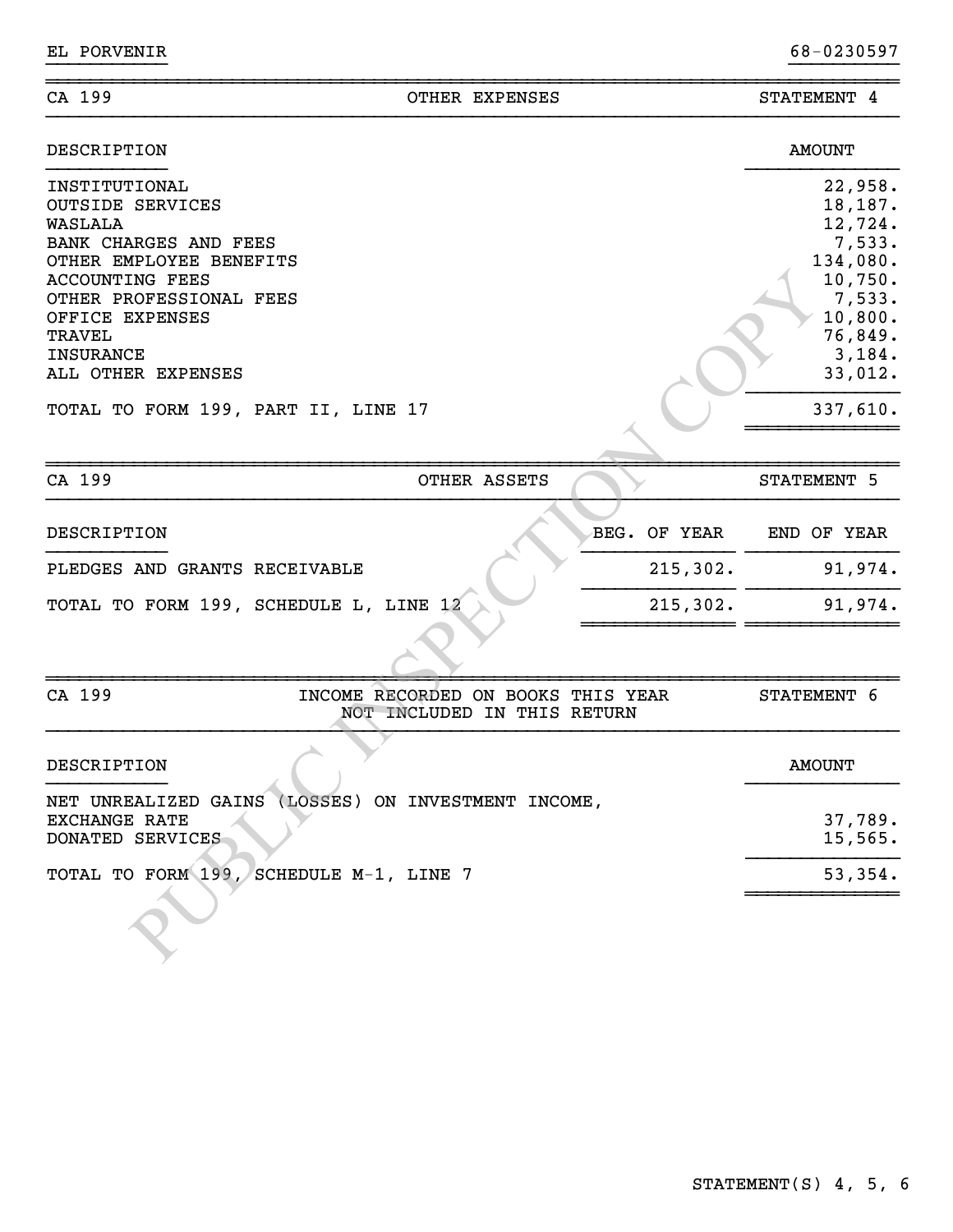| <b>TAXABLE YEAR</b><br>2017                                                                                                                                                                                                                                                            |                             | <b>Corporation Depreciation</b><br>and Amortization |                                      |                            |                                                              |              |                                              |                                |          | CALIFORNIA FORM                      | 3885                       |
|----------------------------------------------------------------------------------------------------------------------------------------------------------------------------------------------------------------------------------------------------------------------------------------|-----------------------------|-----------------------------------------------------|--------------------------------------|----------------------------|--------------------------------------------------------------|--------------|----------------------------------------------|--------------------------------|----------|--------------------------------------|----------------------------|
| Attach to Form 100 or Form 100W.                                                                                                                                                                                                                                                       |                             |                                                     |                                      | <b>FORM 199</b>            |                                                              |              |                                              |                                | FEIN     | 68-0230597                           |                            |
| Corporation name                                                                                                                                                                                                                                                                       |                             |                                                     |                                      |                            |                                                              |              |                                              |                                |          | California corporation number        |                            |
| EL PORVENIR                                                                                                                                                                                                                                                                            |                             |                                                     |                                      |                            |                                                              |              |                                              |                                |          | 1672930                              |                            |
| Part I Election To Expense Certain Property Under IRC Section 179                                                                                                                                                                                                                      |                             |                                                     |                                      |                            |                                                              |              |                                              |                                |          |                                      |                            |
|                                                                                                                                                                                                                                                                                        |                             |                                                     |                                      |                            |                                                              |              |                                              |                                | 1        |                                      | \$25,000                   |
| 2 Total cost of IRC Section 179 property placed in service                                                                                                                                                                                                                             |                             |                                                     |                                      |                            |                                                              |              |                                              | $\mathbf{2}$                   |          |                                      |                            |
|                                                                                                                                                                                                                                                                                        |                             |                                                     |                                      |                            |                                                              |              |                                              |                                | 3        |                                      | \$200,000                  |
| 4 Reduction in limitation. Subtract line 3 from line 2. If zero or less, enter -0-                                                                                                                                                                                                     |                             |                                                     |                                      |                            |                                                              |              |                                              |                                | 4        |                                      |                            |
|                                                                                                                                                                                                                                                                                        |                             |                                                     |                                      |                            |                                                              |              |                                              |                                | 5        |                                      |                            |
|                                                                                                                                                                                                                                                                                        | (a) Description of property |                                                     |                                      |                            | (b) Cost (business use only) $\vert$                         |              | (c) Elected cost                             |                                |          |                                      |                            |
| 6                                                                                                                                                                                                                                                                                      |                             |                                                     |                                      |                            |                                                              |              |                                              |                                |          |                                      |                            |
|                                                                                                                                                                                                                                                                                        |                             |                                                     |                                      |                            |                                                              |              |                                              |                                |          |                                      |                            |
| 7 Listed property (elected IRC Section 179 cost)                                                                                                                                                                                                                                       |                             |                                                     |                                      |                            |                                                              | 7            |                                              |                                |          |                                      |                            |
|                                                                                                                                                                                                                                                                                        |                             |                                                     |                                      |                            |                                                              |              |                                              |                                | 8        |                                      |                            |
|                                                                                                                                                                                                                                                                                        |                             |                                                     |                                      |                            |                                                              |              |                                              |                                | 9        |                                      |                            |
| 10 Carryover of disallowed deduction from prior taxable years [11] [12] carryover contracts and account of the contract of the contract of the contract of the contract of the contract of the contract of the contract of the                                                         |                             |                                                     |                                      |                            |                                                              |              |                                              |                                | 10       |                                      |                            |
|                                                                                                                                                                                                                                                                                        |                             |                                                     |                                      |                            |                                                              |              |                                              |                                | 11<br>12 |                                      |                            |
|                                                                                                                                                                                                                                                                                        |                             |                                                     |                                      |                            |                                                              |              |                                              |                                |          |                                      |                            |
| Part II Depreciation and Election of Additional First Year Depreciation Deduction Under R&TC Section 24356                                                                                                                                                                             |                             |                                                     |                                      |                            |                                                              |              |                                              |                                |          |                                      |                            |
| (a)                                                                                                                                                                                                                                                                                    | (b)                         |                                                     | (c)                                  | (d)                        |                                                              | (e)          | (1)                                          |                                |          | (g)                                  | (h)                        |
| Description property                                                                                                                                                                                                                                                                   | Date acquired               |                                                     | Cost or                              | Depreciation allowed or    |                                                              | Depreciation | Life <sup>or</sup>                           |                                |          | Depreciation                         | Additional                 |
|                                                                                                                                                                                                                                                                                        | (mm/dd/yyyy)                |                                                     | other basis                          | allowable in earlier years |                                                              | Method       | rate                                         |                                |          | for this year                        | first year<br>depreciation |
| 14                                                                                                                                                                                                                                                                                     |                             |                                                     |                                      |                            |                                                              |              |                                              |                                |          |                                      |                            |
|                                                                                                                                                                                                                                                                                        |                             |                                                     |                                      |                            |                                                              |              |                                              |                                |          |                                      |                            |
|                                                                                                                                                                                                                                                                                        |                             |                                                     |                                      |                            |                                                              |              |                                              |                                |          |                                      |                            |
|                                                                                                                                                                                                                                                                                        |                             |                                                     |                                      |                            |                                                              |              |                                              |                                |          |                                      |                            |
|                                                                                                                                                                                                                                                                                        |                             |                                                     |                                      |                            |                                                              |              |                                              |                                |          |                                      |                            |
|                                                                                                                                                                                                                                                                                        |                             |                                                     |                                      |                            |                                                              |              |                                              |                                |          |                                      |                            |
| SEE STATEMENT                                                                                                                                                                                                                                                                          | 7                           |                                                     | 277,462.                             |                            | 108,289.                                                     |              |                                              |                                |          |                                      |                            |
| 15 Add the amounts in column (g) and column (h). The total of column (h) may not exceed \$2,000.                                                                                                                                                                                       |                             |                                                     |                                      |                            |                                                              |              |                                              |                                |          |                                      |                            |
| See instructions for line 14, column (h)                                                                                                                                                                                                                                               |                             |                                                     |                                      |                            |                                                              |              |                                              | 15                             |          | 23,420.                              |                            |
| Part III Summary<br>16 Total: If the corporation is electing:                                                                                                                                                                                                                          |                             |                                                     |                                      |                            |                                                              |              |                                              |                                |          |                                      |                            |
| IRC Section 179 expense, add the amount on line 12 and line 15, column (g); or<br>Additional first year depreciation under R&TC Section 24356, add the amounts on line 15, columns (g) and (h), or<br>Depreciation (if no election is made), enter the amount from line 15, column (g) |                             |                                                     |                                      |                            |                                                              |              |                                              |                                | 16       |                                      | <u>23,420.</u>             |
| 17 Total depreciation claimed for federal purposes from federal Form 4562, line 22                                                                                                                                                                                                     |                             |                                                     |                                      |                            |                                                              |              |                                              |                                | 17       |                                      | $\overline{23,420}$ .      |
| 18 Depreciation adjustment. If line 17 is greater than line 16, enter the difference here and on Form 100 or Form 100W, Side 1, line 6.                                                                                                                                                |                             |                                                     |                                      |                            |                                                              |              |                                              |                                |          |                                      |                            |
| If line 17 is less than line 16, enter the difference here and on Form 100 or Form 100W, Side 2, line 12. (If California depreciation                                                                                                                                                  |                             |                                                     |                                      |                            |                                                              |              |                                              |                                |          |                                      |                            |
| amounts are used to determine net income before state adjustments on Form 100 or Form 100W, no adjustment is necessary.)                                                                                                                                                               |                             |                                                     |                                      |                            |                                                              |              |                                              |                                | 18       |                                      | $0$ .                      |
| <b>Part IV</b> Amortization                                                                                                                                                                                                                                                            |                             |                                                     |                                      |                            |                                                              |              |                                              |                                |          |                                      |                            |
| (a)<br>Description of property                                                                                                                                                                                                                                                         |                             | Date acquired<br>(mm/dd/yyyy)                       | (b)<br>(c)<br>Cost or<br>other basis |                            | (d)<br>Amortization allowed or<br>allowable in earlier years |              | (e)<br>R&TC<br>section<br>(see instructions) | (1)<br>Period or<br>percentage |          | (g)<br>Amortization<br>for this year |                            |
| 19                                                                                                                                                                                                                                                                                     |                             |                                                     |                                      |                            |                                                              |              |                                              |                                |          |                                      |                            |
|                                                                                                                                                                                                                                                                                        |                             |                                                     |                                      |                            |                                                              |              |                                              |                                |          |                                      |                            |
|                                                                                                                                                                                                                                                                                        |                             |                                                     |                                      |                            |                                                              |              |                                              |                                |          |                                      |                            |
|                                                                                                                                                                                                                                                                                        |                             |                                                     |                                      |                            |                                                              |              |                                              |                                |          |                                      |                            |
|                                                                                                                                                                                                                                                                                        |                             |                                                     |                                      |                            |                                                              |              |                                              |                                |          |                                      |                            |
|                                                                                                                                                                                                                                                                                        |                             |                                                     |                                      |                            |                                                              |              |                                              |                                |          |                                      |                            |
|                                                                                                                                                                                                                                                                                        |                             |                                                     |                                      |                            |                                                              |              |                                              |                                |          |                                      |                            |
| <b>20</b> Total. Add the amounts in column (g)                                                                                                                                                                                                                                         |                             |                                                     |                                      |                            |                                                              |              |                                              |                                | 20       |                                      |                            |
| 21 Total amortization claimed for federal purposes from federal Form 4562, line 44                                                                                                                                                                                                     |                             |                                                     |                                      |                            |                                                              |              |                                              |                                | 21       |                                      |                            |
| 22 Amortization adjustment. If line 21 is greater than line 20, enter the difference here and on Form 100 or Form 100W,                                                                                                                                                                |                             |                                                     |                                      |                            |                                                              |              |                                              |                                | 22       |                                      |                            |

<sup>199</sup> <sup>7621174</sup>

 $\mathsf{L}$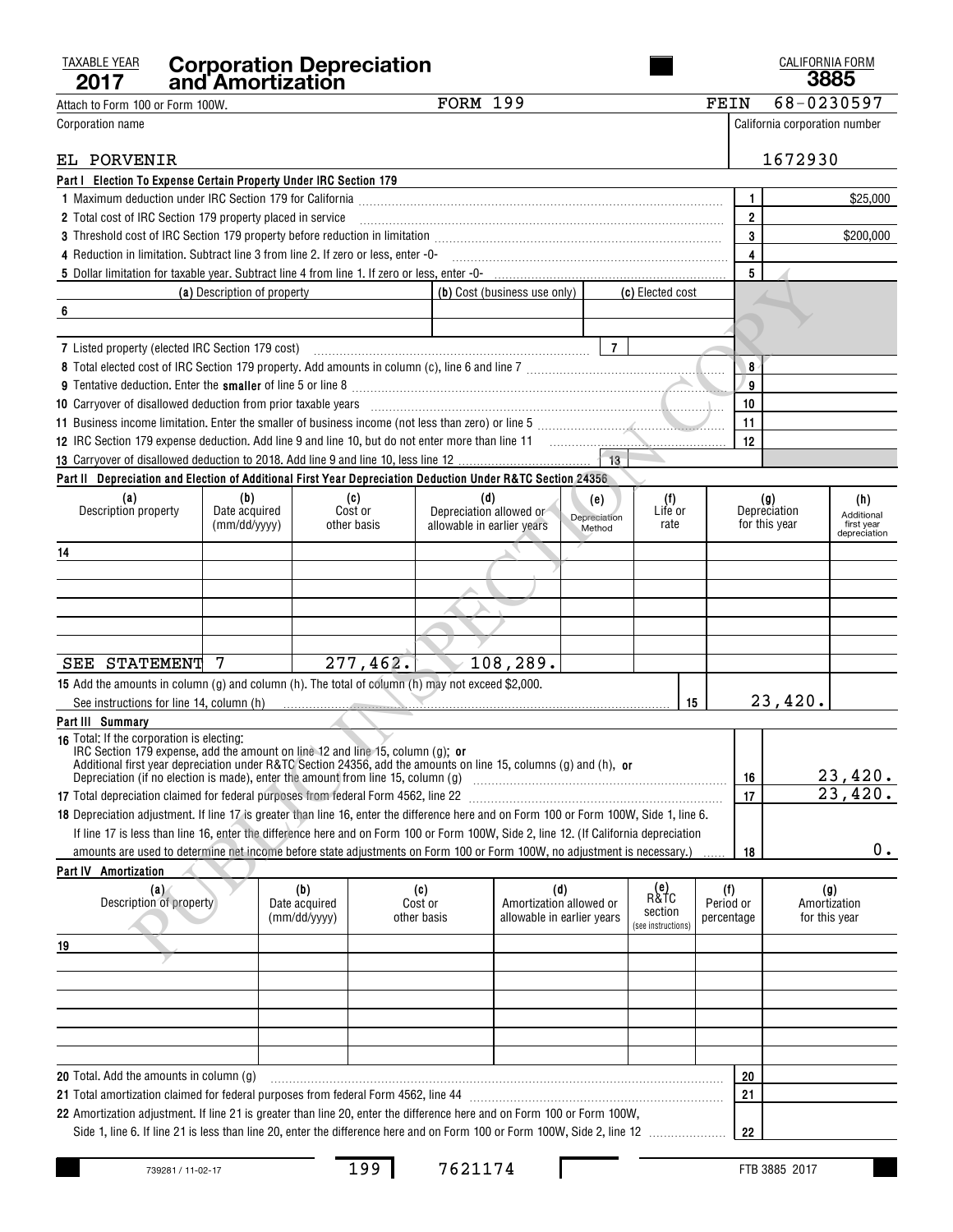# 68-0230597

| CA 3885 |                                                       |                           | DEPRECIATION            |               |             |                   | STATEMENT 7              |              |
|---------|-------------------------------------------------------|---------------------------|-------------------------|---------------|-------------|-------------------|--------------------------|--------------|
|         | ASSET NO./<br>DESCRIPTION                             | DATE IN<br><b>SERVICE</b> | COST OR<br><b>BASIS</b> | PRIOR<br>DEPR | METHOD LIFE |                   | DEPRE-<br><b>CIATION</b> | <b>BONUS</b> |
|         | 2 MOTO PROGRAMA EDUC. DARIO                           | 09/04/12                  | 3,576.                  | $3,576.$ SL   |             | 5.00              | 0.                       |              |
|         | 3 MOTO PROGRAMA REFOREST. EL SAUCE                    | 10/10/12                  | 3,576.                  | $3,576.$ SL   |             | 5.00              | 0.                       |              |
|         | 4 HP CPU                                              | 01/24/14                  | 737.                    | 737. SL       |             | 2.00              | $\mathbf{0}$ .           |              |
|         | 5 COMPUTADORA HP PRODESK 400G1                        | 11/28/14                  | 739.                    | 739. SL       |             | 2.00              | $0^{\prime}$             |              |
|         | 6 COMPUTADORA DELL                                    | 08/08/14                  | 746.                    | 746. SL       |             | 2.00              | 0.                       |              |
|         | 7 INVENTARIO DE ACTIVO FIJO- MEJORAS AL EDIFICI       | 06/30/14                  | 6,484.                  | 810. SL       |             | 20.00             | 324.                     |              |
|         | 9 PLANTA BRIGGS 5500 WATTS 10 HP                      | 04/05/06                  | 1,236.                  | 1,236. SL     |             | $5.\overline{00}$ | 0.                       |              |
|         | 10 YAMAHA MOTO (CAMOAPA)                              | 02/08/07                  | 2,650.                  | $2,650.$ SL   |             | 5.00              | 0.                       |              |
|         | 12 PLANTA BRIGGS 2500 WATTS                           | 06/16/08                  | 960.                    | 960. SL       |             | 5.00              | 0.                       |              |
|         | 13 HONDA MOTO (SAUCE)                                 | 08/15/07                  | 3,130.                  | 3,130. SL     |             | 5.00              | 0.                       |              |
|         | 14 YAMAHA MOTO (WIWILI)                               | 07/04/08                  | 3,495.                  | 3,495. SL     |             | 5.00              | 0.                       |              |
|         | 15 SUZUKI (MANAGUA)                                   | 10/01/08                  | 13,000.                 | 13,000. SL    |             | 5.00              | 0.                       |              |
|         | 16 EDIFICIO EN MANAGUA                                | 01/08/08                  | 40,816.                 | 18,368. SL    |             | 20.00             | 2,041.                   |              |
|         | 17 LAND                                               | 01/08/08                  | 10, 204.                |               | г           |                   | 0.                       |              |
|         | 18 YAMAHA MOTO (DARIO)                                | 03/17/09                  | 2,650.                  | 2,651. SL     |             | 5.00              | 0.                       |              |
|         | 19 YAMAHA MOTO (WIWILI)                               | 03/17/09                  | 3,495.                  | 3,495. SL     |             | 5.00              | 0.                       |              |
|         | 20 MOTOCICLETA COLOR GRIS                             | 10/07/11                  | $4,456$ . $4,456$ . SL  |               |             | 5.00              | 0.                       |              |
|         | 21 TOYOTA TRUCK                                       | 10/30/12                  | 30,861.                 | 25,717. SL    |             | 5.00              | 5,144.                   |              |
|         | 22 MOTORCYCLE COLOR AZUL - PROGRAMA                   | 04/27/12                  | 3,576.                  | 3,576. SL     |             | 5.00              | 0.                       |              |
|         | 23 YAMAHA MOTO AG-200 - AZUL - DARIO                  | 03/01/13                  | 3,356.                  | 2,572. SL     |             | 5.00              | 671.                     |              |
|         | 24 YAMAHA MOTO AG 200 AZUL - CAMOAPA                  | 03/01/13                  | 3,356.                  | 2,572. SL     |             | 5.00              | 671.                     |              |
|         | 25 YAMAHA MOTO AG 200 AZUL - SAN LORENZO<br>27 HP CPU | 03/01/13                  | 3,356.                  | $2,572.$ SL   |             | 5.00              | 671.                     |              |
|         | 28 DELL COMPUTER                                      | 07/25/15                  | 772.                    | 547. SL       |             | 2.00              | 225.                     |              |
|         | 29 AUDITORIO                                          | 09/17/15                  | 840.                    | 525. SL       |             | 2.00              | 315.                     |              |
|         | 30 MOTOCICLETA YAMAHA AG AZUL                         | 03/31/15                  | 1,555.                  | 136. SL       |             | 20.00             | 78.                      |              |
|         | 31 LAPTOPS AND COMPUTERS                              | 04/23/15                  | 4,053.                  | 1,351. SL     |             | 5.00              | 811.                     |              |
|         |                                                       | 01/27/16                  | 3,474.                  | 1,592. SL     |             | 2.00              | 1,737.                   |              |

}}}}}}}}}}} }}}}}}}}}}

~~~~~~~~~~~~~~~~~~~~~~~~~~~~~~~~~~~~~~~~~~~~~~~~~~~~~~~~~~~~~~~~~~~~~~~~~~~~~~

STATEMENT(S) 7